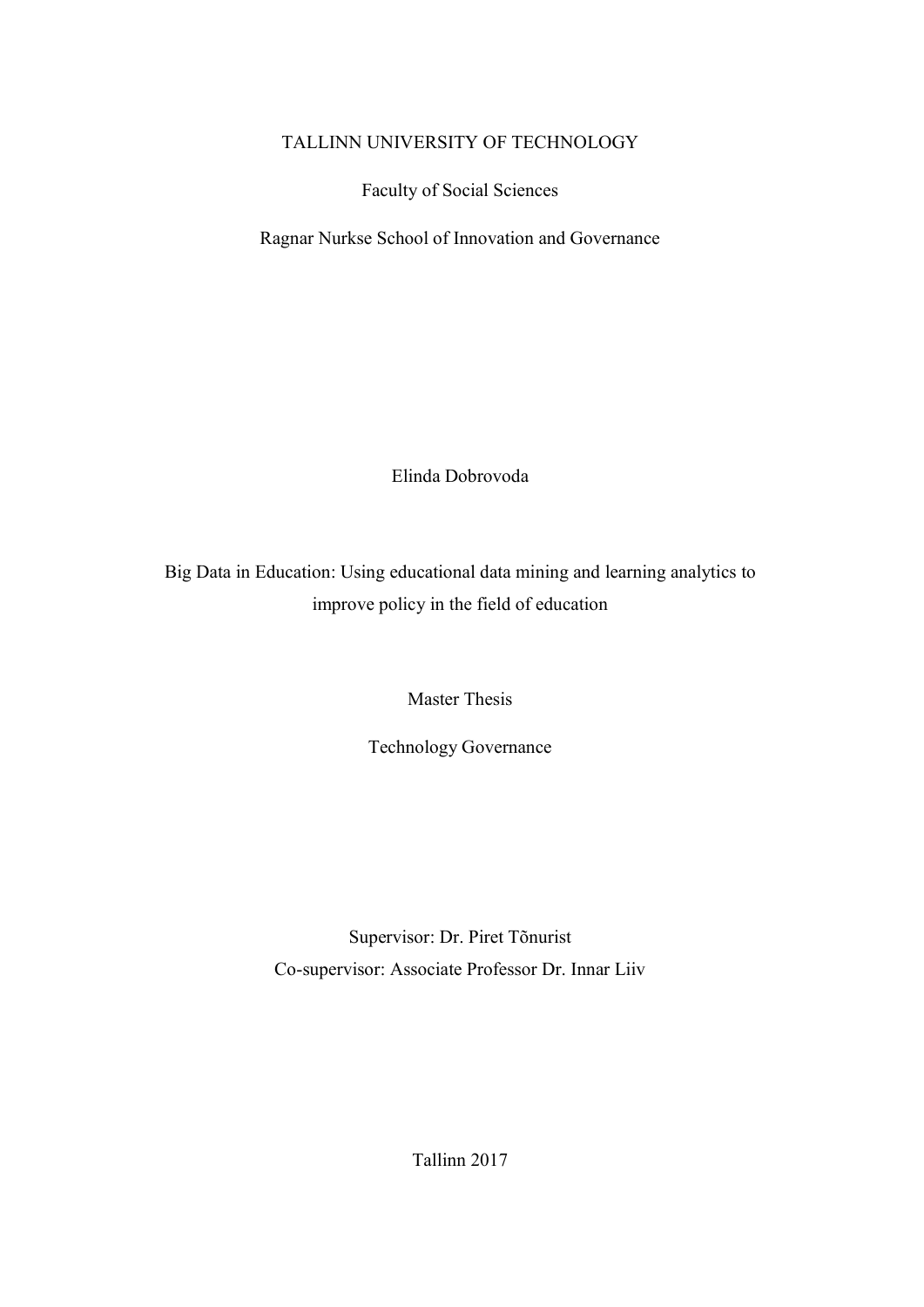I hereby declare that I am the sole author of this master's thesis and it has not been presented to any other university for examination. All works, major viewpoints and data of the other authors used in this thesis have been referenced.

Author Elinda Dobrovoda .......... 2017

The master's thesis meets the established requirements

Supervisor Dr. Piret Tõnurist .......... 2017

Accepted for defence .......... 2017

Board of examiners of technology governance master's theses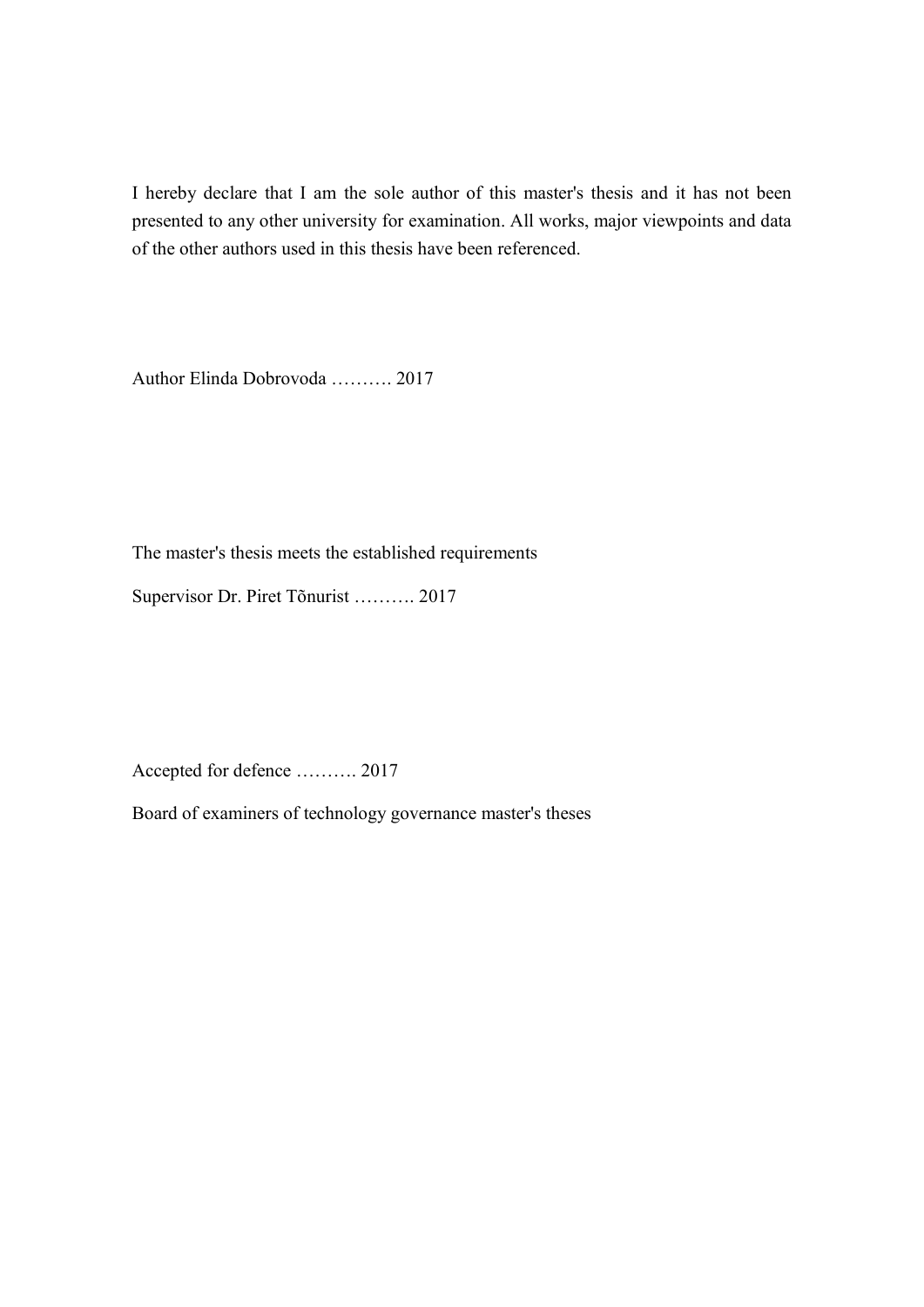#### Abstract

The thesis gives an exploratory overview of the state of the art of learning analytics and educational data mining in higher education. It highlights the emergence of learning analytics (LA), its drivers, processes and the opportunities it offers for improving policy making in the field of education. While education sector lags behind other sectors in generating valuable insights from big data, to enhance the learning experience, numerous institutions in Australia, UK and US are making significant progress in the field. The field of learning analytics and its associated fields holds much promise in its potential to address the issues and challenges facing higher education institutions. However, in order to adopt learning analytics in the educational domain, universities are in need of policies and frameworks to aid their transition to new educational models that will address these complexities and challenges. This thesis undertakes a comparative case study analysis to address the opportunities learning analytics offer for policy making and to compare the work being done on preparing to make use of educational data to improve policy in Australia, UK, US. Its primary finding is that all three countries echo a strategic national plan to address issues facing their higher education institutions such as reducing drop outs and enhancing learning experience through personalization and real-time feedback. The thesis concludes with a comparison of the selected countries, where according to document analysis US and Australia are ahead of UK in implementing LA on an institutional level whereas UK is progressing more on a national level by equipping institutions with necessary mindset for embracing LA.

Keywords: learning analytics, educational data mining, policy making, education, Australia, UK, US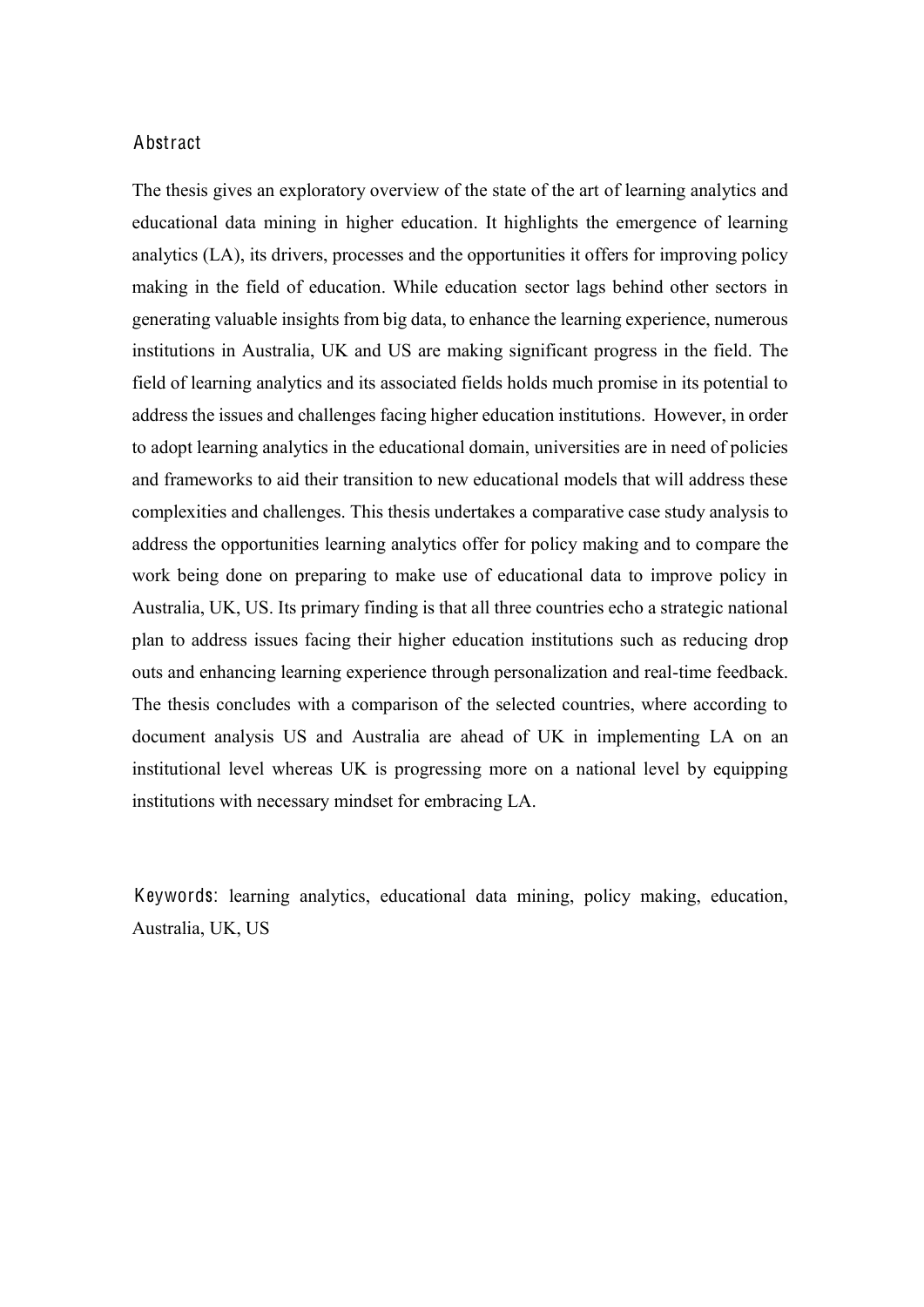# Table of Contents

| 1.      |                                                                    |                                                                        |  |  |
|---------|--------------------------------------------------------------------|------------------------------------------------------------------------|--|--|
| $2_{-}$ |                                                                    |                                                                        |  |  |
|         |                                                                    | 2.1 Big Data in Education: LA, Concepts, Dimensions and Related Fields |  |  |
|         |                                                                    |                                                                        |  |  |
|         | 2.1.2 Learning Analytics and Educational Data Mining11             |                                                                        |  |  |
|         |                                                                    |                                                                        |  |  |
|         |                                                                    |                                                                        |  |  |
|         |                                                                    |                                                                        |  |  |
|         | 2.1.6 Big Data in Education: Opportunities and Limitations of LA20 |                                                                        |  |  |
|         |                                                                    |                                                                        |  |  |
| 3.      |                                                                    |                                                                        |  |  |
|         | 3.1 Learning analytics and higher education policy26               |                                                                        |  |  |
|         | 3.2 Country profile                                                |                                                                        |  |  |
|         | 3.2.1                                                              |                                                                        |  |  |
|         | 3.2.2                                                              |                                                                        |  |  |
|         | 3.2.3                                                              |                                                                        |  |  |
|         | 3.2.4                                                              | Comparison of LA adoption among Australia, UK and US39                 |  |  |
| 4.      |                                                                    |                                                                        |  |  |
|         |                                                                    |                                                                        |  |  |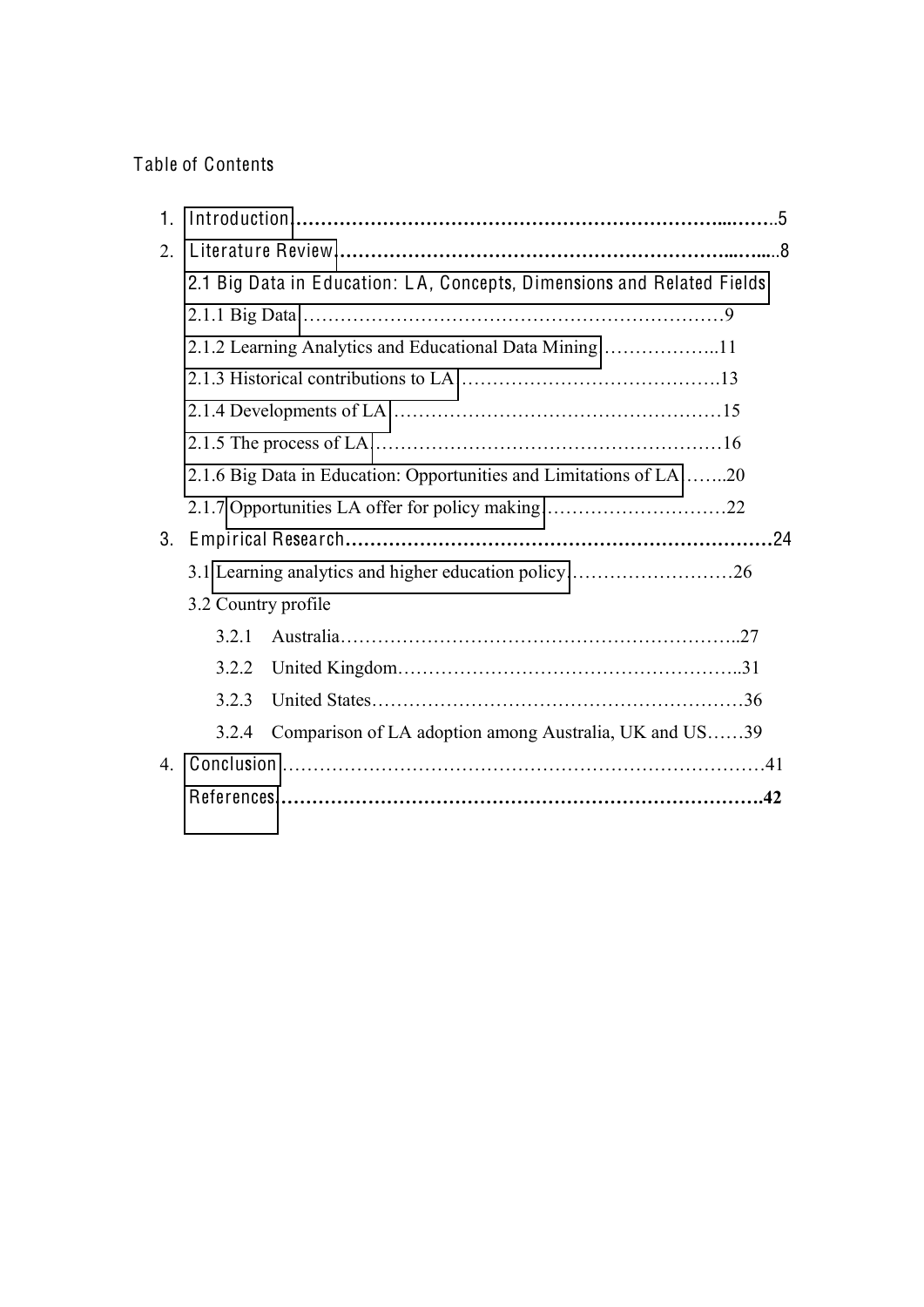# <span id="page-4-0"></span>1. Introduction

The increasing need for the attainment of transversal skills (Technopolis,2015) and increasingly diverse learning environments, which go beyond traditional education, places higher education institutions to seek more scalable approaches that will allow them to: 1) enhance learners' and institutions' performance, 2) improve pedagogical planning, 3) reduce institutional expenditures, 4) identify students disposition to learning 5) reduce school drop outs, and 6) increase opportunities for personalized learning (Larusson  $\&$ White, 2014). Numerous commentators have suggested that new educational models are required to provide the quality, scale and flexibility necessary for the needs of modern society (Siemens, 2005). Historically, it has been a tendency to evaluate students' educational progress by ranking them according to their academic performance (Spector et. al., 2014). This way of evaluation, known as summative assessment, can be described as the traditional way of assessing the achievement of students (e.g. through standardized tests), which is utilized mostly for accountability. On the other hand, learner-centered measurement, relies on a more formative assessment, which is supported with in-time feedback to recognize the learning process and plan the next steps of instructional adjustments. This type of assessment has shown to optimize and personalize learning experience (Shute, 2014). The role of assessment, especially formative assessment, as part of teaching becomes evident when considering the increasing numbers of schoolleavers (Steiner et al., 2014). According to the OECD report 84% of teenagers within OECD countries complete upper secondary education. On the other hand the European Union completion rates of upper secondary education indicate 87.3% (OECD, 2013). In this rapidly changing world, the priorities of educational institutions and policy makers are to minimize the number of school drop outs, increase the number of students to have completed tertiary education, develop their learning skills, and increase the opportunities for personalized learning (European Union, 2014). According to researchers, a teenager's decision to leave school is because of problems with school engagement, attendance and behavioral problems. Both summative and formative assessment constitute effective data to identify students at risk and provide effective intervention (Lee Goss & Andren, 2014). Moreover, the increasing need for personalized learning environments proofs that onesize-fits-all didactical practices will not meet students' requests. (Johnson et al., 2013).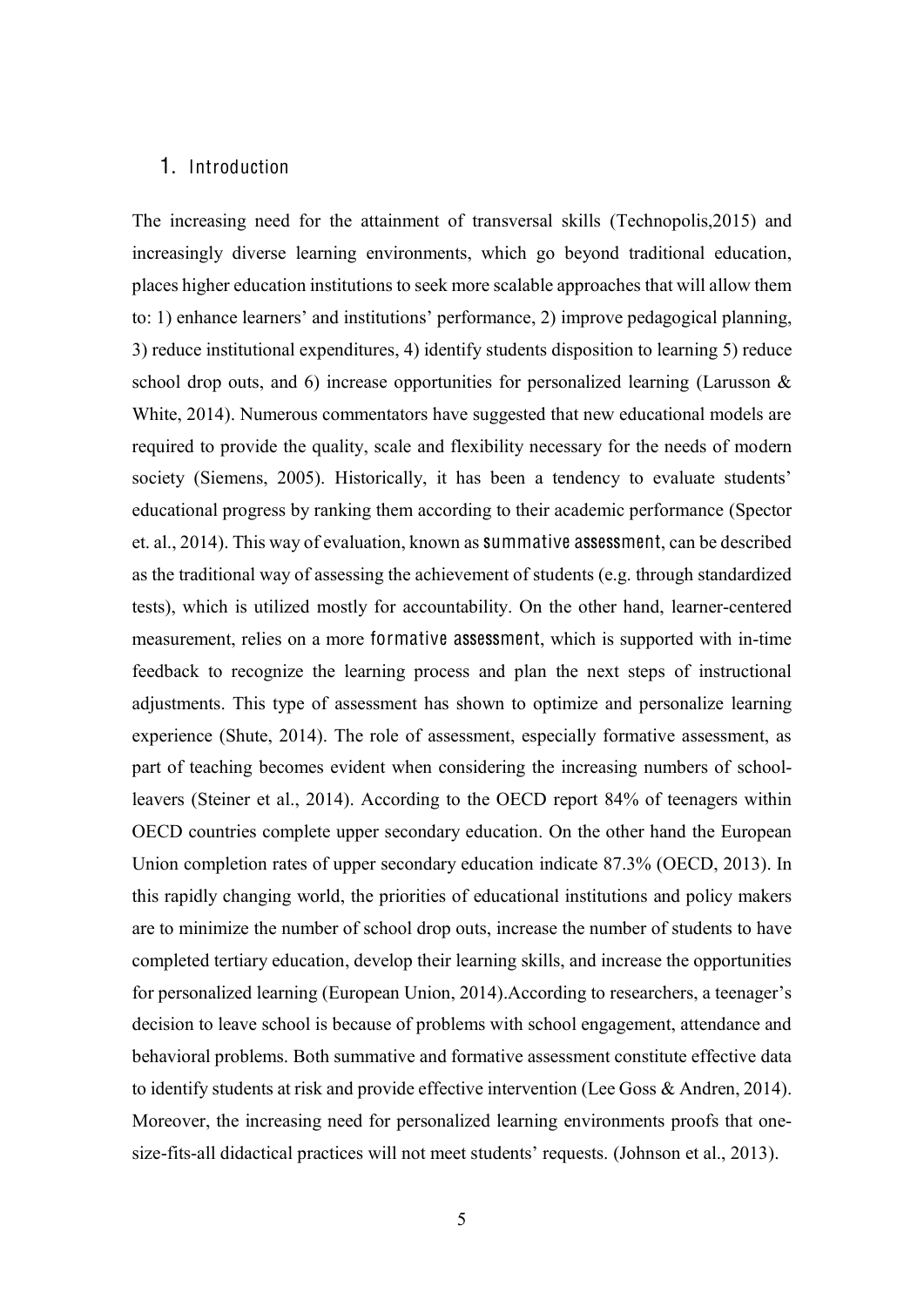The emerging sciences of learning analytics (LA) and educational data mining (EDM), discussed in more detail later in this paper, are considered to potentially improve educational assessment and feedback in educational process, reduce dropout rates, and personalize the learning experience (ibid). LA offers the possibility to monitor the learning process and implement real-time assessments and feedback systems in order to improve learning (Solar, 2011). The field of learning analytics and its associated approaches and methods to data analysis holds much promise in its potential to address the issues and challenges facing higher education institutions. However, in order to adopt learning analytics in the educational domain, universities are in need of policies and frameworks to aid their transition to new educational models that will address these complexities and challenges. Likewise, quality assurance bodies and government ministries also require policies that will facilitate promotion of (inter-)national and regional priorities, benchmarking of practices implemented in institutions, and coordination of the cross-institutional collaboration and exchange of data, best practices, and experiences.

Even though LA has gained much interest by researchers, limited attention has been paid to the policy instruments and structures needed to adopt analytics in the educational sector (Solar, 2014). Due to the lack of empirical work, there is limited number of papers published regarding learning analytics implementation at scale. Thus, the aim of the current thesis, is to address the use of educational data mining and learning analytics for policy making in the field of education, with a particular comparison of the national policies for adopting analytics/educational data mining (LA/EDM) of the fore runner countries in the fields: Australia, USA and UK. Moreover, this thesis aims to compile recommendations of how LA/EDM research needs to progress; i.e. what needs to be done so that big data in the field of education can be used for policy making. Due to the novelty of the field, policy comparison of the adoption of LA/EDM tools in education policies of leading countries have not yet been carried out. This means that the thesis has the potential to contribute to the analysis of using big data in education. Thus, the current thesis will fill a gap in the emerging literature and will help researchers identify common policies and problems in the field of LA/EDM. This helps to outline also new avenues for research in the field. The study will also contribute to the sector-wide reflection which is needed to make progress towards a more complete picture of the role of analytics in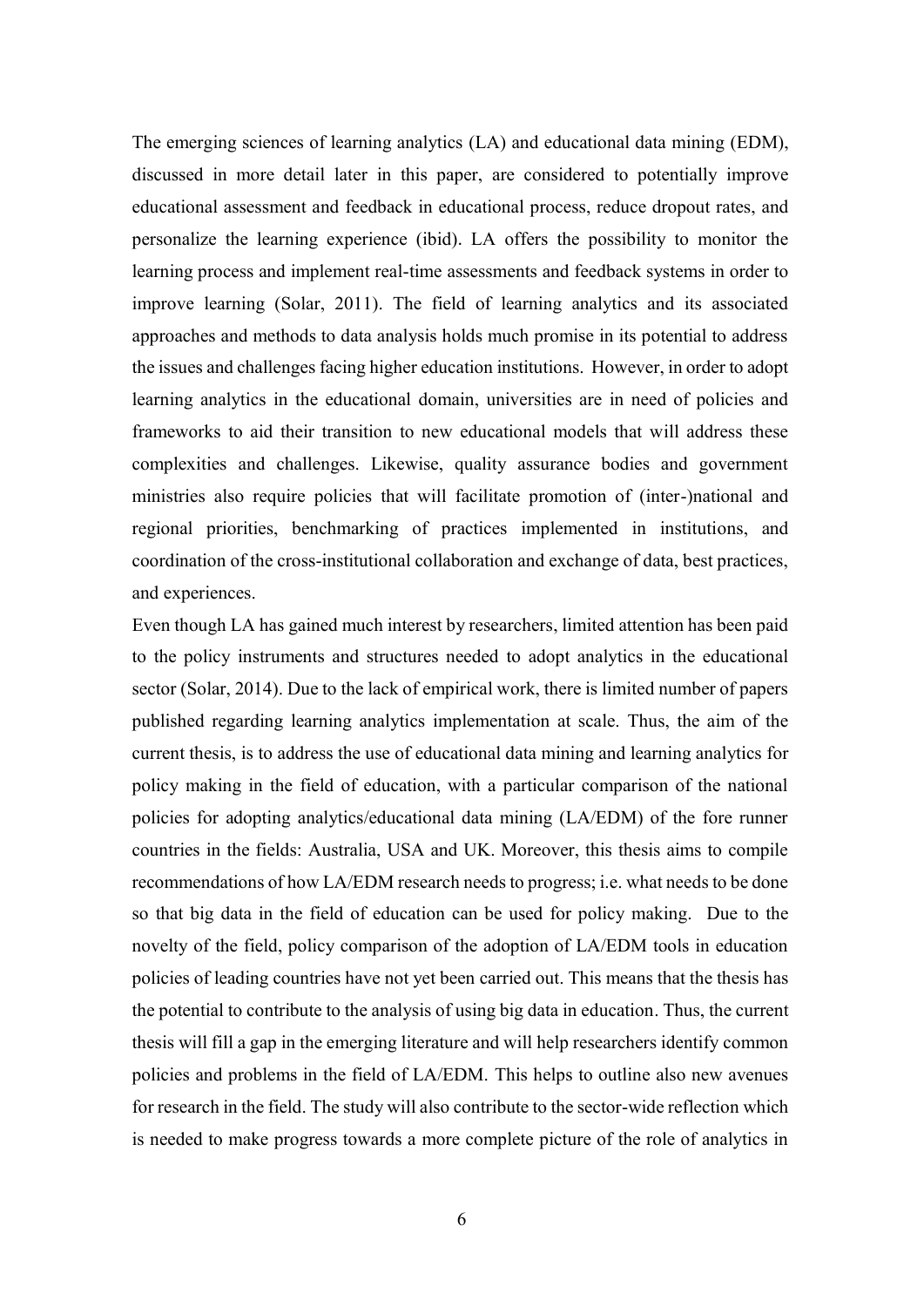education. The research strategy of the current thesis is to develop a comparative analysis of different countries at the forefront of using LA/EDM to improve their educational policies. The research design used to carry out this thesis is qualitative in nature and uses a comparative case-study approach providing an understanding between the context and the processes, the structures and the actions used in adopting LA/EDM in the aforementioned three countries.

The thesis reviews the work being done on preparing to make use of educational data to improve policy in US, UK, Australia. In doing so, the current thesis has two important research questions: namely, (1) what are the opportunities L A/EDM offers for policy making in the field of education and (2) what are the approaches of different countries in the sample towards using L A/EDM to improve policy in the field of education. The thesis also asks if there are differences between the approaches taken (if yes, then the thesis tries to highlight what the former is dependent on). With regard to research methods, to generate a good understanding of the cases, the current thesis will utilize both qualitative and quantitative data. From qualitative sources of data, documentation and archival records will be used as primary sources of evidence for addressing ethical considerations, use of educational data for prediction and intervention and the progress and expectations in educational data mining. From the quantitative side, statistical data will also be used.

In order to present the comparative analysis, the current thesis is divided into three chapters. The first part of the thesis presents a brief and synthetic overview of previous research on how big data is used, analyzed and how it is changing different policy fields and how it is particularly influencing the field of education. The second part constitutes the comparative analysis of the thesis. Here the comparison of the countries will be based on collecting data from documents published by internationally known research groups working on LA, or the national higher education agencies of the selected countries.

The thesis ends with the conclusion, which summarizes the main findings and proposes policy recommendations for the field.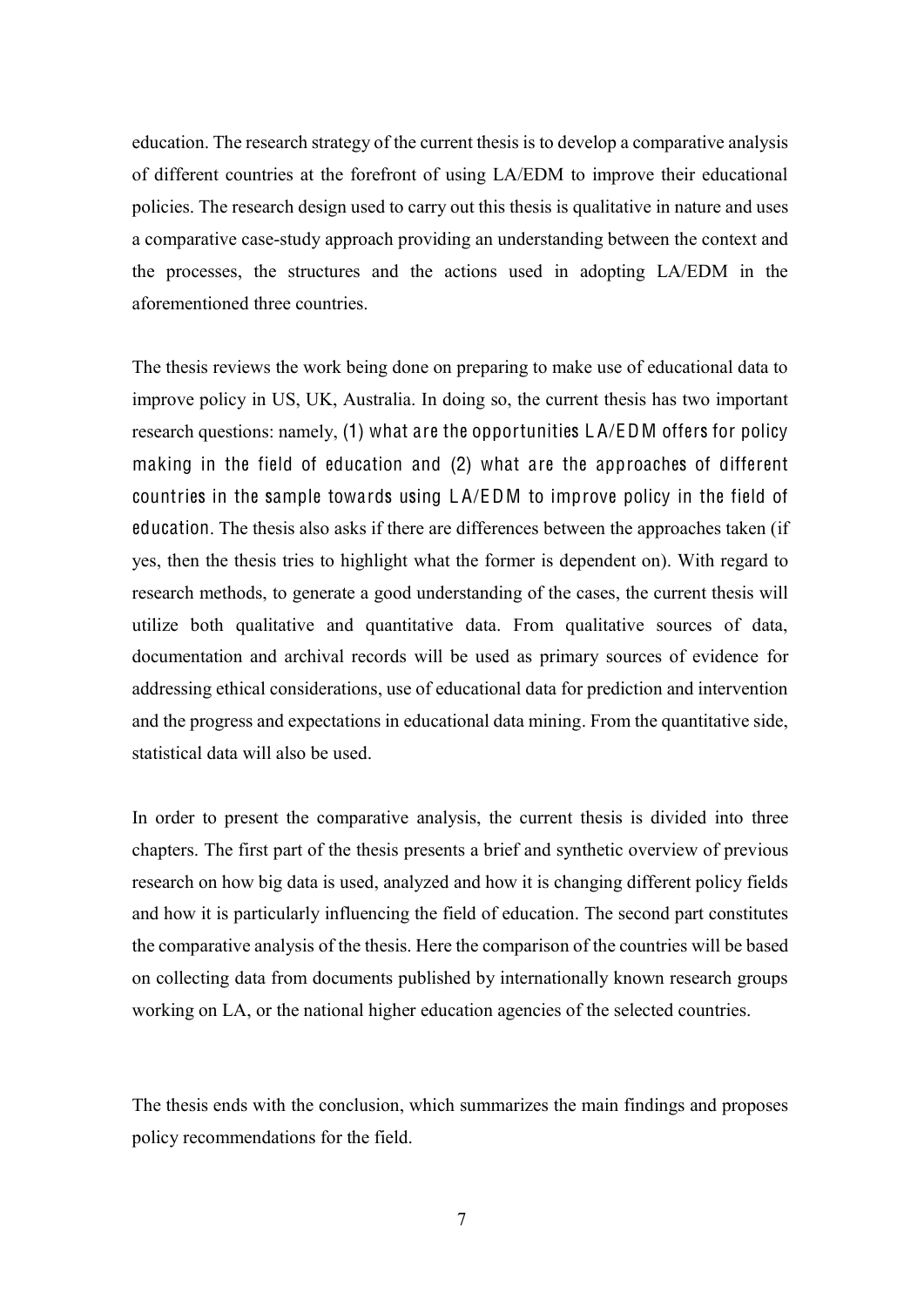### <span id="page-7-0"></span>2. Literature Review

This section of the thesis will present a systematic literature review on the main challenges and insights of learning analytics. It seeks to define, big data, learning analytics and its related areas. The followed methodology of the literature review will be based on the structure proposed by Okoli & Schabram (2010). Thus, to compile the literature review, a four-step process was followed: a) literature search – data collection, b) evaluation of the findings  $-$  selection of the documents limited to keywords, c) analyzing the findings, and d) writing the review (ibid).

During the first phase, the collection of previous studies regarding Big Data and LA/EDM was carried out. International databases and academic papers such as Scopus, ERIC, Science Direct, EBL Library and ACM Digital Library were scanned to conduct the data collection. Articles published by major organizations dealing with LA/EDM such as, LAK conference, EDUCAUSE, JISC and Solar, were searched. The key terminology used for the search included '*learning analytics'*, *'educational data mining'*, *µ*learning analytic<sup>s</sup> <sup>c</sup>as<sup>e</sup> studie<sup>s</sup>*¶*, *µ*big dat<sup>a</sup> in <sup>e</sup>ducation*¶*, *µ*poli<sup>c</sup>y making in dat<sup>a</sup> drive<sup>n</sup> approache<sup>s</sup>*¶*. The research looked at contributions from the last 10 years, mostly from the last 5 years when the emergence of LA/EDM has had a larger impact.

In this thesis approximately 60 documents were reviewed and placed into context. 15 of the reviewed papers were solely for policymaking in LA, while the rest has treated the opportunities LA offer for policymaking as a separate part at the end of each article.

Learning analytics relies on the existence of Big Data, thus the emergence of the former, will be discussed first before moving onto LA.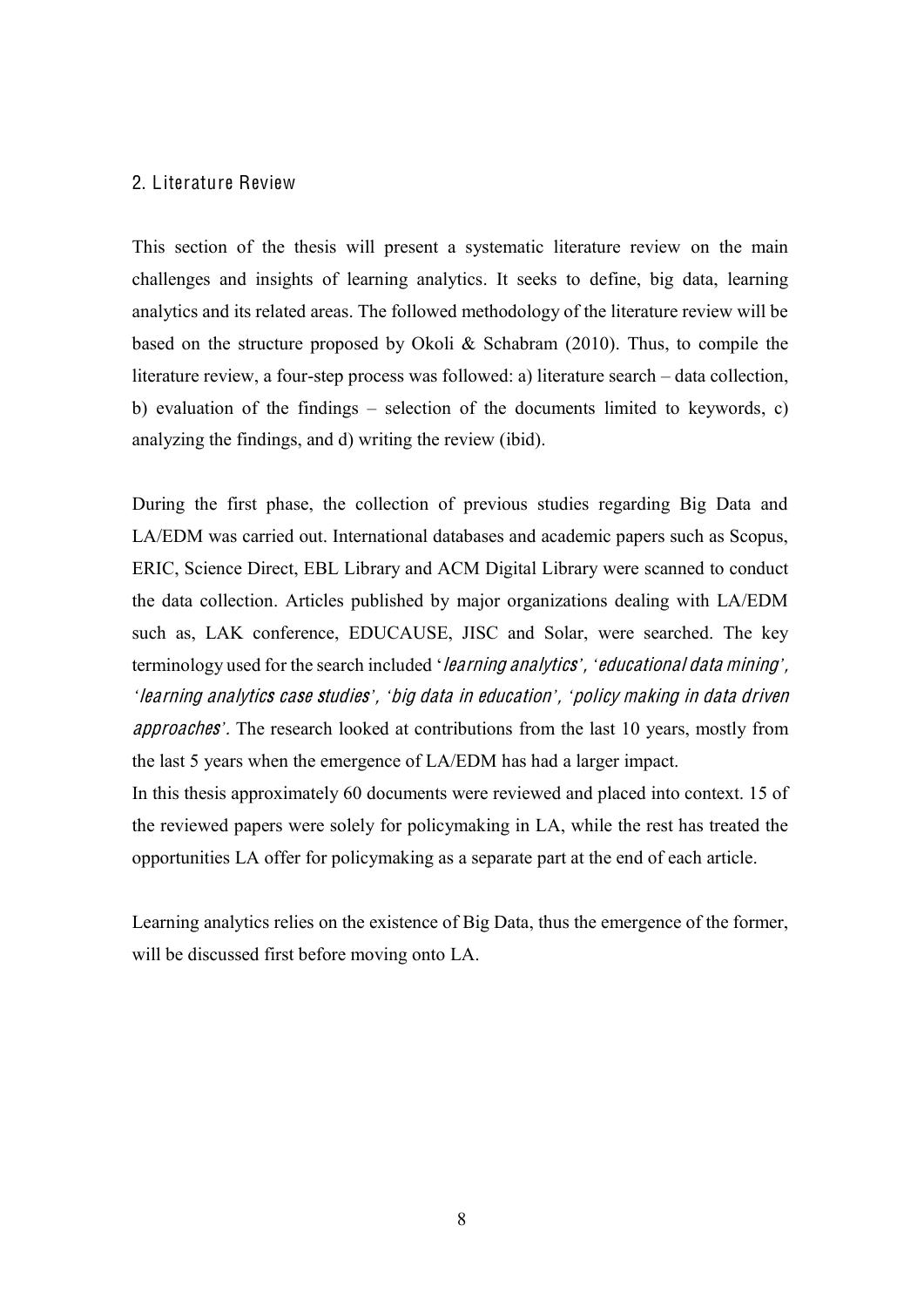### <span id="page-8-0"></span>2.1 Big Data in Education: L A, Concepts, Dimensions and Related Fields

#### <span id="page-8-1"></span>2.1.1 Big Data

The nature of data is changing and many organizations are in trouble, due to the complexity of managing and analyzing new data formats. Basu (2013) shows that the vast majority of today's business organizations use structured data like numbers and strings, but this has nothing to do with the complexity of data itself. The unstructured data newly generated by organizations come in very different formats such as books, files, video, audio, meta-data, images or any data not easy to be understood by machines. Moreover, IBM indicates that, 80% of data generated by organizations are actually unstructured data and most of these data manage to reach corporate warehouse. "Data Warehouse", as a term has the meaning of a large storage of data or centralized database. It shows a perfect vision of central data storage as a basis to inform decision making by means of data. The collection and storing of large amounts of different data formats has become easier due to the recent developments in database technologies. Moreover, with the help of analytical tools that are available, the complex data collected can be turned into a pattern that has meaning and value, and this phenomenon is perceived to be Big Data (Manyika et al, 2011). The Big Data concept describes data that is enormous and circulating rapidly; in this way it surpasses the limits of processing it by a traditional database system (ibid).

The most prominent definition about Big Data is the one presented by Viktor Mayer-Schönberger and Kenneth Cukier in their book: A revolution that will transform how we live, work and think. They defined big data as: "The ability of society to harness information in novel ways to produce useful insights or goods and services of significant value" and "...things one can do at a large scale that cannot be done at a smaller one, to extract new insights or create new forms value" (Mayer-Schönberger  $&$  Cukier, 2013:2). The concept of Big Data also encompasses new techniques and technologies to track, store, and analyze data sets that are big and large and possess different structures. As new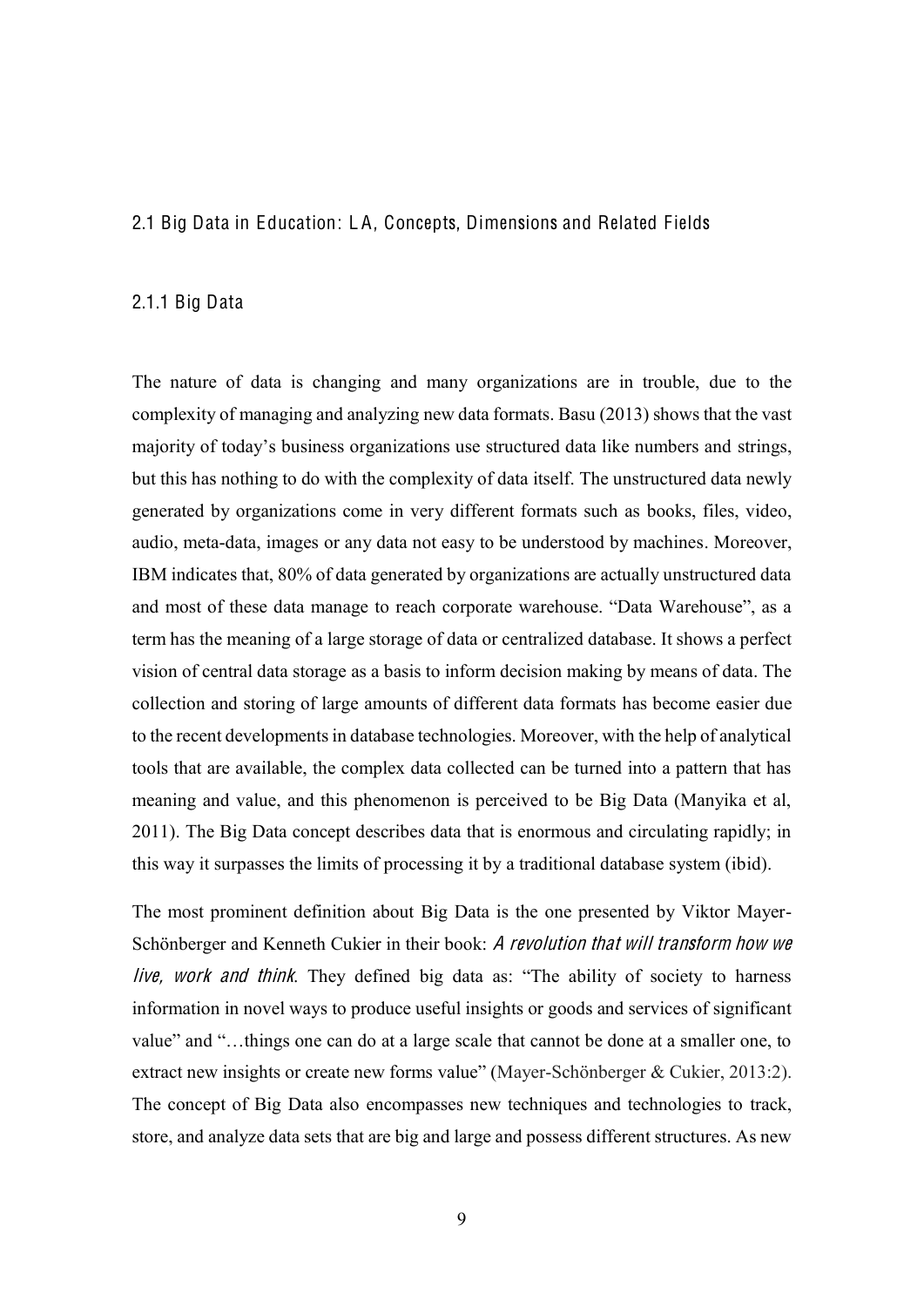concepts evolve, critique becomes common thing. Critics object by saying that the concept of Big Data is not just about data size but complexity as well. Yang (2013) argues the meaning of Big Data has not much to do with the concept of data itself, but is more associated with the fact that technologies have developed that are able to process big volume of various data at higher speeds. Thus, Big Data is less about size of data sets, but about the capacity to search aggregate and analyze large datasets (Boyd and Crawford, 2012).

Big data has found its place in education due to the acceleration of blended  $<sup>1</sup>$  and online</sup> learning which has brought the emergence of learning management systems (LMS) such as Moodle and Blackboard (Table 1). Its techniques will be quickly implemented in education setting to inform decision making (Johnson et al., 2013).

Online learning in the current thesis does not only refer to courses or trainings conducted totally online like distance education or MOOCS, but also to any unit of study supported or delivered with online components to enhance learning experience (Sclater, 2016).

In addition to the increase of blended and online learning and the adoption of learning management systems (Moodle, Blackboard) (ibid), big data becomes a central factor in higher education setting (Clow, 2013; Ferguson, 2012; Johnson, Adams Becker & Hall, 2015). The deployment of big data in education indicates that educational data can now, be gathered and analyzed in real time and automatically, without the need of expert centers to calculate (Williamson, 2016).

LA and EDM can be described as educational application of big data (Johnson et. al., 2014a) and consist in the research and implementation of methods on how to extract meaningful information from this big data.

 <sup>1</sup> Blende<sup>d</sup> <sup>l</sup>earning is any formal or informal education that combines online technologies with face to face learning requiring the physical presence of both teacher and student. (Wikipedia)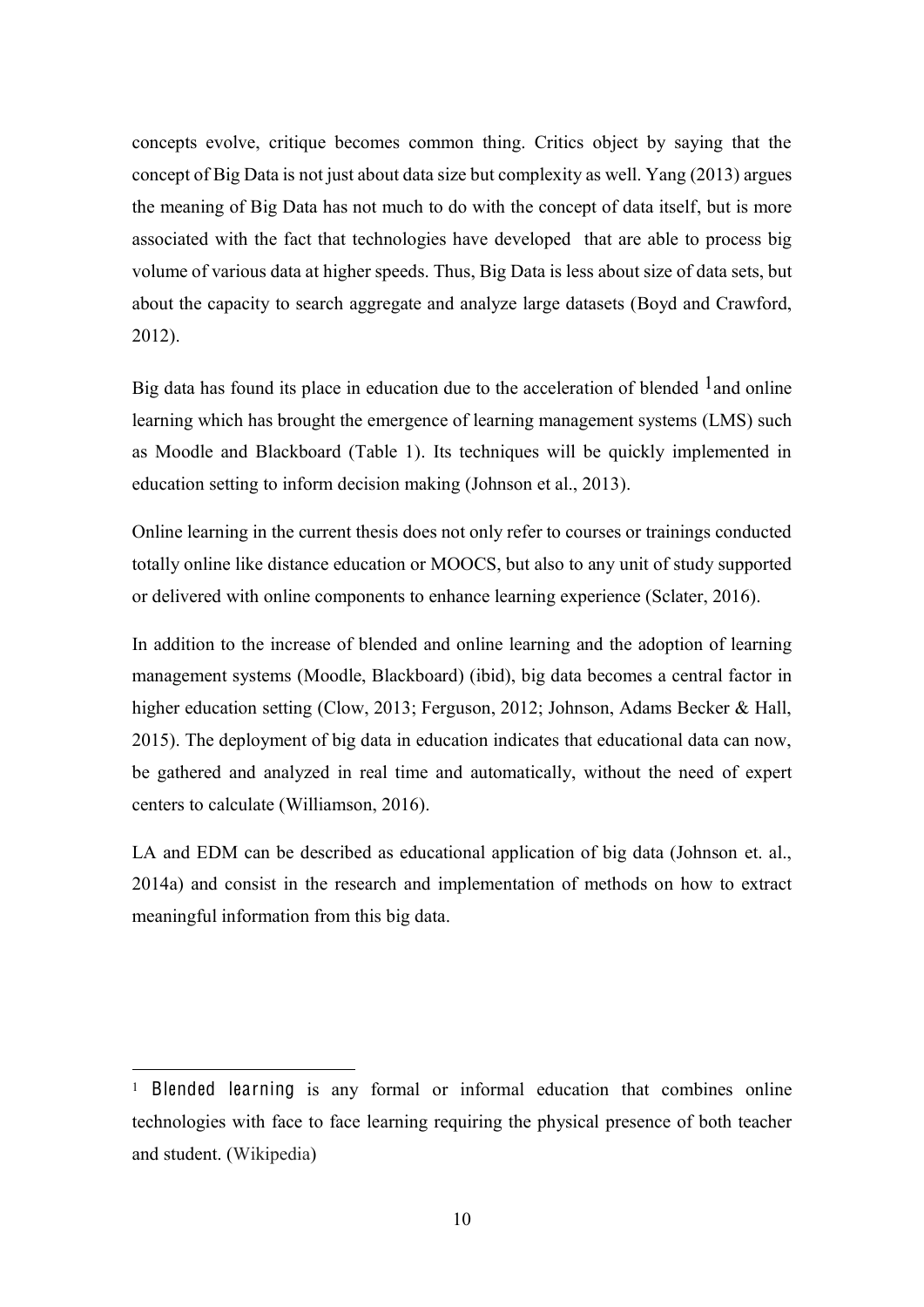# <span id="page-10-0"></span>2.1.2 Learning Analytics and Educational Data Mining

The rapid increase of information, originating from LMS, instrumental educational software, internet usage in education, and the creation of state databases of student information (Romero & Ventura, 2013) have allowed the collection of unprecedented amount of data about learning, teaching and institutional processes. The massive use of technology in the education systems, comes with a large capacity of tracing the students (Pardo & Siemens, 2014). When students interact with their learning environments, such as libraries, LMSes or labs and utilize web tools into these settings, as SNAPP or Meerkat- $ED(other LA resources are listed in Figure 1), tools that analyze students' interactions$ within discussion forums, they leave traces of educational data (Friesen, 2013; Reyes, 2015).

| Moodle<br>https://moodle.org/                                                                               | Open-source learning platform                                                                                    |
|-------------------------------------------------------------------------------------------------------------|------------------------------------------------------------------------------------------------------------------|
| <b>Blackboard Analytics</b><br>http://www.blackboard.com/Platforms/Analytics/<br>Overview.aspx              | Packaged self-service analytics applications                                                                     |
| <b>GISMO</b><br>http://gismo.sourceforge.net/                                                               | Interactive tracking system built for Moodle that<br>displays data through a graphical interface                 |
| <b>SNAPP</b><br>http://www.snappvis.org/                                                                    | Web tool that provides social network analysis                                                                   |
| Meerkat-ED<br>http://webdocs.cs.ualberta.ca/~rabbanyk/Meer-<br>katED/                                       | Web tool that analyzes participants and their inter-<br>actions in discussion forums                             |
| SunGard Assessment and Curriculum Management<br>http://sungardk12.com/assessment-curriculum-<br>management/ | Learning performance solution for assessment man-<br>agement and analysis and curriculum management              |
| Desire2Learn<br>http://www.desire2learn.com/                                                                | Integrated learning platform that addresses chal-<br>lenges with engagement, retention, and learning<br>outcomes |
| Pittsburgh Science of Learning Center DataShop<br>http://www.learnlab.org/technologies/datashop/            | Data repository and analysis service that provides<br>access to intelligent tutoring systems datasets            |
| Mulce<br>http://mulce.univ-bpclermont.fr:8080/PlateForme-<br><b>Mulce</b> /                                 | Research project that shares datasets of learners'<br>online interactions                                        |
| LinkedEducation.org<br>http://linkededucation.org/                                                          | Open platform that promotes sharing of educational<br>data and resources                                         |

#### Figure 1. Examples of LA Resources

Source: Reyes 2015:76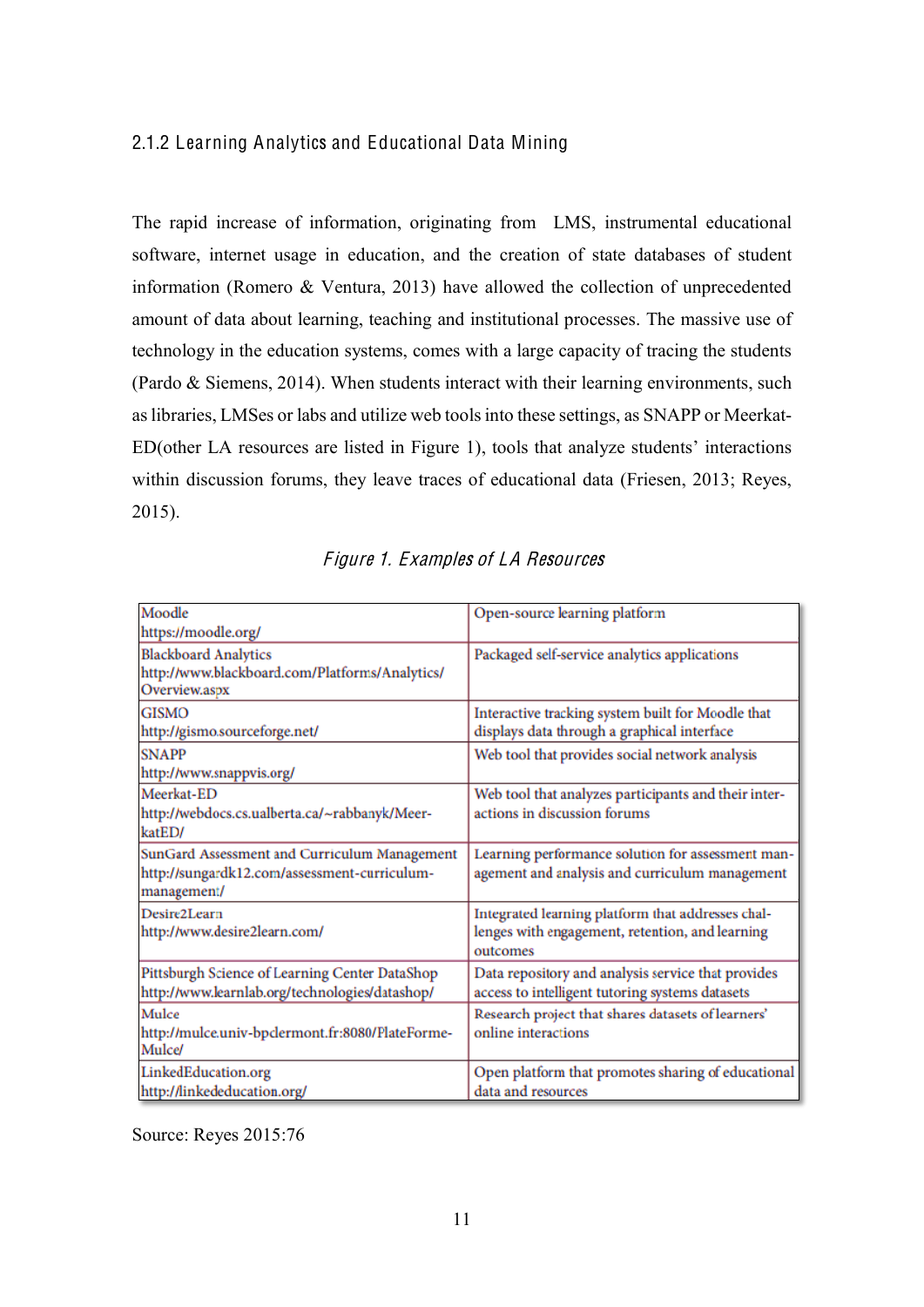This has challenged educational institutions to deal with increasingly large amounts of data (Ferguson, 2012). Making use of this vast amount of data to optimize learners experience and the environment it takes place, is of central importance. Educational domain has been unable to efficiently use the available data to intervene in reducing or avoiding drop outs or providing a more personalized learning. Until now, gathering educational data from students and enhancing their instruction has not yet have a big impact (Long& Siemens, 2011). Researchers and analysts from the educational community has started to explore the potential of the data traces left behind, to understand the way students learn (Mostow & Beck, 2006).

LA and EDM aim at making sense of this generated learning-related data. They are not concerned with reporting the activities marginally or with theoretical insights. Instead, they provide 'actionable intelligence' in order to understand and develop learning process. The goals and processes of data analyzing in LA and EDM are quite the same. (Ferguson, 2012). Both research areas are defined similarly:

The most acknowledged definition about LA is the one proposed by LAK11 (Learning Analytics Knowledge Conference) as "the measurement, collection, analysis and reporting of data about learners and their contexts, for purposes of understanding and optimizing learning and the environments in which it occurs". Elias  $(2011:4)$  views LA as "an emerging field in which sophisticated analytic tools are used to improve learning and education". Siemens  $(2010: 3)$  describes LA as "the use of intelligent data, learnerproduced data, and analysis models to discover information and social connections, and to predict and advise on learning".

Similarly, the International Educational Data Mining Society (IEDMS: 2) describes EDM as a:

³Discipline, concerned with developing methods for exploring the unique types of data that come from educational settings, and using those methods to better understand students, and the settings which they learn in".

Apart from these, many other definitions exist, due to the infancy of the field. Although with slightly different perspectives, both EDM and LA concentrate on educational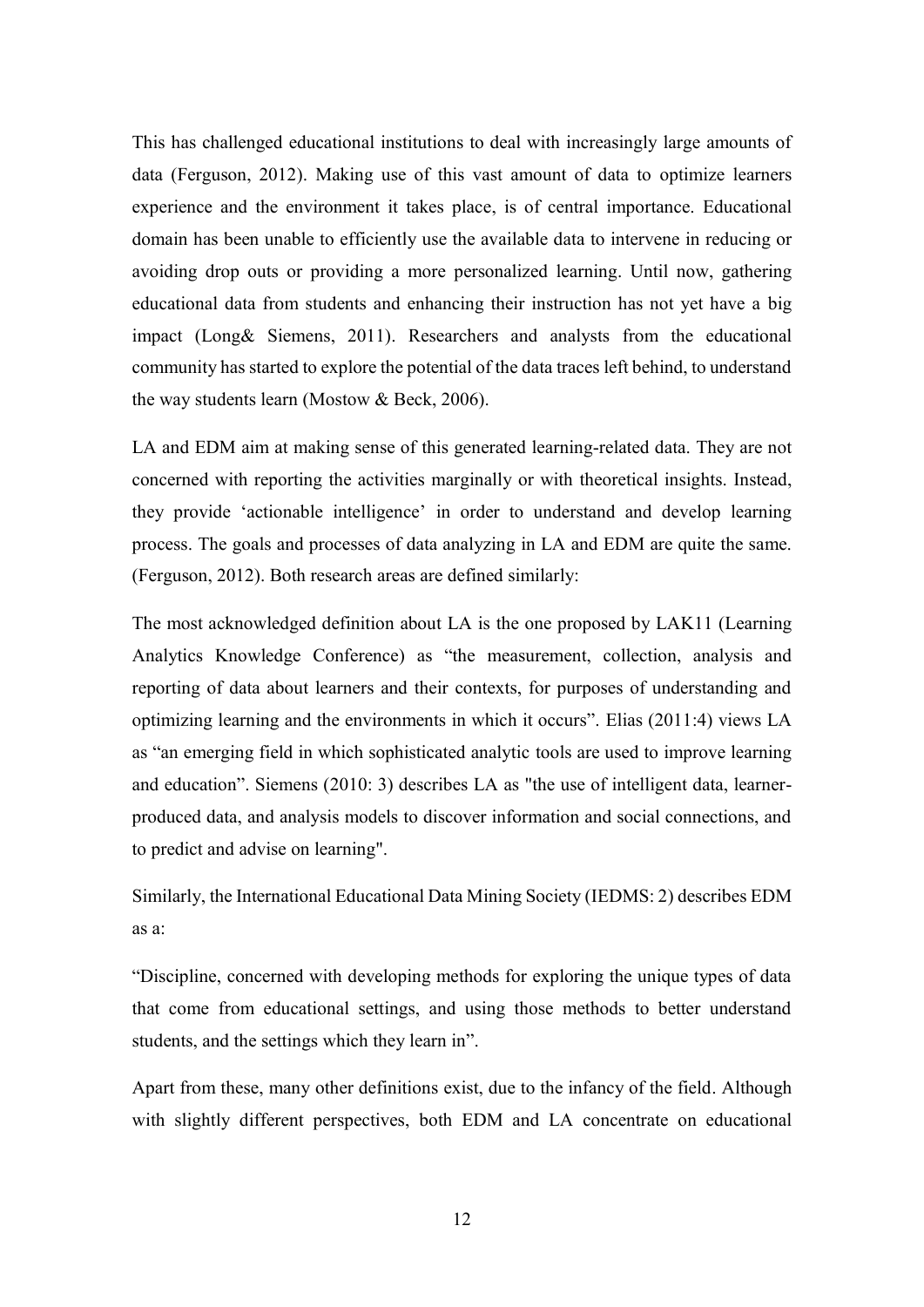context, analyze data originating from learning environments, and report this data with the aim of optimizing and understanding the learning practices.

The origins of EDM are rooted back to the late 1990ies; LA emerged especially in the last 10 years ((Ferguson, 2012; Romero & Ventura, 2010). While EDM has a focus on automated methods such as the use of data mining techniques to analyze educational data (data-driven analytics) (Ferguson, 2012), LA has a more pedagogical focus, it aims using human-led methods to make sense of educational data and extract useful information to support teachers and learners(learner-focused analytics) (Siemens&Baker,2012). As Clow  $(2013:687)$  pinpoints it: "Learning analytics is first and foremost concerned with learning". Both fields of research are so closely related that is inevitable not to overlap. LA and EDM have the same goal: improving education quality, through data-intensive methodologies. In some review articles they are both described interchangeably. (Baker & Inventado, 2014; Romero & Ventura, 2010). In the remainder of this document, the term LA will be used for referring to the extensive research domain and processes of both LA and EDM.

#### <span id="page-12-0"></span>2.1.3 Historical contributions to L A

LA has built on existing fields of research. These mostly include: business intelligence (BI), recommender systems, action research, personalized adaptive learning and academic analytics.

Data centric approaches are part of the Business Intelligence (BI)(also known as 'business analytics') methodologies framework that has helped businesses and organizations to generate insights from structured data, collected and analyzed by relational database management systems, to improve business decision making (Chen, 2012). As a derivative of BI, LA aims to use analytics' methods to help inform institutional decision making on learning and learning practices. Data processing techniques and standardized data formats are available. This, as well as the increasing tendency of education institutions for creating a culture that values data-based decision making, have empowered the progress in analytics tools that support structuring, collecting and analyzing data (Baker & Siemens,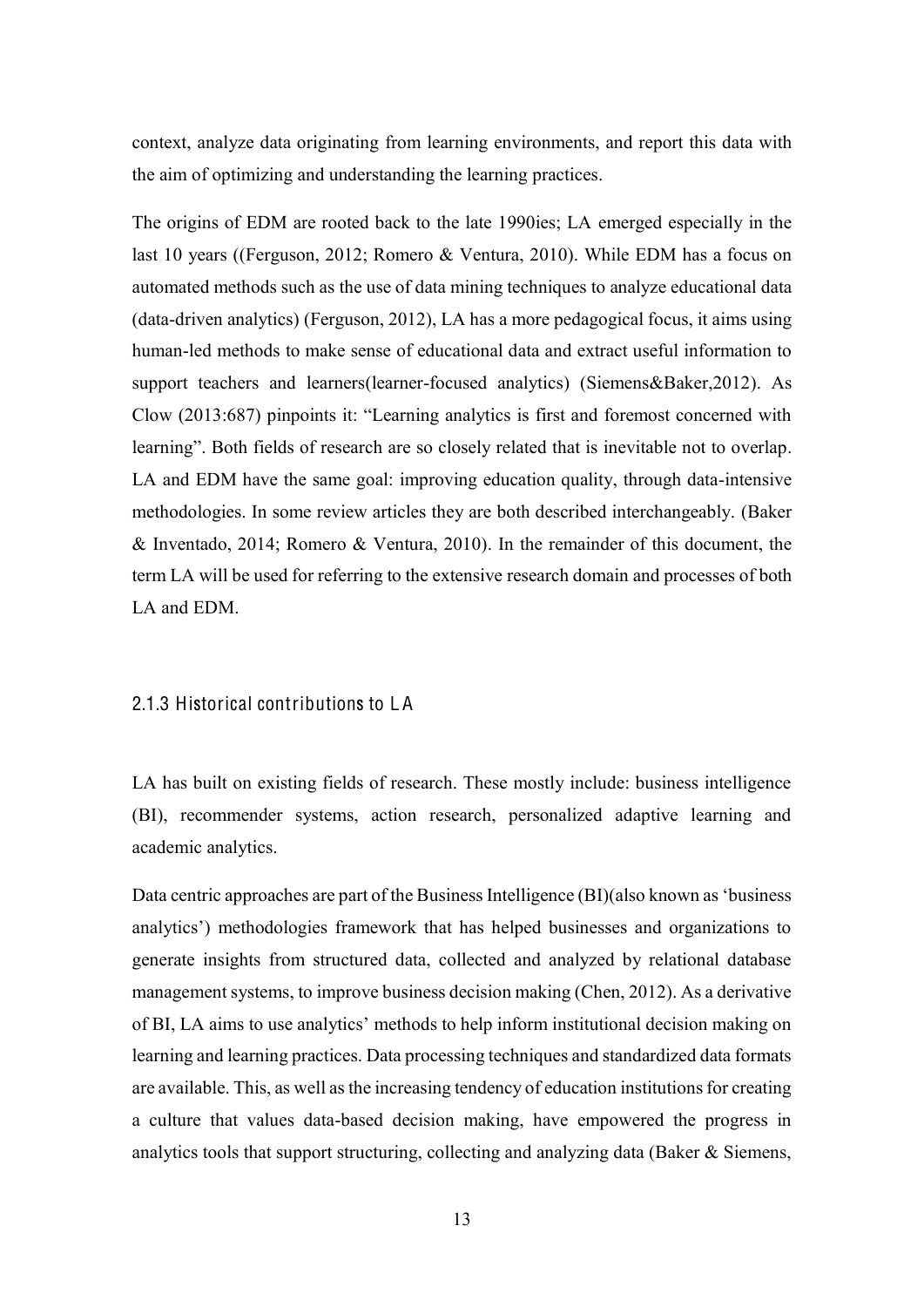in press). The idea is, in the end, to use educational data for recommendations (of course material, activities, people) and to suggest instruction in a similar way as it is done with books, music, entertainment etc. in e-commerce (Johnson et al., 2014b). Furthermore, recommender systems (Adomavicius & Tuzhilin, 2005), adaptive learning and intelligent tutoring systems are strongly linked with learning analytics (Brusilovsky  $\&$ Peylo, 2003). Recommender systems in education aims using the experiences of a community of students to support individual students by recommending a learning path. In this way, a real-time assessment and feedback systems are intended to be applied, to support the learning objectives (Draschler et al., 2009).

Potential insights can be gained by combining learning analytics and adaptive learning systems too. Adaptive learning, in line with the objectives of LA "responds to a student's interactions in real-time by automatically providing the student with individual support" (EdSurge, 2016).

Further research areas in the educational domain that are related to LA are academic analytics and action research. Academic analytics and LA initially evolved conjointly; in 2010 analytics in education started to separate to solely create learning analytics and academic analytics (Ferguson, 2012), but similar objectives between them naturally remain. Buckingham Shum (2011) pinpoints academic analytics as being closely linked with the field of business analytics and intelligence in corporate settings, while LA is more concentrated on data that is strictly related to the learning process on the microlevel of learner interactions. Academic analytics focuses more on the analysis of institutional data to support the operational and financial decision making (Goldstein and Katz, 2005). This level of analytics, is more general compared to LA, since the focus is more on the analysis of the units of the academy (i.e. predicting enrollment, increasing number of graduates) than the learning process itself (Long & Siemens, 2011). While LA is more concerned with the improvement, reflection and intervention of the learning process on a local level of teaching, academic analytics is situated more on the political and economic challenge of the educational outcomes at national or international domain (Ferguson, 2012).

Learning analytics can be considered as a reflective instruction practice, known as "action research<sup>"</sup> that guides instructors to investigate, assess, self-reflect and regulate their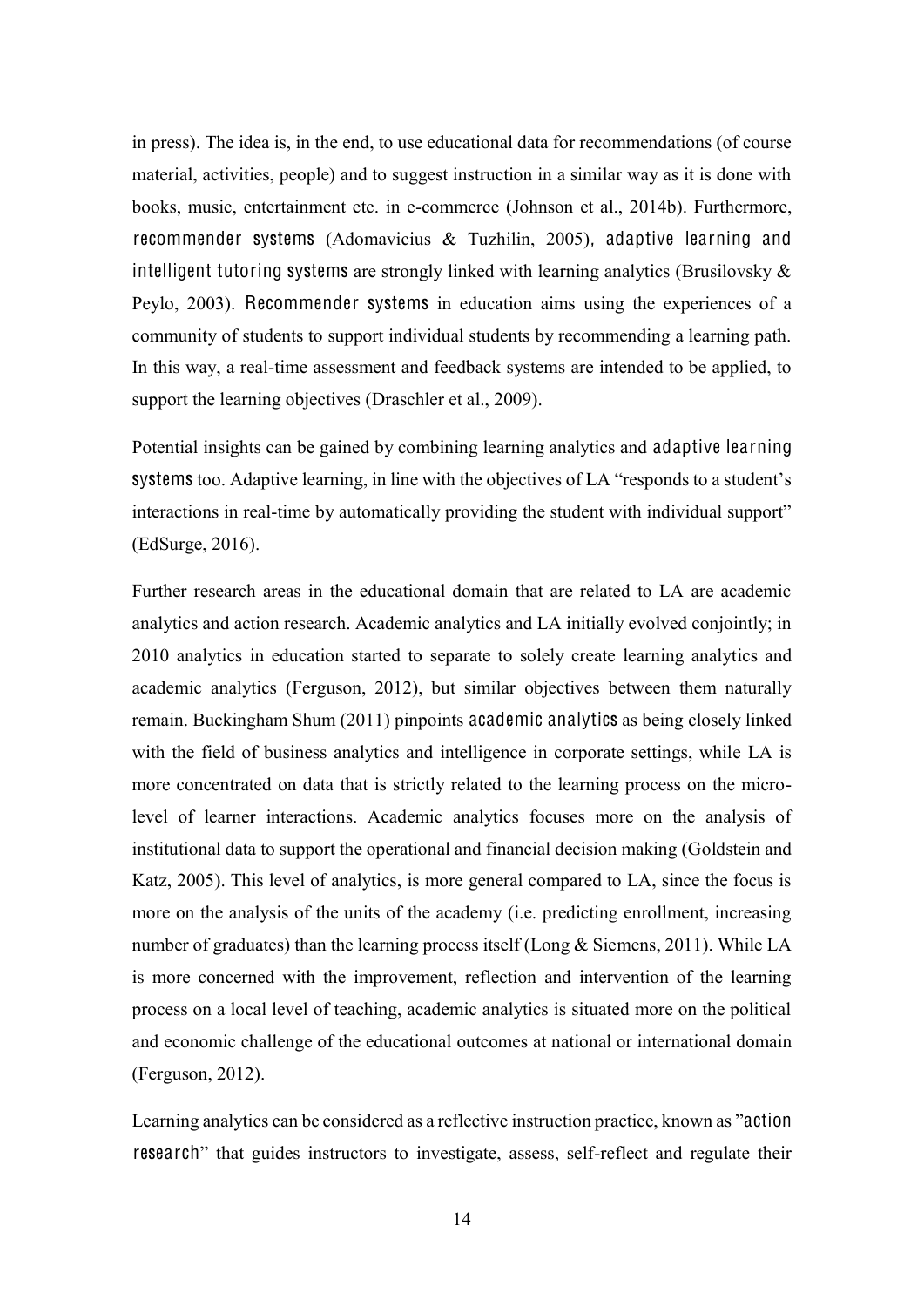didactical methods to enhance the teaching-learning practice (Dyckhoff et al., 2012). Action research aims at assuring quality in education and optimizing the teaching process; starting points are usually research questions coming from instructional process (Chatti et al., 2012). In future learning scenarios, LA will embed action research strategies because it ease awareness, reflection and investigation of teaching practices (Dyckhoff, 2014).

### <span id="page-14-0"></span>2.1.4 Developments of L A

Brown (2011) pinpointed LA as the third wave of big developments in instructional technology domain. First wave initiated in 1991 with the advent of LMSs which was teacher-centered, concentrated on "Web 1.0". It consisted of non-interactive webpages; therefore it is also called as "read only Web" (O'Reilly, 2005). The second wave of instructional technology was more learner-centered and consisted of interactive web based systems where "Web 2.0" (social networking, or massive open online courses (MOOCS)) technologies emerged ; enabling students themselves to generate data, that is the reason why it is called read/write web (ibid). Recently, education analysts have started to research how to actively make use of Web 2.0 tools. Consequently, LA initiates the third wave, enabling "information on what works and what does not with respect to teaching and learning" (Brown, 2011). First wave of Instructional technologies would transmit learning materials as simply viewing the text or image, whereas systems of the Second Wave of instructional technologies broadly employs enriched learning materials such as enriched PDFs, videos, or even recorded lectures which are widely known as MOOCs. To evaluate the students, basically check if the content was transmitted successfully, based on the traditional teaching (First and Second Wave), students would be evaluated through multiple choice questions (MCQs) or short answers. Considerable research has shown that MCQs assess the declarative knowledge of students and not explanatory knowledge of "how" and "why" that is required for solving harder tasks and problems. I believe the third wave of instructional technologies where analytics has been incorporated, has already started. This Wave has students build and construct their knowledge actively, rather than just transmitting the content. This is in line with the idea of students using LA, as they learn by doing.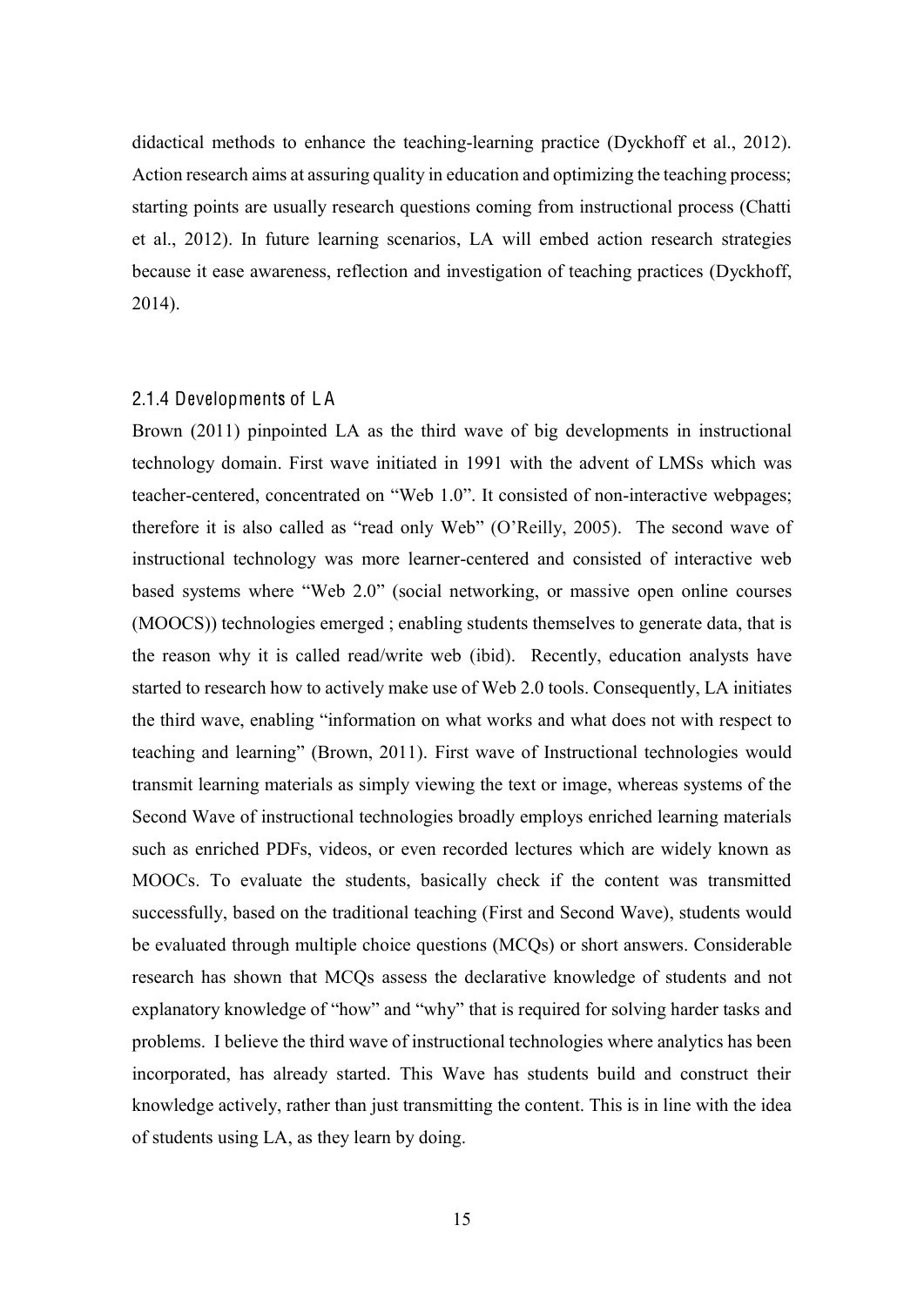Ferguson (2012), pinpoints three factors that drive the development of LA. Due to the vast amount of information that can be collected based on the activities of users within or around LMSs and because their actual built-in analytics do not offer much potential interpretation of the student activity data, educators have started to think how technically possible can they "make use of this data to improve learning outcomes" (Buckingham Shum & Ferguson 2012). So, according to Ferguson, the first factor of LA development is a technical challenge. Second driver is an educational challenge. The wide adoption of formal online learning, beside its advantages, has come together with a lot of challenges. When learning online, students and teachers lack visual cues. Teachers may not understand if students are fully engaged, bored or face difficulties with the activities in online environments. Therefore, they have started to think of possibilities LA offers to improve e-learning. The last factor of LA development is the political/economic challenge. Since, many countries are showing an increasing demand to measure, demonstrate and enhance education performance nationally and internationally, analytics has become a potential solution. The abovementioned drivers presented by Ferguson, create three different groups of stakeholders: instructors/learners, educational institutions and governments (Ferguson, 2012). Even though LA is in its initial steps of massive deployment, actual LA implementations indicate potential improvements in the teachinglearning practices (Simsek, 2012).

To sum it up, LA offers precious advantages to students, instructors and is used extensively in the institutional domain to provide feedback about student's behavior, support formative assessment and enhance institutional performance regarding schoolleavers or at risk students (Technopolis, 2015)

#### <span id="page-15-0"></span>2.1.5 The process of L A

Plenty of researchers have developed various reference models of LA to support educators with critical insights with the aim of presenting the dimensions or steps of LA implementation. On behalf of Educause, Bichsel (2012) articulates that LA can be considered as having a common process of implementation. According to her, a fivestaged cycle takes place: a) Choose a strategic question, b) gather data to answer that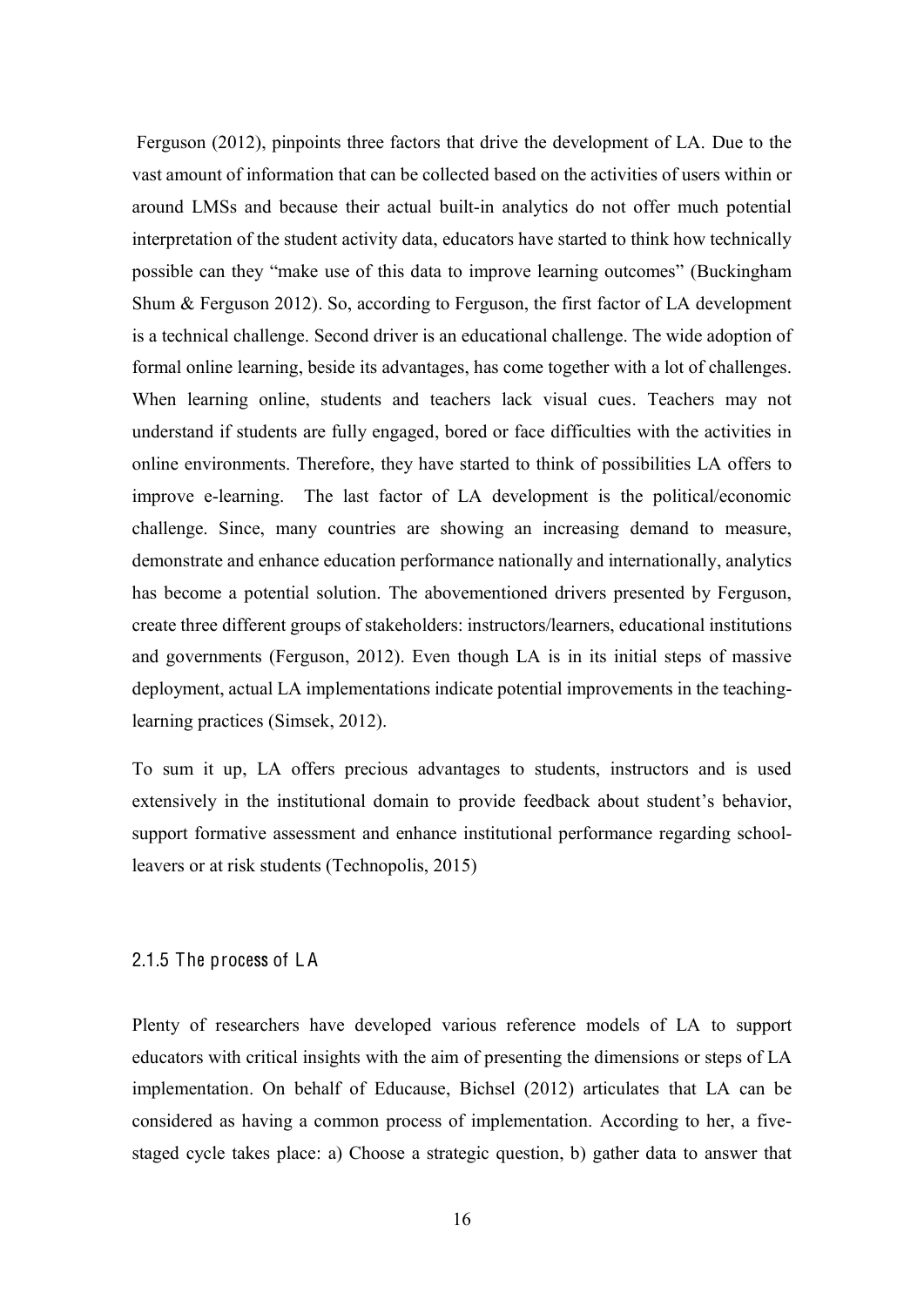question, c) analyze the data in a way that predictions can be generated, d) present the data in an actionable and understandable format, e) feedback into the process to address strategic questions or search new ones. Similarly, Campbell and Oblinger (2007) propose a model based on 5 dimensions: capture, report, predict, act and refine. Another paper that sets out different dimensions of LA is the one presented by by Chatti et al (2012).As depicted on figure 2, they try to describe the dimensions of LA by answering 4 questions:

- a) What? What type of data do educational systems collect?
- b) Who? Who are the stakeholders affected by the analysis?
- c)  $Why? Why does the system collect and analyze this data?$
- d)  $How? How is this data analyzed, what are the techniques?$



Figure 2. Learning Analytics Reference Model

Source: Chatti et. al (2012)

Another model of LA process namely, a Comprehensive Learning Analytics Architecture, is illustrated by Fiaidhi (2014) as shown in figure 3. The most important feature of this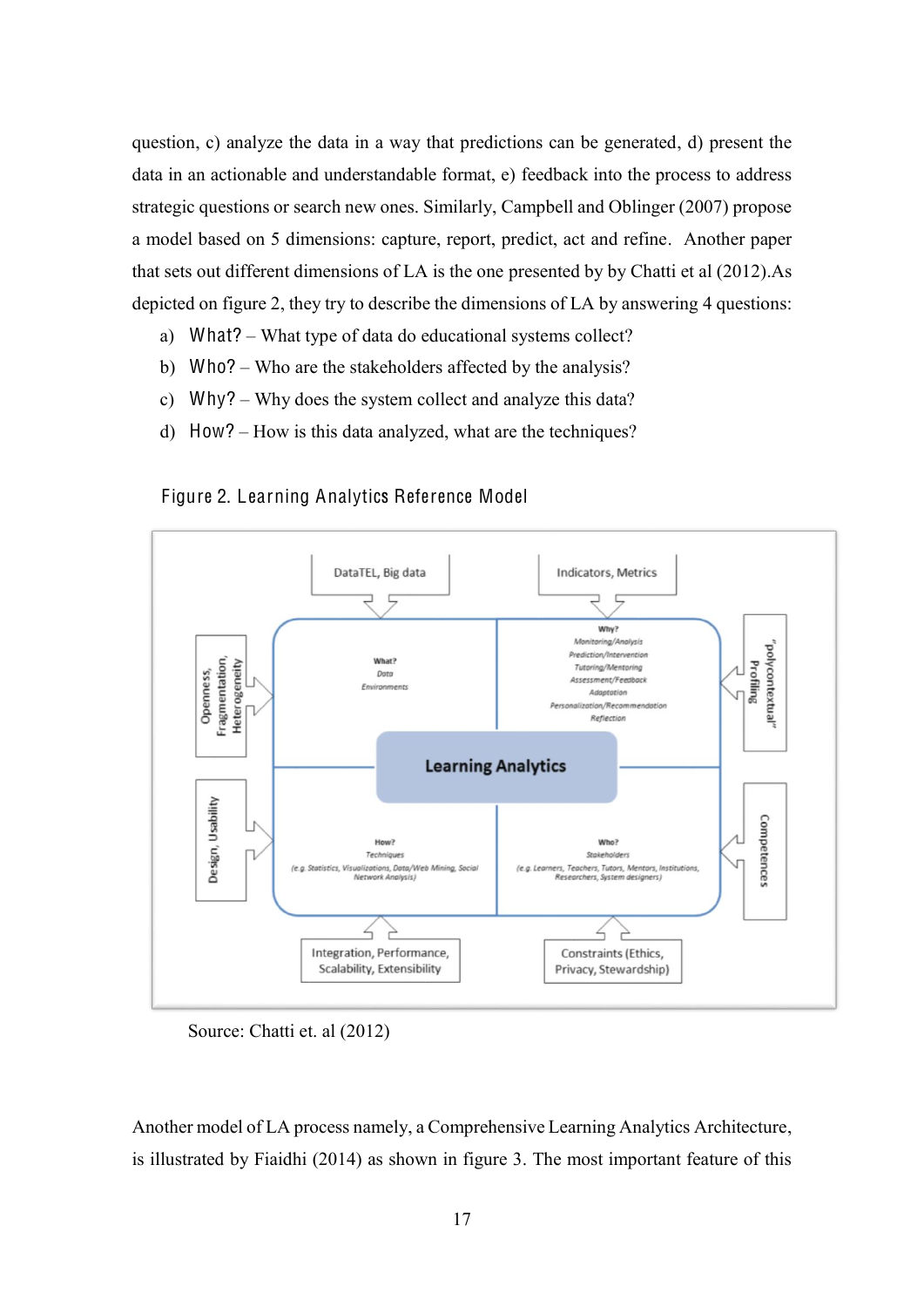model is the management of unstructured data. According to the author incorporating the LA tool that deals with unstructured data with the previous research that have been done so far in the domain, will catalyze the process for redesigning educational institutions.





Additional work related to LA process is the paper presented by Verbert et al (2013), a synopsis of research into dashboards, offering helpful insights into the field, with concrete examples (Other illustrations include Clow, 2013 and Norris & Baer, 2012).

Due to the complexity of the models presented above, it can be difficult for most of the readers to clearly understand LA and the way it works. On the following paragraph I will explicitly describe, step by step, the way LA process is conducted.

Source: J.Fiaidhi (2014)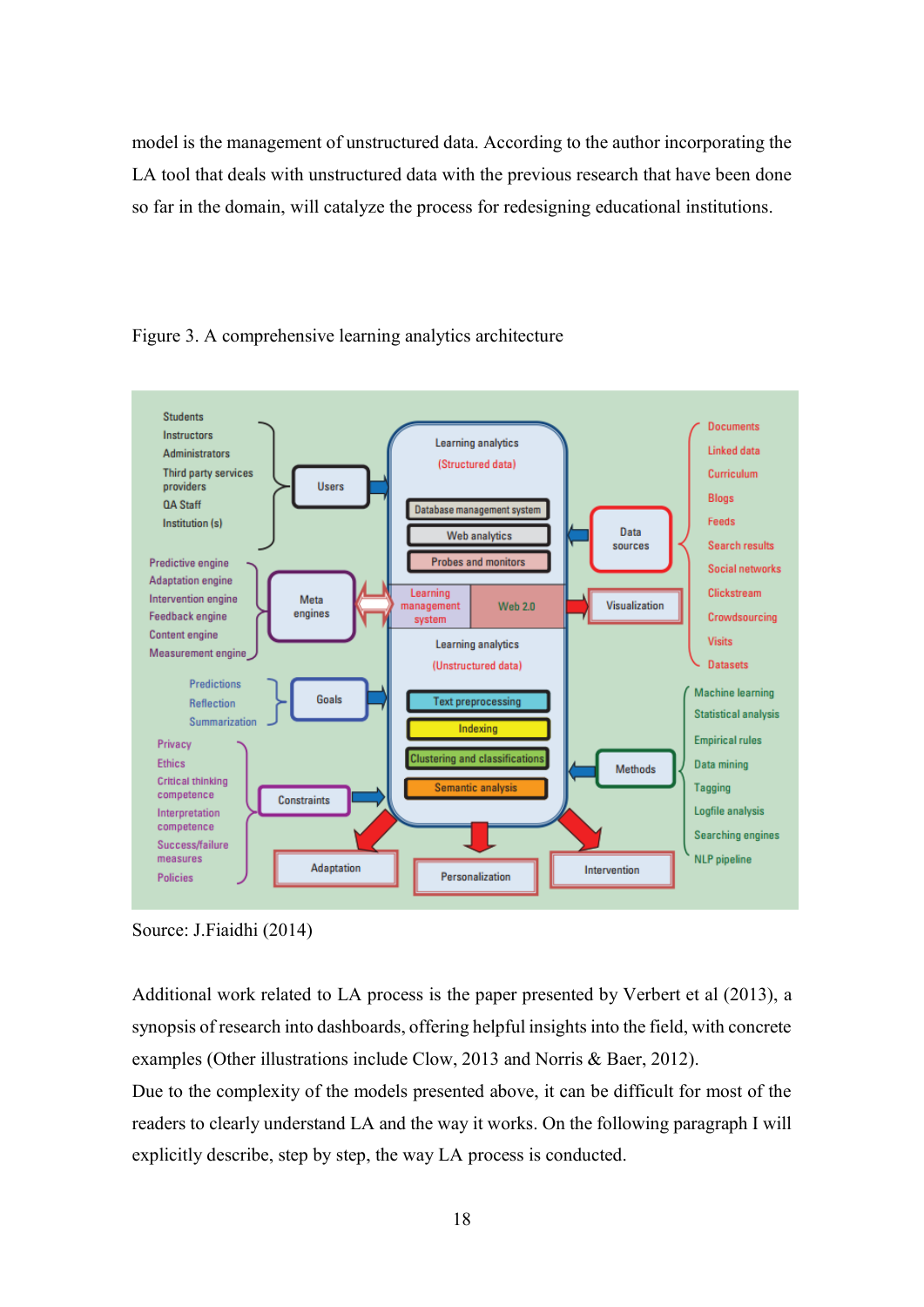The first step in LA is the collection of data. Nowadays, students can access learning resources from centralized educational systems (LMS, Moodle, Blackboard) and distributed learning environments (social media, MOOCs), enabling them to leave a plethora of digital traces behind (Pardo & Siemens, 2014). Therefore, behavioral data taken from learning environments (course access, project submission, logs) and functional data (student information systems, end-term reports) are accumulated, analyzed , processed and reported by LA data processing algorithms (Sharples et al,. 2015). Collected data can be structured which is then can be directly accessed with data mining techniques i.e., server logs or unstructured data, which are not readable by data mining techniques i.e., forum postings (Baars & Kemper, 2008). When information is collected from LMSs, the system itself easily provides structured data about students and their interactions with the course material (Pardo and Kloos, 2011; Simsek, 2012), otherwise some sort of structure is given before the analysis (EDUCAUSE, 2011). At the end of the collection of the educational data, analytical techniques are applied to analyze and interpret the datasets about learners. Well-established analytic techniques(the most common ones are classification & prediction Chatti et al., 2012 ) should be employed to extract meaningful data, when analyzed (Pardo and Kloos, 2011). After the analysis has been conducted, both LMSs and other tutoring systems with large amount of datasets, share an important component of LA named as visualization, a method where the analyzed outcomes are displayed into charts or graphs, to be understood by the audience of LA stakeholders (Brown, 2011). GISMO (Table1) is an example of visualization (Reyes, 2015), an intelligent tracking system integrated within Moodle displaying data about learners' experience, and supporting instructors to guide their decision-making (Romero  $& Ventura, 2013$ ). The most cited example about LA implementation is "The Signals" project at Purdue University, where the institution developed an "early warning system" detecting at risk students (Sclater et. al, 2016). In this project data collection is based on students' interaction with LMS, their prior academic performance and student characteristics. Then, this data is mined by data mining algorithms to identify at risk students, which are then alerted by a "traffic light" in which red, yellow and green indicate the drop out possibility (Pardo and Kloos, 2011).

This is then transformed and processed to produce a 'traffic light' indicator identifying struggling and at risk students. Faculty member and teachers can then intervene to prevent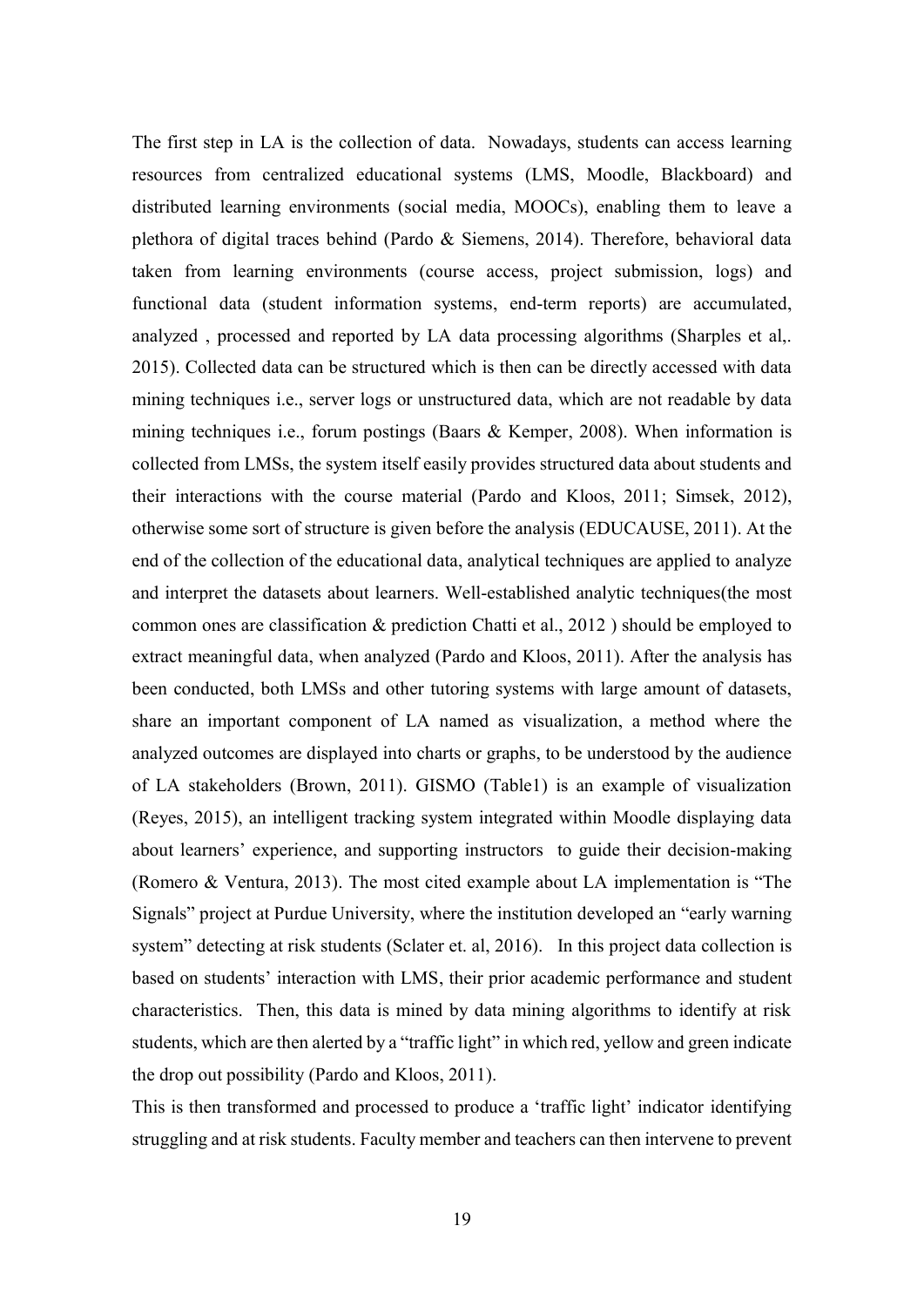their drop out (Sclater et. al., 2016). Based on the visual representations, instructors can chose to send an email to the student showing his/her academic level or even face to face meeting (Arnold, 2010).

#### <span id="page-19-0"></span>2.1.6 Big Data in Education: Opportunities and Limitations of L A

The advancement of LA technologies can inform the next step of innovation in education systems (Siemens, 2011) and transform institutional decision-making (Boyd & Crawford, 2012). Emerging from a variety of other research disciplines, (i.e., cognitive science, data mining, business analytics, psychology), learning analytics can be applied to face-to-face education environments, and computer-based environments such as LMSs, computer supported collaborative learning, and intelligent tutoring systems (Romero & Ventura, 2013; Wang, 2016). LA not only analyzes the data collected from student demographics or examinations' results, but it also examines data generated from time spent online, number of pages read, discussion forums, and even visual and facial reactions (Bousbia & Belamri, 2014).

Until now, education researchers have been unable to sample massive amounts of data to conduct their research, due to the limitation of collecting and analyzing tools. Furthermore, they used methods such as perception based data collected through questionnaires or interviews which are time consuming and have limited interpretation possibility (Daniel, n.d). However, the progressive LA techniques provide researchers with vast amount of dataset at a low cost, removing the obstacles of sampling randomly, enabling generalizability and validity (Mayer-Schönberger & Cukier, 2013 ). LA offers educators the possibility of observing students' progress through automated systems to figure out how they are performing when interacting with the learning system, instructor or other students. This information can then be used to identify students who are struggling to complete their course, providing feedback, to support their learning skills. As information about how students learn becomes more accessible, opportunities for achieving best learning outcomes are possible (Buckingham Shum & Ferguson, 2012),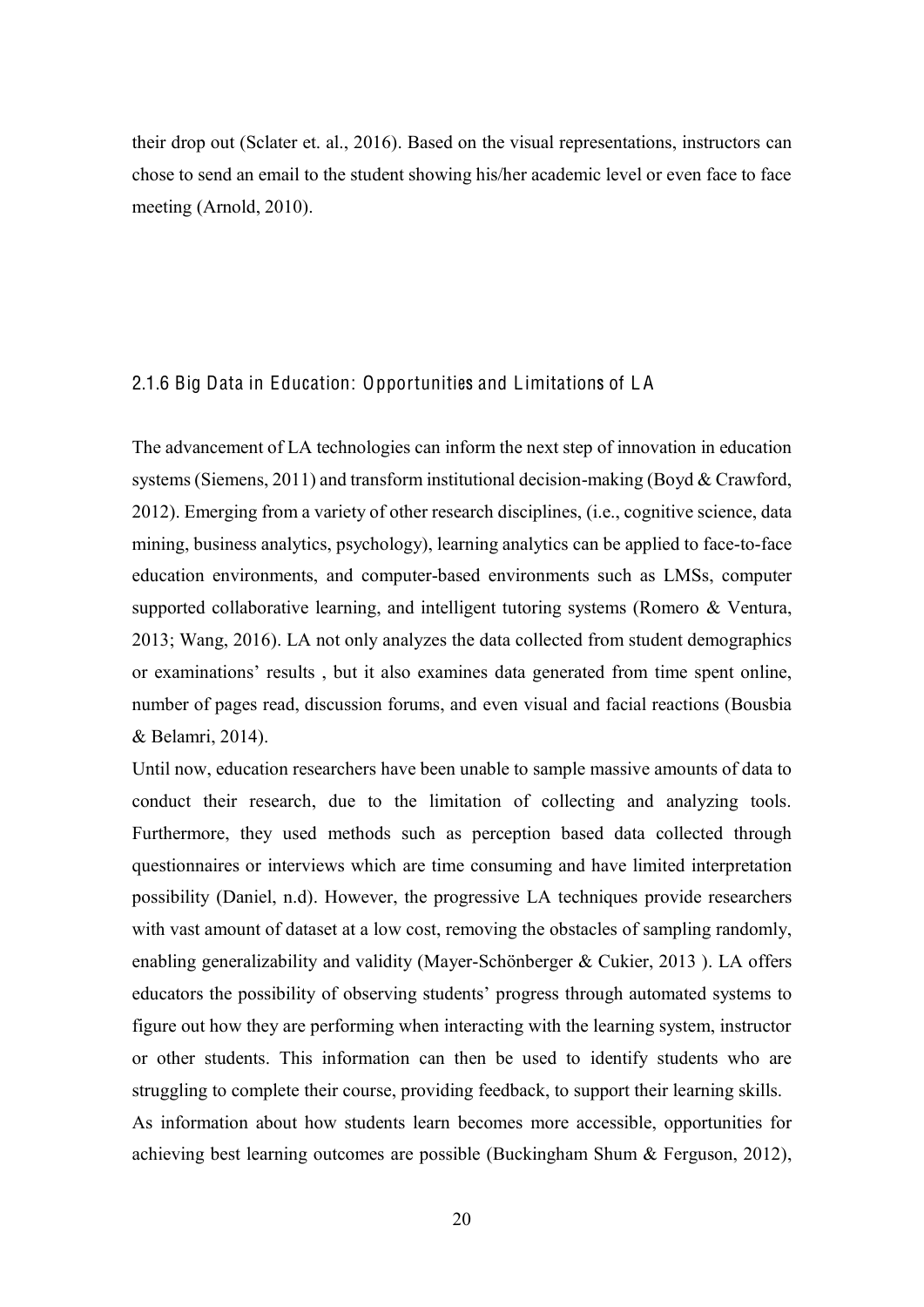offering stakeholders(government, institutions, instructors, learners) new insights to interact with this flow of information (Greller & Drachsler, 2012). Government standing at the top, engage policy makers and educational agencies to make use of analyzed data like characteristics of student motivation to make policies for the whole school system and evaluate education on a national and international level (Reyes, 2015). Moreover, using Big Data in education enable education policy makers to plan post-education employment, by balancing the number of student graduates with the employment market needs (Jantawan & Tsai, 2013).

Following the top-down hierarchy in traditional education, part of this flow of information are institutions, teachers and learners. For institutions, LA enables methods to solve issues such as: reducing dropout rates, monitoring graduation rates, assess and enhancing courses (Greller & Drachsler, 2012)

Institution entities analyze data from both student and teacher perspective, in order to establish new promising polices to achieve the objectives of the learning process. During the teaching - learning process, institutional analysts, analyze traces of data generated by instructors as well (Xu & Recker, 2012), therefore, they can identify areas of improvement by instructor to optimize instructor-learner interactions with the learning environment. Contrary to the traditional methods, by using LA, a student's learning progress can be measured at the time of occurrence, at any level of stakeholders to support early interventions (Reyes, 2015). On the teacher level, the analyzed data about students' learning experience can help them indicate knowledge gaps, by developing the adequate educational curriculum to meets the students' needs or altering their didactical strategies. LA can predict students' performance and their behavioral patterns by means of sophisticated predictive analytics techniques and suggest a personalized learning experience which can be adapted when students' need it (Siemens, 2012; Verbert et al., 2012; Reyes, 2015). Data coming out from an LA application, provides stakeholders an extensive overview into the performance of the institutions, instructors, students and other stakeholders related to educational domain.

As mentioned previously, LA implementation in the educational domain is a nascent field, therefore it is confronted with numerous challenges. A considerable number of institutions are in the explorative and experimentation phases. Many researchers have considered education institutions as complex adaptive systems, (Thille et. al., 2014)

21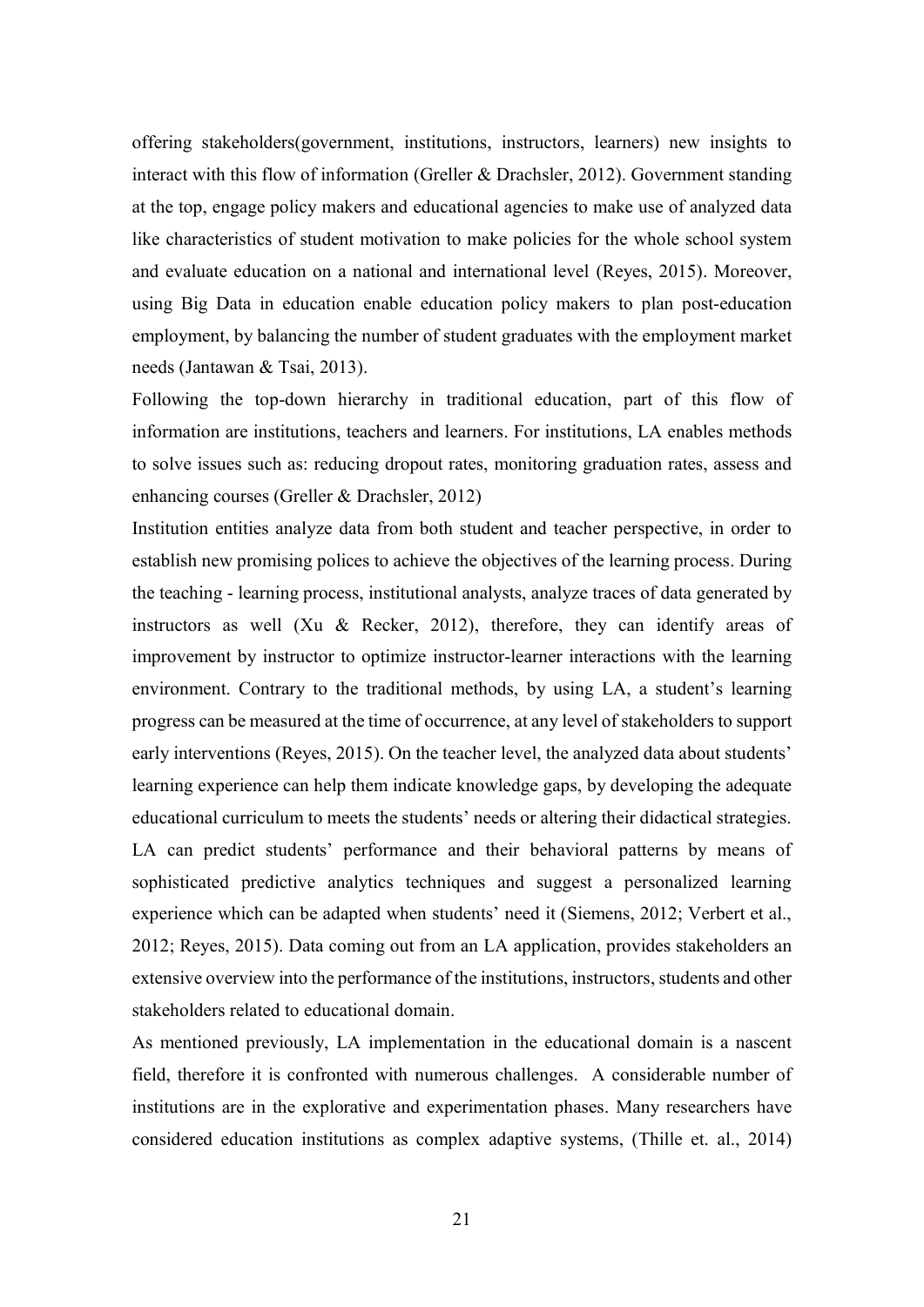which can be supported by strategic policy frameworks (Macfadyen et.al, 2014). In their paper, *³(*mbracing Big Dat<sup>a</sup> in <sup>c</sup>ompl<sup>e</sup><sup>x</sup> <sup>e</sup>ducational <sup>s</sup>ystem<sup>s</sup>*´* Macfayden et.al, (2014) have identified two socio-technical factors that challenge LA deployment and need to be addressed by institutional policy and strategic planning: the challenge of changing stakeholders understanding of student evaluation and the challenge of establishing the proper technological infrastructure on an institution basis. Furthermore, Educause (2016), pinpointed significant challenges that institutional policy makers are facing such as: concerns on data quality, lack of interoperable systems, lack of institutional leadership, and missing institutional culture for data centric decision making.

Since information, and to a degree knowledge, has become an easily accessible commodity, faculty members, learners or other stakeholders are required to move from being knowledgeable to being self-directed learners, with the affinities and awareness of knowing the way they personally learn, in order to potentially address institutional challenges (Siemens & Dawson, 2015). To be ready to work in this contemporary dynamic context, learners need to possess skills such as self-directedness, resilience, information seeking and evaluation, creativity and other types of skills often referred to as the  $21<sup>st</sup>$  century skills. Therefore, many institutions are in the process of redefining their institutional learning and teaching strategies through which they will provide support for flexible learning, study independence and student-centred and/or personalised learning. To achieve this goal, teaching needs also to be based on novel pedagogies that can scale to address the needs of the growing number of students and life-long learners who will likely have relations with the institutions through their entire careers rather than for a set period of time. At the same time, policy makers need to be able to monitor the quality of their investment and the ways how some of these priorities are implemented and addressed by the higher education institution.

# <span id="page-21-0"></span>2.1.7 Opportunities L A offer for policy making

Top-down and expert-driven approaches to policy development, do not reflect sufficiently the complexity of modern pluralistic societies and as such decrease the chances of success of new policies (Head  $&$  Alford, 2013). More importantly, as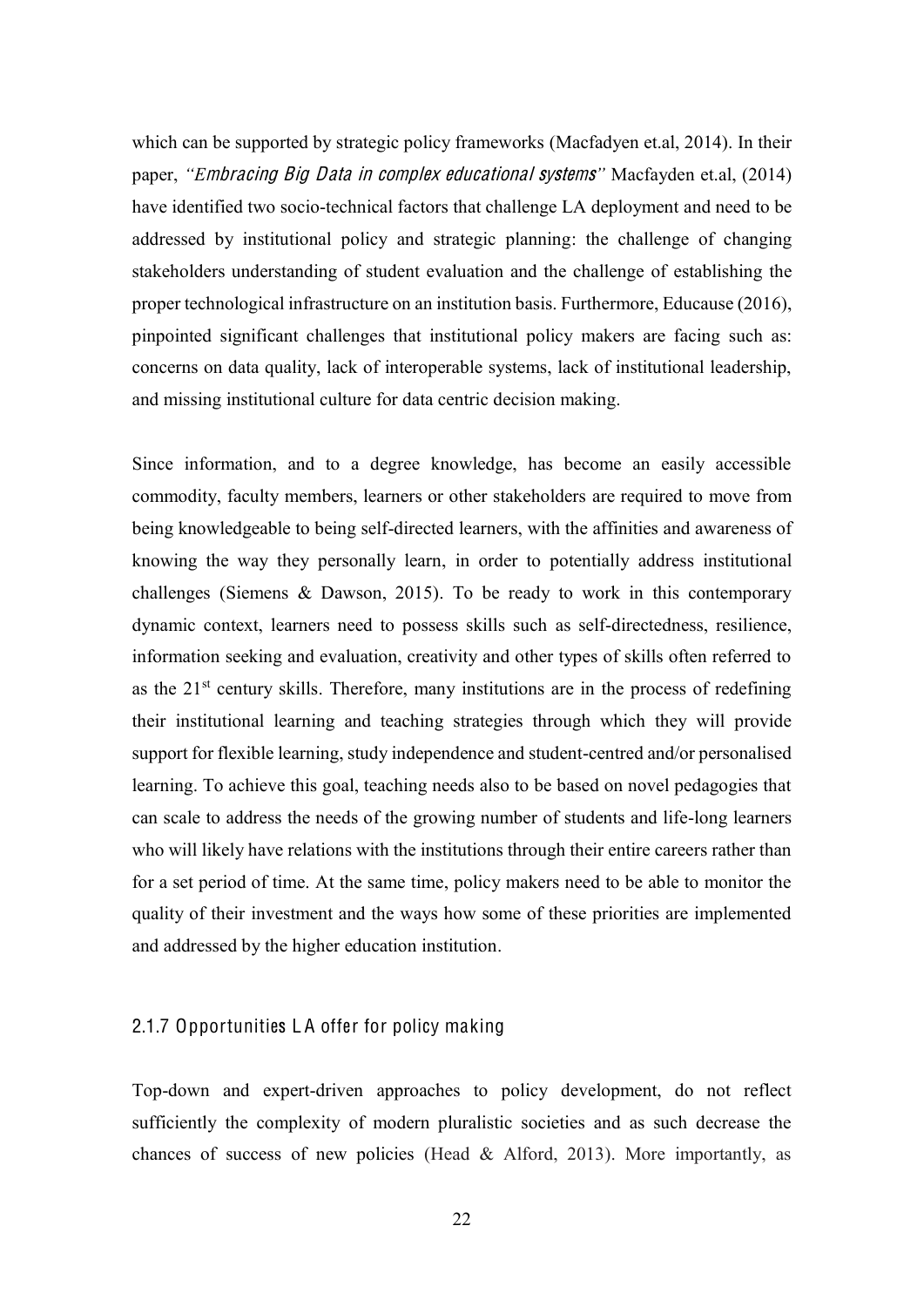summarized by Macfadyen et al. (2014: 23) "modern policy problems are not technical puzzles that can be solved through the application of scientific knowledge, but instead exist in continuous states of flux within dynamic systems and have communicative, political and institutional elements. Solutions to such ill-defined and multi-factorial challenges ... will always be provisional, and must be negotiated between multiple stakeholders in situations of ambiguity, uncertainty and values disagreement (Rittel & Webber, 1973)." This approach also recognizes that policy processes are rarely linear and logical and that a one-size-fits-all approach to development is not possible due to numerous contextual factors. Contemporary research suggests the use of adaptive approaches to policy development, which allows institutions to be more agile and responsive to the continuously changing social, economic, and technological factors (Uhl-Bien et al., 2007) surrounding the higher education sector.

Policy making in education is being driven by new ways of digital 'policy instruments' that enable educational 'policy to be made material and operational' (Lascoumes and le Gales, 2007: 4). Learning analytics brings a new kind of policy instrumentation in educational policymaking developing methods of prediction and pre-emption. Such 'big data' approaches are different from the large-scale data-sets utilized in actual methods of policy making (such as international assessment). The central aim of this, is that LA for policymaking is situated to short-circuit existing educational data practices, providing data and feedback to flow synchronously and recursively within the pedagogic apparatus of the course itself. Thus, while large-scale statistical data systems acting 'at a distance' (Miller & Rose, 2008) still affects policy making of national education systems at the moment, new big data analytics supports them by enabling automated feedback aimed to guide 'up close' through continuous interaction with the individual learner in real time. Policymaking in education is turning out to be increasingly informed through such digital policy instruments and the data infrastructure in which they are put (Williamson, 2016).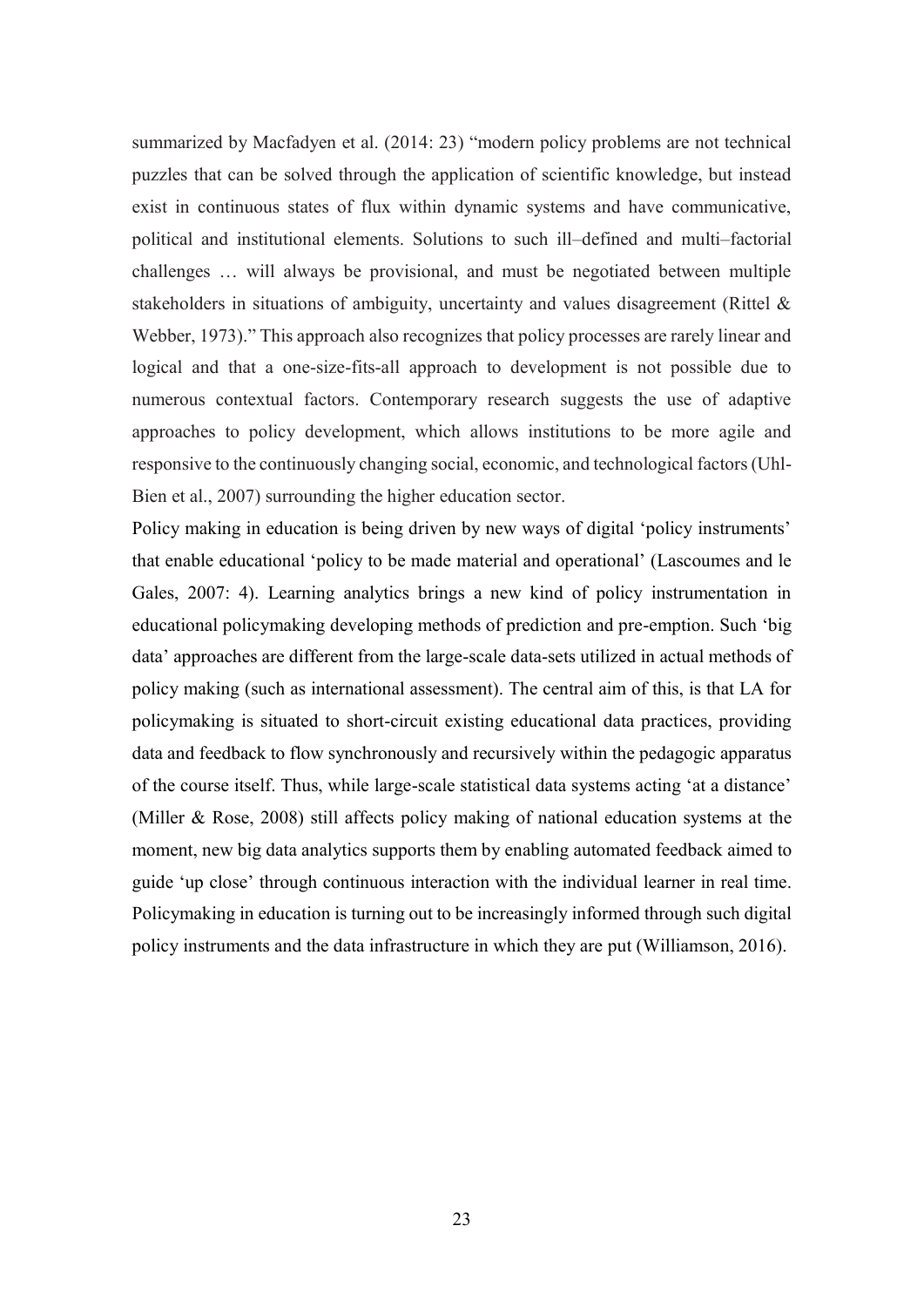#### <span id="page-23-0"></span>3. Empirical Research

This chapter explores the research design and data collection method of the thesis. It will justify the research approach and chosen research strategy. Since the thesis seeks to explore the opportunities LA offer to enhance policy making in the field of education by comparing top three leading countries in this domain, qualitative research design was conducted. According to Zigmund et.al. (2013:64), "Research design is a master plan specifying the methods and procedures for collection and analyzing the needed information". Thus, the design is used as a general guide on how to process the research, but it is open to change during the process of study. In order to present an in-depth analysis of the policymaking in LA of the selected countries, two broad research questions were addressed in this study. They are: (1) what are the opportunities L A/EDM offers for policy making in the field of education and (2) what are the approaches of different countries in the sample towards using L A/EDM to improve policy in the field of education. To answer the questions of the study, a qualitative exploratory case study was conducted. Qualitative research is a flexible research method which combines multiple field of research, regardless of the topic or research paradigm (Willis, 2007). It is primarily concerned about "...insight, discovery and interpretation rather than hypothesis testing" (Merriam, 1998: 10). This is in line with the intention of the current study.

To better understand the policymaking of LA in UK, US and Australia, the research methods of qualitative inquiry and techniques of the exploratory case study are combined. Yin (2oo3) highlights case study, as a comprehensive research strategy, including the logic of the research design, data collection techniques and substantial methods for data analysis. Gall et al. (2007) notes that almost any topic in the qualitative research domain can be explored by case studies. Moreover, case studies have been defined as "a basic form of qualitative research" (ibid: 447). The results of case study research, would be limited to explore a phenomena rather than, generalizing to a larger scale (Stake, 1995). Furthermore, as Yin (2003) has suggested, case studies concern theoretical generalizations or generalizations of similar cases. As the current thesis will conduct a multiple case study, two stages of data analysis will be followed: the within case analysis and the cross-case analysis. Thus, at first the selected cases will be analyzed as a single comprehensive case, then cross-case analysis begins (Yin, 2008; Merriam,2009). Using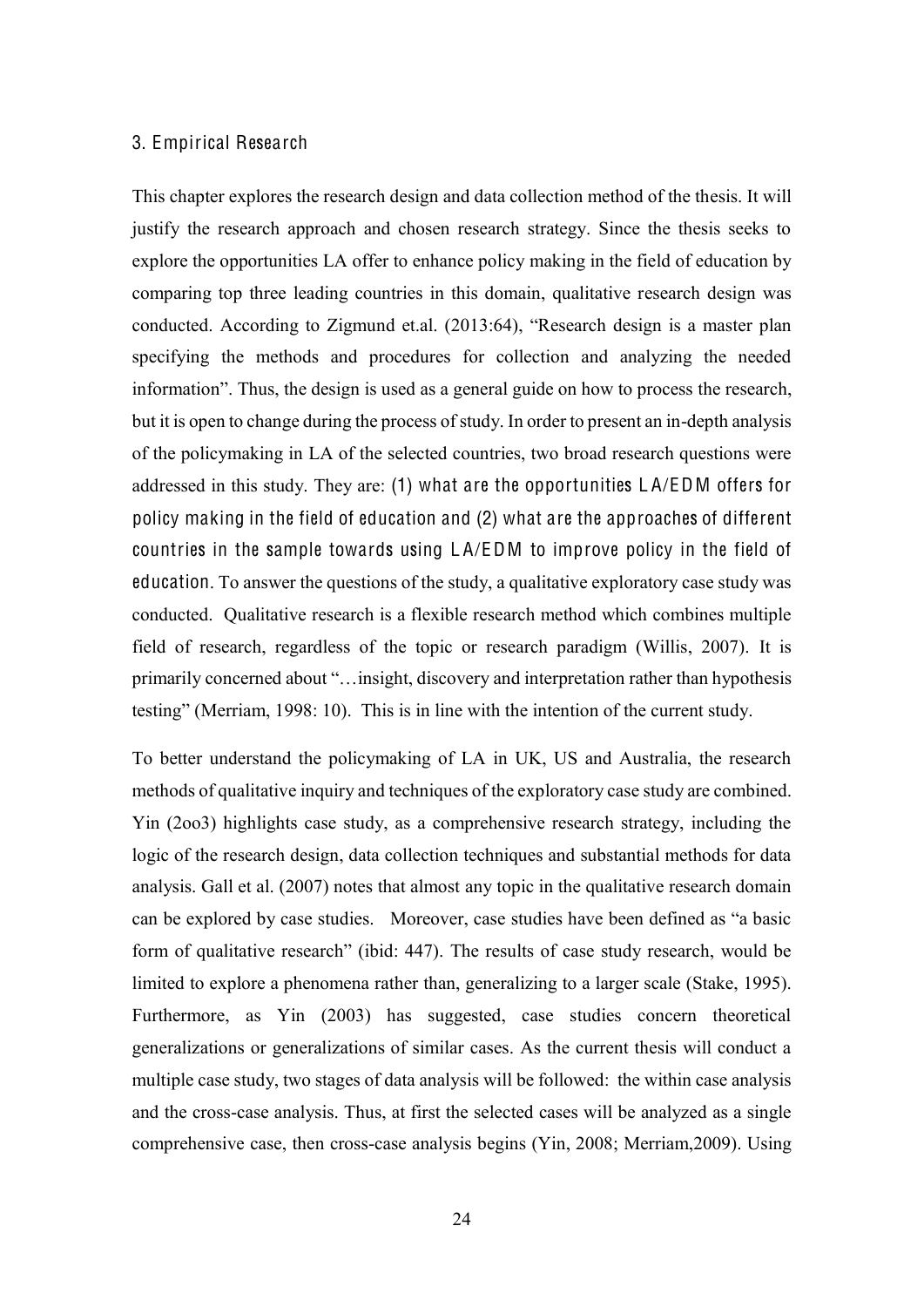two or more case studies is advantageous over single case study, because it provides more compelling evidence and robustness to the overall study (Herriott & Firestone, 1983; Yin, 2003). Moreover, it increases the possibility to replicate the outcomes (Yin, 2003).

Case study uses strategies such as surveys, interviews, and the analysis of archival documents. This study will be based solely on the document analysis of the legal documents or reports published by the higher education institutions responsible for learning analytics, as well as reports published by SOLAR, LACE, LASI etc. As a data collection method, document analysis is applicable to qualitative case studies, generating rich descriptions of a phenomena, event, organization or program (Stake, 1995; Yin, 1994; Bowen, 2009). Many researchers in social sciences use case study strategy such as: experiments, surveys and the analysis of archival documentation (Yin, 2003). However, each of these research strategies should be addressed upon (a) "the types of research questions posed", (b) "the degree of control the investigator has over the behavioral events", and  $(c)$ " the degree of focus on contemporary as opposed to historical events"(ibid:5).

In terms of the first condition posed by Yin (2003), research questions are categorized as: "explanatory", "descriptive" and "exploratory". Research questions focusing on *what* questions are exploratory, who and where questions are likely to favor descriptive case studies whereas *how* and *why* questions are most suited for explanatory case study, history or experiments. The two main research questions addressed in the actual study are "what" questions, i.e., "what are the opportunities LA/EDM offers for policy making in the field of education" and "what are the approaches of different countries in the sample towards using LA/EDM to improve policy in the field of education?" Based on Yin  $(2003)$ , an exploratory case study is chosen as the research strategy here. Additionally, the exploratory case study is suggested when very little prior research has been done on a phenomenon (Mayer& Greenwood, 1980). In the current thesis, very little research has been conducted on the development of institutional policies for systemic adoption of LA. This is well documented in a recent SOLAR report (Siemens et al., 2014) in which several cases studies, collected from some of the cutting-edge institutions in analytics adoption, are featured.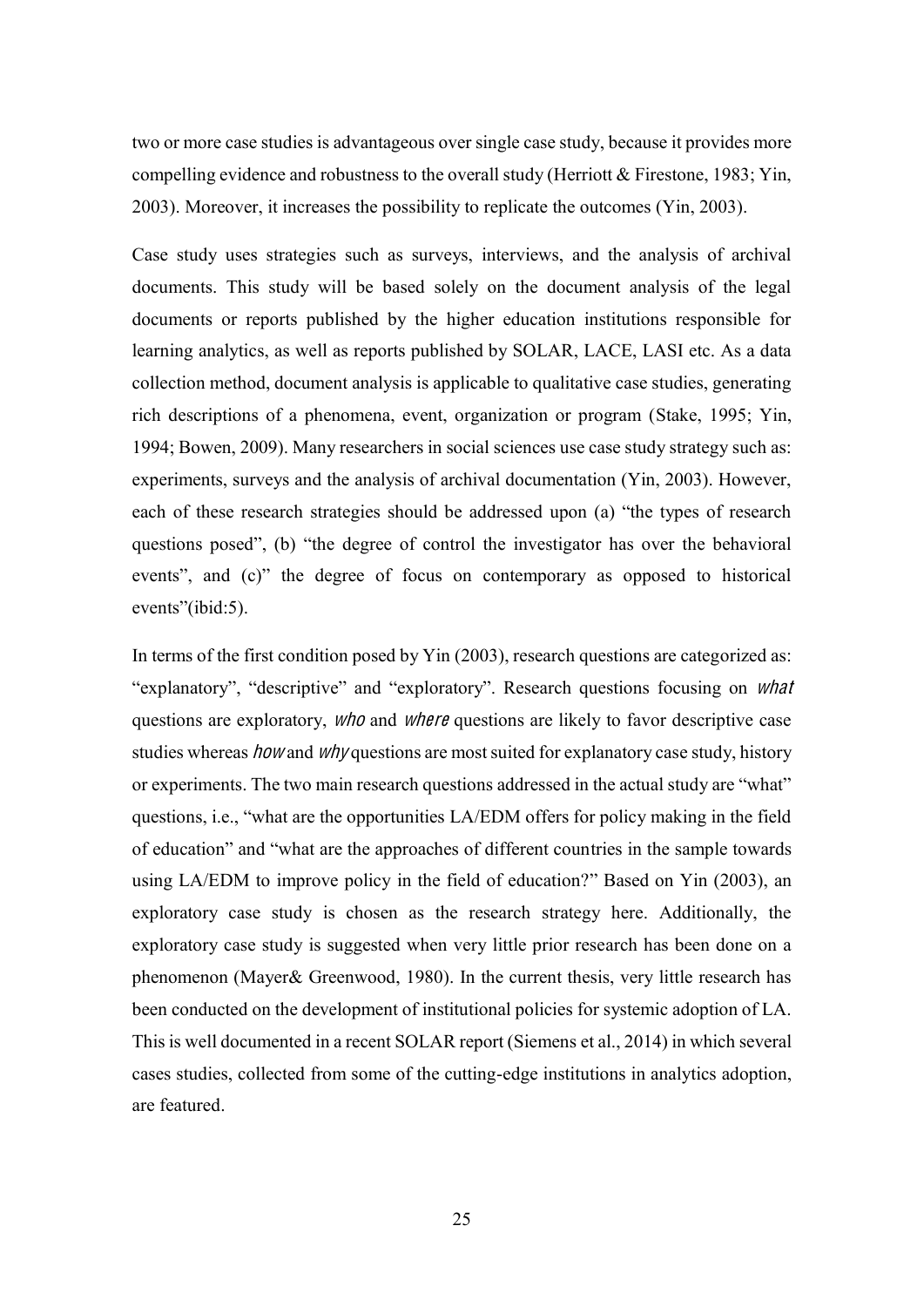### 3.1 Learning analytics and higher education policy

Learning analytics provides opportunities to develop more scalable early support models that can help address priorities concerning most of education policy makers, regarding educational drop outs. Under its priorities for smart growth, the OECD indicates that high numbers of young people are dropping out education/training without skills and qualifications needed to start a career. This level of attrition ultimately creates significant economic losses and does not match to the needs of labor market. High attrition levels prevent to increase the number of Europeans aged 25-34 with university degrees, and Europe (about 33%) is already lagging behind the USA (40%) and Japan (50%) by the number of university degree holders in this age category(OECD). The adopton of analytics enable universities to improve admission numbers, the student learning experience, reduce dropouts, curriculum design, and increasing the quality of instuction (ALASI, 2015). While learning analytics can offer many insights into developing intervention strategies to increase the student retention numbers, and thus the overall number of university graduates, the current level of adoption in higher education is very low. Although learning analytics has gained much attention and has been/is being adopted by many higher education institutions in Europe and the world, the maturity levels of institutions to be data informed are only in the early stages. According Learning Analytics Sophistication Model (Figure

4) (Siemens, Dawson, & Lynch, 2014), most institutions are in the first (aware of analytics and use some basic reports) and second (experimentation with data) stages of the widely-accepted analytics maturity model proposed by Baer and Norris (2013). The dearth of frameworks for policy development and availability of case studies is one of the major factors impeding the adoption of learning analytics in higher education institutions. The availability of such a policy framework would provide the necessary guidance for institutions to progress their analytics implementation and move towards the more advanced stages of the learning analytics maturity model. This stage includes the wide use of analytics by critical stakeholders (students, faculty, and administrators), performing institutional transformation towards personalized learning and measurement of the impact organizational strategies, and contributing to the transformation of the entire higher education sector.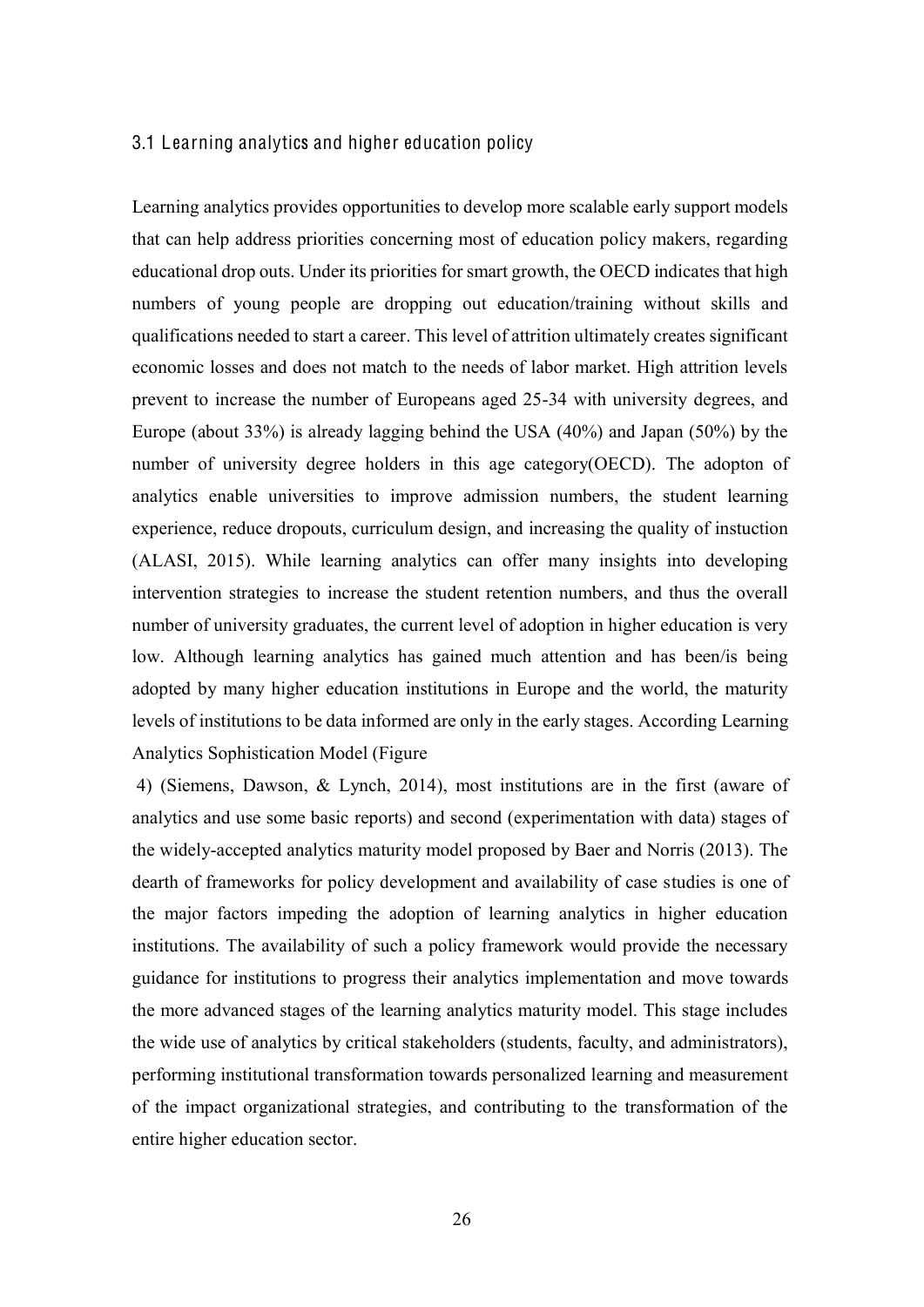

Figure 4. Learning Analytics Sophistication Model

Source: Siemens et al. (2014)

# 3.2 Country profile

# 3.2.1 Australia

Australia is comprised of 6 states (New South Wales, Queensland, Western Australia, South Australia, Tasmania and Victoria) and two territories (the Northern Territory and the Australian Capital Territory), and three levels of law-making: federal/national, state/territorial and local (CIA, 2016). Compulsory education starts from the age of six to sixteen and the official language of teaching is English. In Australia, the general funding and coordination of education is a responsibility of federal authorities, whereas the budgeting for individual institutions is planned by state/territorial authorities. Similarly, the national education objectives are projected in joint consultation. In 1995, the Commonwealth, State and Territory introduced the Australian Qualifications Framework (AQF) (AQF, 2016). This agreed policy, aimed to support the national systems of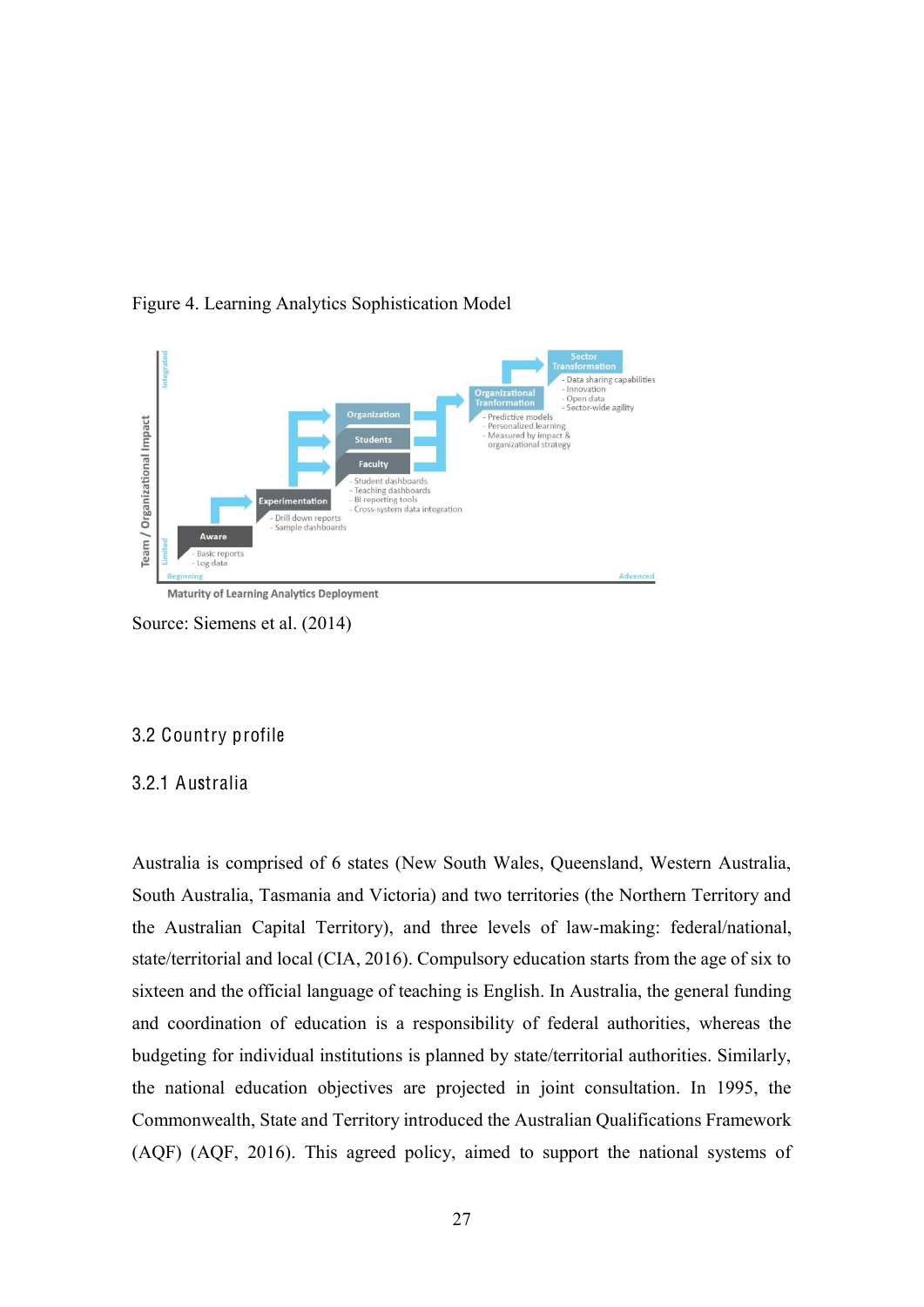qualifications (post-compulsory education) and to facilitate the mobility between higher education, vocational education and training and schools.

In response to the proposal of colloquially known Bradley's Review (2008), creating a national agency for maintaining the quality of all types of tertiary education, Australian Federal Government launched the brand new national mechanism, the Tertiary Education Quality and Standards Agency (TEQSA) (2011), which was primarily responsible for the external monitoring and cyclical evaluation of all higher education institutions (TEQSA, 2013). The Bradley Report offered a blueprint for policy setting to inform reforms in the higher education sector. It primarily consisted of: increase the number of undergraduate holders, push up equity access, decrease tuition fees and improve quality standards (Marginson, 2013).

Over the last 30 years, Australian higher education system has dramatically changed to respond the social and political demand (Beer, Jones & Clark, 2012; Bennett & Hempsall, 2010). It once had few numbers of government-funded institutions but now it is comprised of 38 public universities, three private universities and 150 providers of higher education. The public and private universities are autonomous self-accrediting institutions and both funded from government or non-government sources (Department of Education, 2015), meaning that public-private divide is no more sharply distinctive. One distinctive feature about tertiary education in Australia is its large amount of international students. Australia is a key destination hosting 7% of world international students, placing Australia the third most preferred country after the United States (almost 17% of foreign students worldwide) and the United Kingdom (13%) (OECD, 2011).

Deloitte Access Economics for Universities Australia, estimates the learning and teaching function of Australian Universities provides \$140 billion per annum worth of direct benefits to Gross Domestic Product (GDP), which is approximately 8.5 per cent of GDP, compared to \$10 billion per annum direct benefits provided by research in tertiary education. The public funding of higher education as a proportion of GDP has declined to two thirds of the OECD average. In 2017 it is expected to fall even more until 0.54 per cent of GDP (Marginson, 2016). Currently, Australian government appears to be unable to formulate a new vision that supports the dramatic increase of students and research areas. New reforms may change regulation and policymaking. For instance, the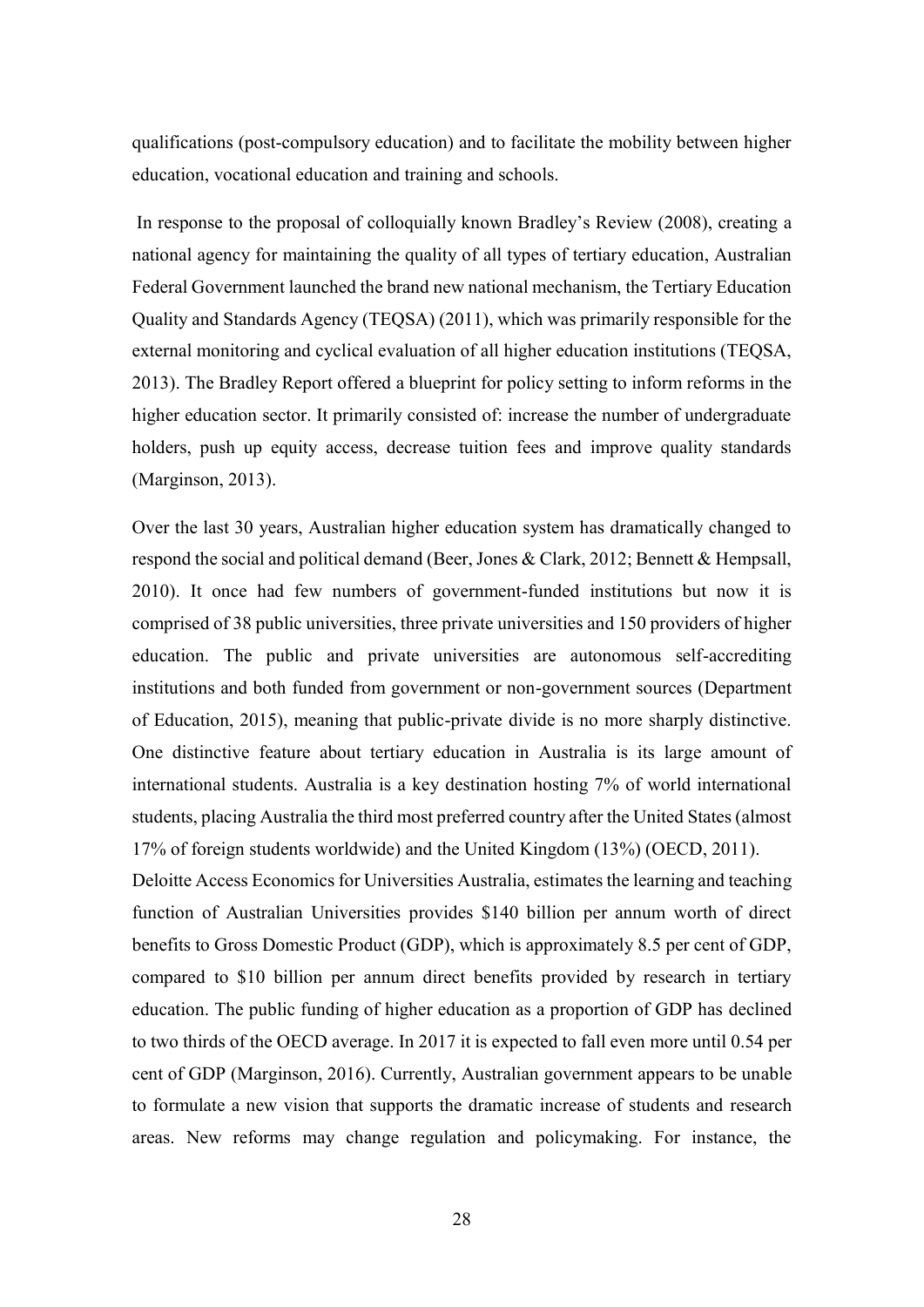foundation of the Tertiary Education Qualifications and Standards Authority (TEQSA) which is trying to define and manage scholastic standards in Australian tertiary education.

The introduction and the widespread of online learning has placed Australian higher education under challenges of making use of the data generated by this technology to enhance learning and teaching in a systematic way (Macfadyen & Dawson, 2010). An increasing range of opportunities offered by technology and data analytics, might be seen more as a challenge rather than an advantage (Verbert et al, 2013). At present, Universities in Australia are confronted with four emerging challenges: 1) The rapid growth of digital economy and emerging technologies such as LA, 2) Growing globalization possibilities such as Asian potential, 3) Reorganization of economy and industry, 4) The necessity to improve the productivity of higher education institutions as a primary national innovation effort (Universities Australia, 2013).

Despite providing a relatively well-resourced and mature tertiary education (Universities Australia, 2013), with a high number of international students (with a total of 1.37 million enrollments in 2014, where 25% is comprised of international students) (Department of Education, 2015), Australian higher education is lagging behind other alike countries in performance and investment. According to OECD, Australia is placed the  $9<sup>th</sup>$  out of 30 member countries, of 25-34 year-olds having finished university studies, down from 7th a decade ago. Moreover Australian tertiary education has been considered as the most expensive among the other heavyweight countries like US or UK. These indications positions Australia with great challenges need to be adressed. The country will need a well-thought strategy to meet the demands of an increasingly moving global economy. To improve education quality, universities have projected strategies relating to graduate attributes, widening participation, student retention and teaching quality (Nelson & Creagh, 2013). To advance the higher education sector, The Office for Learning and Teaching (OLT) in a joint effort with SoLAR are making use of Learning Analytics to move the education sector towards a coordinated learning data and analytics model (SOLAR, 2013). In Australia, a considerable number of universities are starting to adopt learning analytics to meet the demands of the digitized economy to optimize learning and teaching, which later contributes to a stronger economy with high living standards.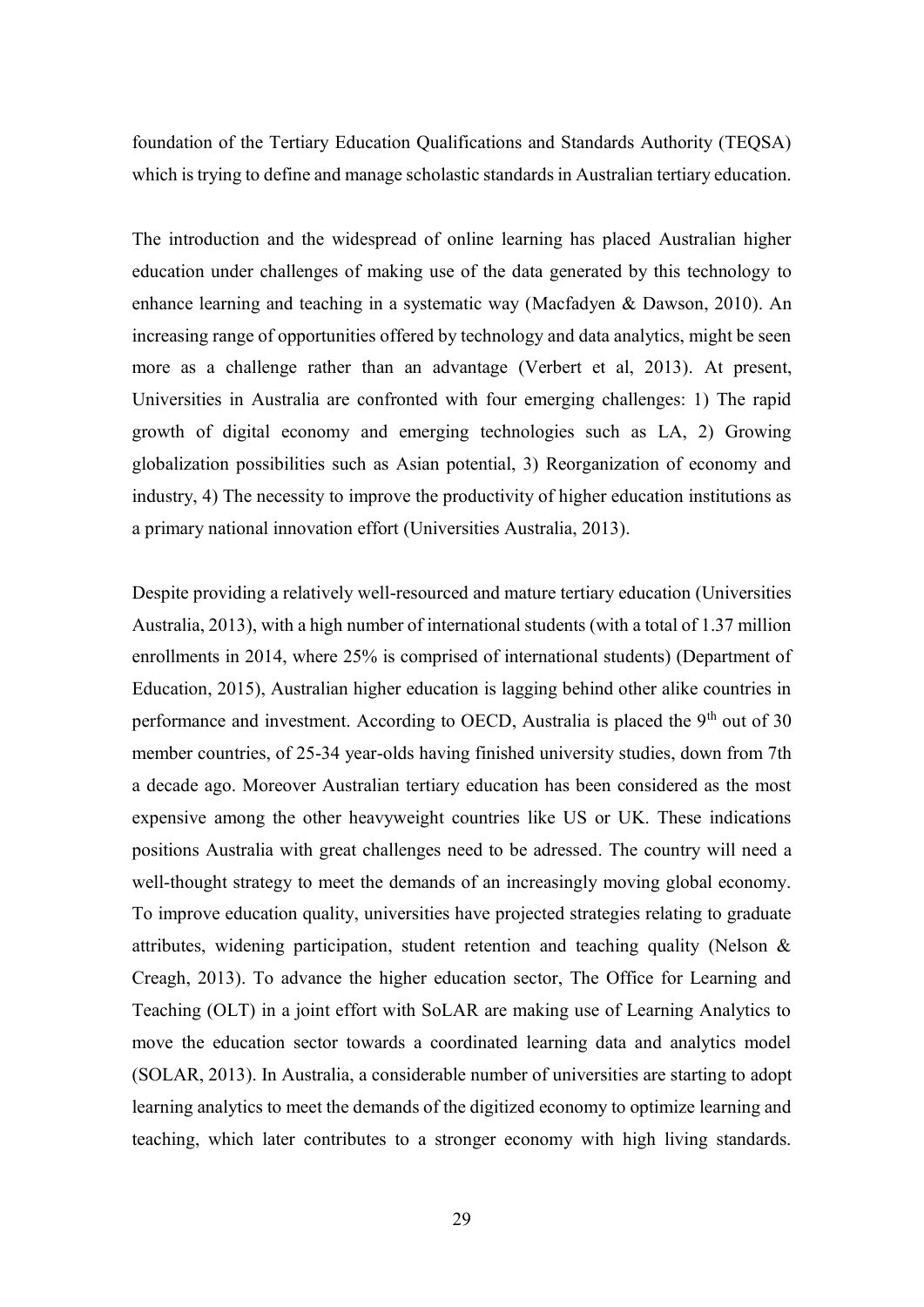Recently, numerous initiatives deriving from Office of Learning and Teaching have focused on establishing institutional frameworks to progress research in Learning Analytics (Dawson & West, n.d ), generating insights from data of social media interactions (Liu et. al. 2015) and understanding how data can be used by institutions to improve course design, student success, faculty development and predictive modelling (Diaz & Brown, 2012). Various higher education institutions have also designed bespoke systems for learning analytics (Siemens et. al., 2013). By way of example, the University of South Australia has established a well-equipped staff to analyze data generated from LMS and other online activities (T. Rogers, in press), while Western Sydney University uses a commercial business analytics application to prevent student drop out (Barwick, 2014). Analysis, identification, and referral systems are taking place at Edith Cowan University (Jackson & Read, 2012) and the University of New England (Leece & Hale, 2009).

To sum up, learning analytics in Australia besides being modest in scale, is practically slanted towards institutional implementation and narrowly engaged on using learning analytics tools to boost retention. But is aspirationally working on personalization which encompasses differentiation and individualization. Additionally, The Australian Government's Office for Learning and Teaching (OLT) published a report (Colvin et al., 2015), which offers guidelines for the basic tasks higher education institutions need to follow to support learning analytics implementations. As the field of learning analytics develops, the focus of theory and practice is increasingly moving from traditional posthoc analysis to exploration of the opportunities that real-time data sets bring (Norris & Baer, 2013). In a near future, learning analytics promises trusted metacognitive resources for students through improved data collection techniques and improved design of instructional intervention.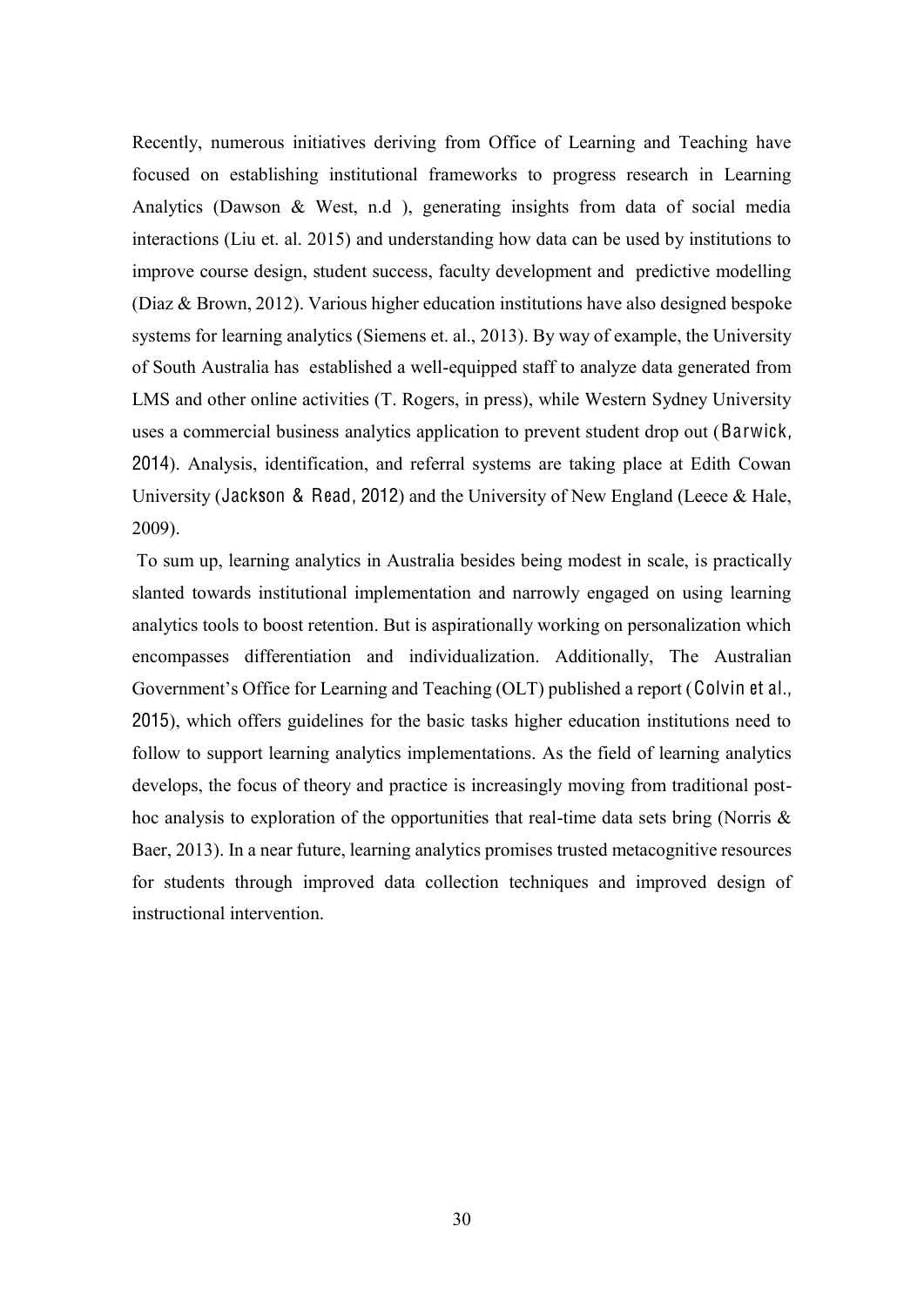### 3.2.2 United Kingdom

The UK has long had a highly developed economy. It is the fifth-most immensely colossal economy in the world and the establishing partner of the EU. The education sector of UK, has been an ecumenical bellwether in infrastructure development and in academic and administrative application of online technologies (Wright, 2003). The country is fortified by national initiatives such as the Higher Inculcation Academy, Joint Information Systems Committee (JISC) and the UK Edification and Research Networking Sodality (UKERNA). The Higher Inculcation Academy offers funding, resources, and support for different e-learning initiative. Jisc supports higher education on innovative utilization of information and communication technology by providing access to electronic resources, advice and access to a sophisticated communication network called the Joint Academic Network (JANET), connecting all universities, colleges and Research Council sites. The UK has a very sophisticated higher education system. In order to continue its leading position, the sector needs to adapt the challenges that data revolution has brought, particularly implementing learning analytics. The higher education commission of UK believes that learning analytics is a powerful way to: provide students feedback, increase retention, and assist institutions to achieve their strategic goals. Moreover HEIs should consider implementing LA systems to enhance teaching and learning as processes. (UK Commission, 2014)

Higher education institutions in UK are known for its world-class data collection system making UK the only country in the world to have a separate agency for higher education data and statistics. Open data (data.gov.uk) was first launched in UK in 2009, making non-personal UK government data available to the people. In 2011 BIS (Bussiness and innovation Systems) published the paper "Students at the heart of the system", where a set of policies were summarized, to enhance the quality and the amount of information. The paper also outlined the necessity to redesign the framework for HEIs. This led to the creation of the Higher Education Data and information Improvement Programme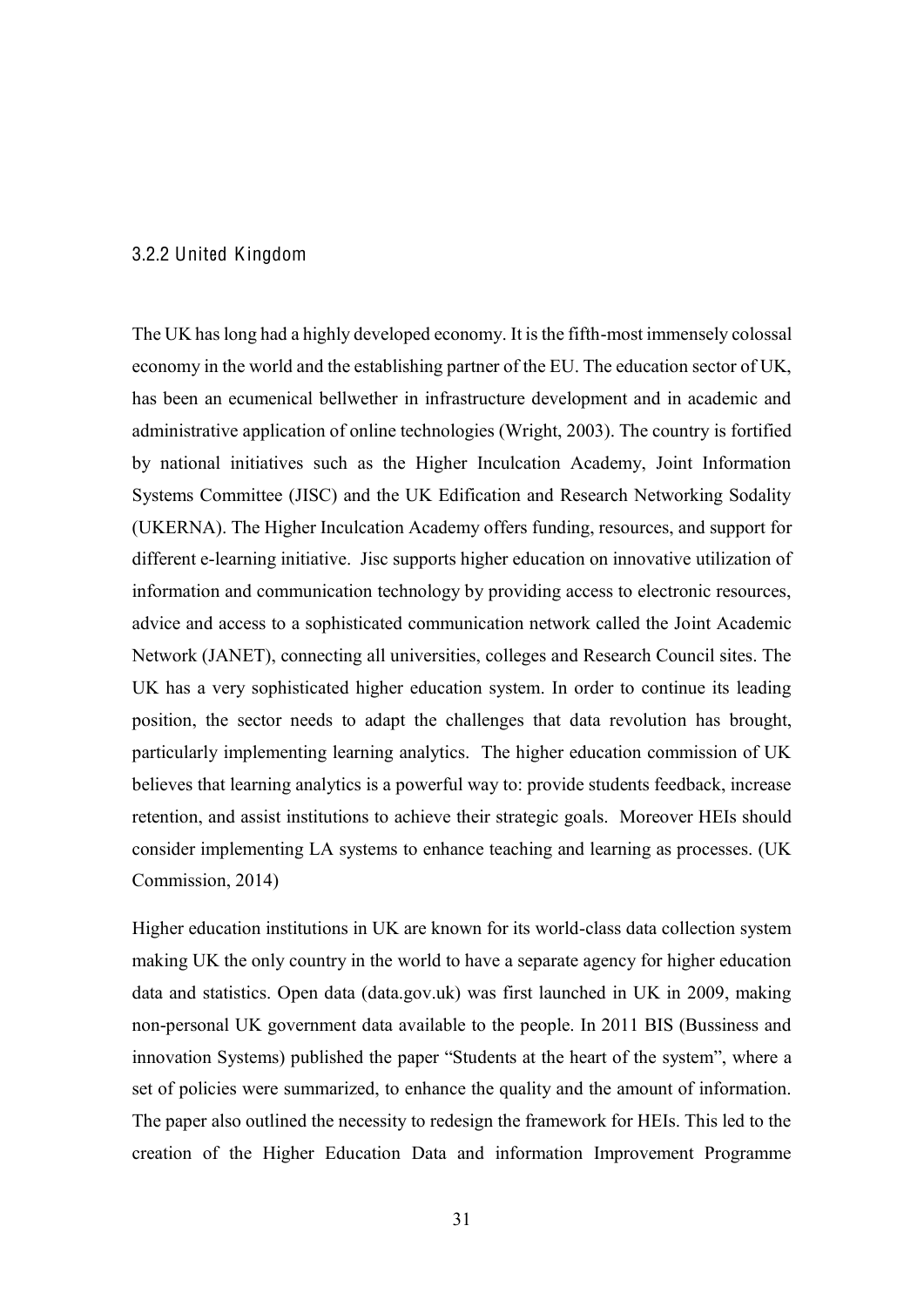(HEDIIP). Later on, in 2012 the government of UK published the Open Data White Paper where it describes its plan of increasing access of data and making smart use of it. At the same year, the Coalition Government recognized the power of big data analytics including it in the "eight great technologies" and since then they entitled a separate Minister for universities and Science. Higher Education specific policy has increased its focus in the potential of data analytics regarding the provision of a better and more frequent information about the education sector. This then resulted in the creation Key Information Set (KIS) including information about: 1) courses; 2) costs; 3) Employment; and 4) student unions.

As mentioned earlier, UK higher education's collection and making use of this data is the best in the world. The responsible central data collection body is HESA which holds information about student body, degree results and destination of alumni after graduation. According to a survey done by HEDIIP, 525 HE data collectors and 93 organizations collecting this data were identified. Undoubtly there is duplication of data since the data collectors to not collaborate with each other. HESA should rationalize the data collection process, collaboration with other institutions in the higher education setting.

The results of the survey conducted by HeLF (Heads of eLearning Forum) in June 2015, show that approximately half of the HEIs in UK have not yet adopted LA, about a third are in the first stages of implementation and a fifth have partially implemented, Where one institution has fully adopted LA and disseminated within institution.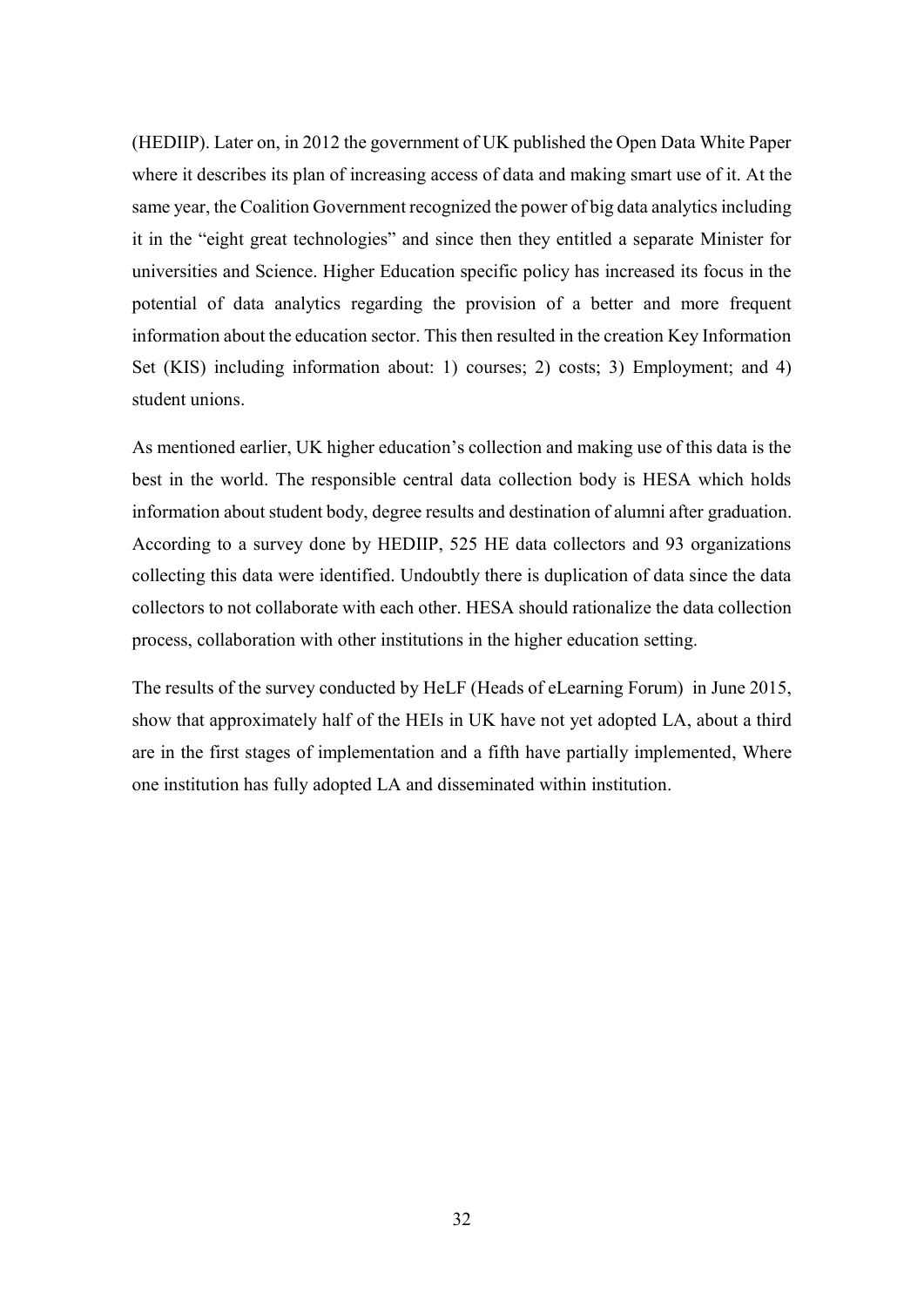

Figure 5 : The level of LA implementation in UK

Source: Head<sup>s</sup> <sup>o</sup>f E-Learning Forum, Learning Analytic<sup>s</sup> in UK HE 2015 Survey Report

Institutions in the UK are implementing learning analytics for a variety of reasons and in a variety of platforms, methods and metrics. In 2014, Jisc undertook a research to find out the level of learning analytics deployment in UK (Sclater, 2014). According to the results of the study the early adopters of learning analytics were motivated for introducing learning analytics for reasons such as increasing retention, providing better feedback to the students and enhancing teaching and learning. Some universities had critical issues with retention and saw learning analytics as an approach to identify endangered students. Providing students themselves with better feedback on their academic achievement was also mentioned as being a vital important driver. Many institutions raised the necessity to give information on the attendance of international students to UK Visas and Immigration (Jisc, 2016). Capturing students' attendance throughout campus infrastructures provides effective proxy for student engagement and enables an institution to identify students, both foreign and local, who perform poorly. Another driver highlighted by some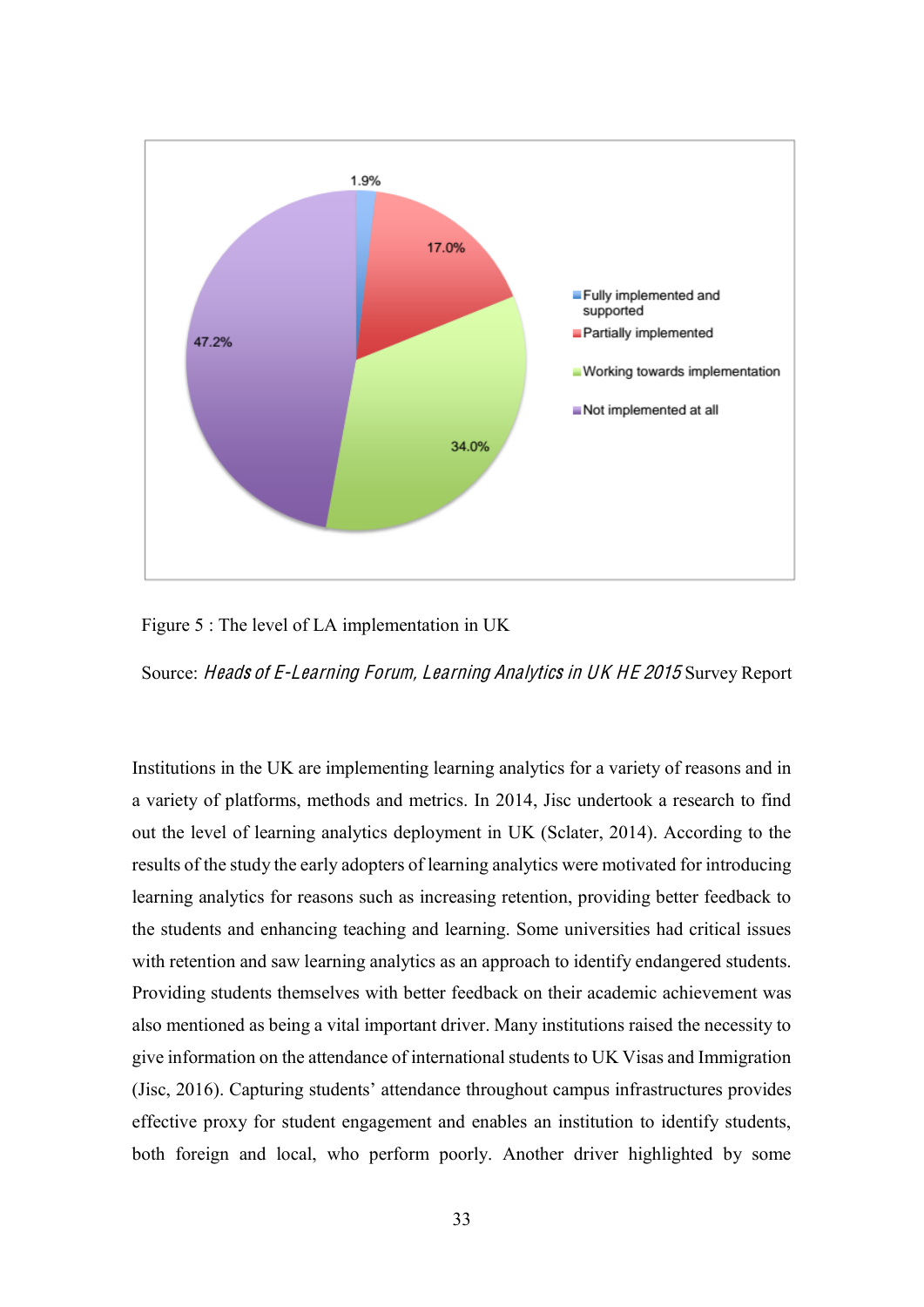universities was the National Student Survey; capturing significant data about students learning behaviors or learning styles, enables a university to identify and address students learning difficulties by providing feedback. Manchester Metropolitan University saw a nine per cent increment in student satisfaction over two years to its efforts to reorganize its curriculum based on better analysis of student necessities. Some universities value LA as an approach to tailor teaching by building bridges of communication between students and academic staff. Some universities perceive LA as an approach that can help in improving instruction, particularly by frequently evaluating students work with marks, so that a better relationship can be built among university students and staff.

LA is perceived by some universities as a way of enhancing teaching, in particular by encouraging more timely marking of student work, and helping to build better relationships between students and staff. For many universities the focus was on putting the analytics tools in the hands of staff who work directly with learners, and providing them with actionable insights into student performance. At Nottingham Trent University it was found that tutors were helping students who asked for support not the student who really were at risk (ibid).

The primary goal of LA there was to support identify learners who were struggling, prior drop out. Many universities indicate different levels of academic achievement among diverse ethnic communities or genders and describe how they are using analytics to identify and increase academic support to individuals from underperforming groups. The University of Derby leveraged analytics to guarantee that its institutional decision making on supporting students from other ethnic backgrounds was informed by evidence. It published a handbook for the university staff to improve the academic achievement of minority students. On an institutional level, the University of Edinburgh and the Open University have implemented systematic LA. While other 50 institutions (universities and colleges) are piloting Jisc's beta learning LA service, which comes with a dashboard and student app, as well as materials to aid users. The latest research conducted by UK Heads of Elearning Forum (HeLF) where 53 institutions participated, observed that the primary reason of UK universities focusing on learning analytics is because of student retention and the improvement of learning. In addition, the research found that approximately half of the participating institutions have not yet deployed learning analytics, a third are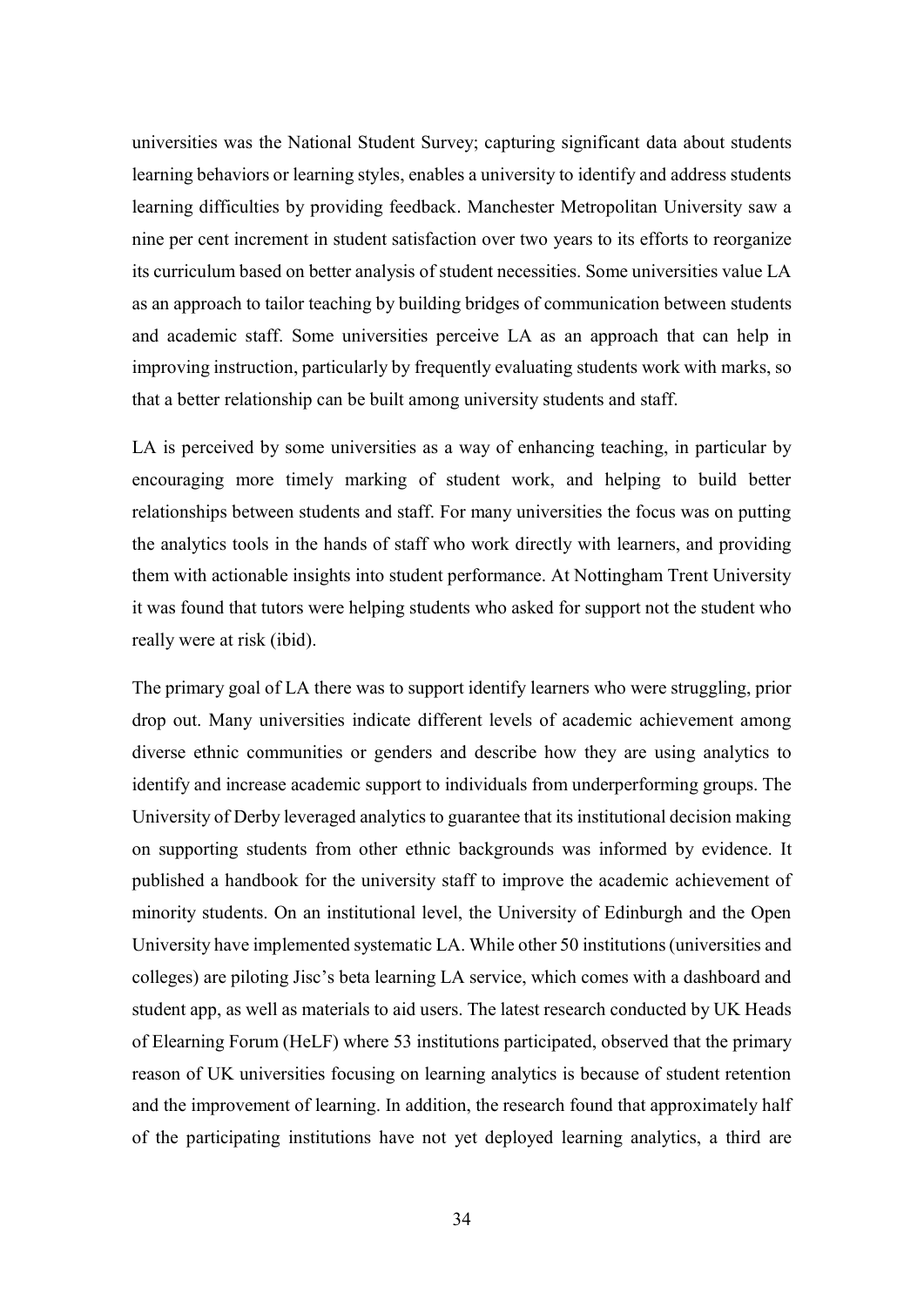particularly working on the technical infrastructure and only a fifth have somewhat implemented. The study also highlights that the most of the universities lack leadership and senior managements had not yet fully understood the benefits of LA, this varying across institutions (Newland et al., 2015).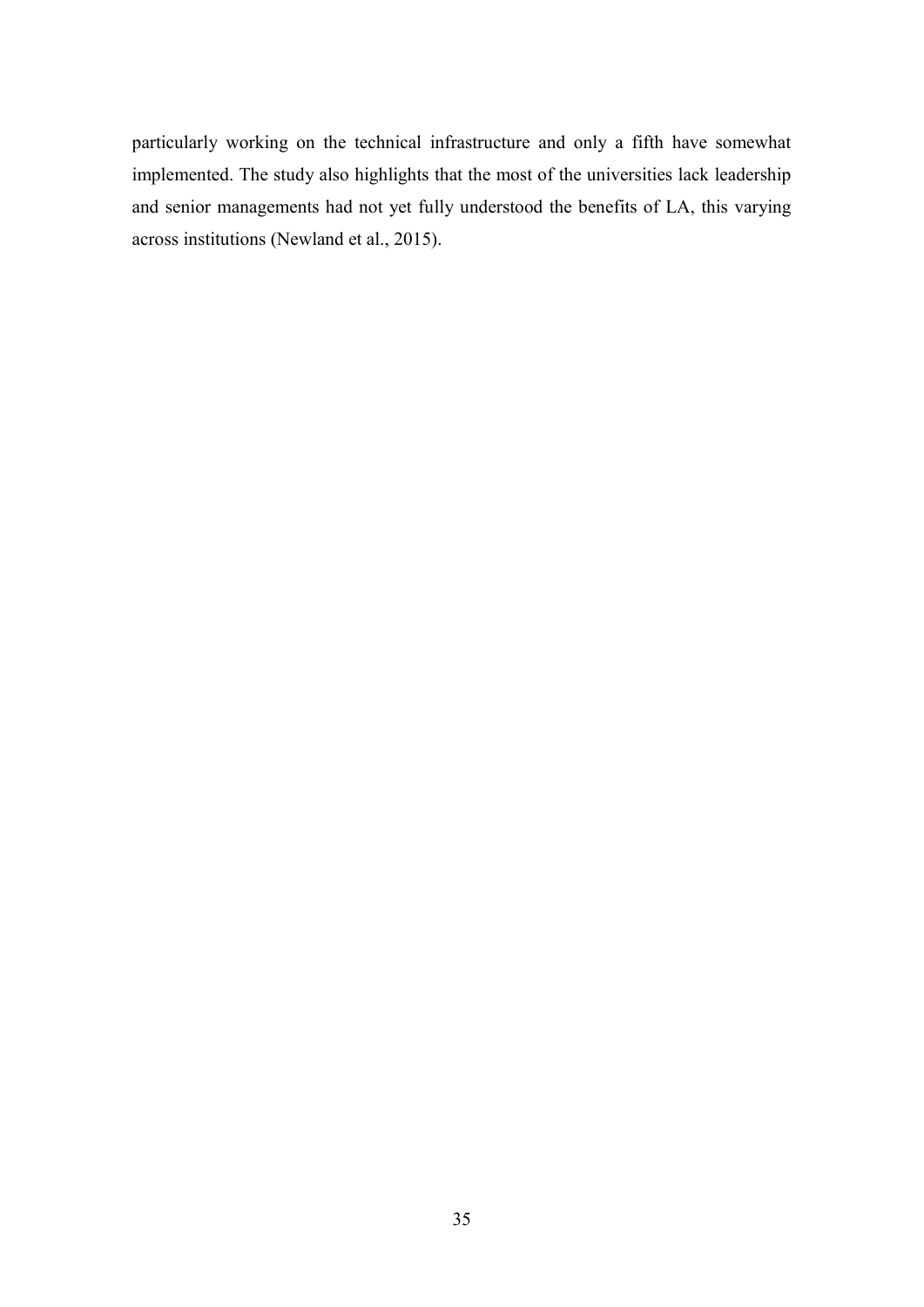#### 3.2.3 United States

The federal government is the main provider of education in United States, whereas the control and funding comes from the three levels: federal, state, and local. Decision for standardized tests are taken by the governors of the state together with their responsible state department of education. Nowadays, American higher education is facing huge challenges as a matter of severe economic recession, decrease in public funding, enrollment surges and a significant high dropout rate (Picciano, 2014), where in 2011 nationwide more than 1 million students dropped out before graduation (Wolf et. al, 2014). To effectively address these challenges, federal government and nonprofit organizations have highlighted the potential of Big Data and analytics as part of the solutions driving change in higher education (Rubel & Jones, 2016). The 2010 National Education Technology Plan (U.S. Department of Education, 2010), emphasized that higher education practice must adopt digitally enhanced learning environments for having a broader access to diverse learning materials and connections to the broader learning community, which goes beyond the classroom and national borders. In the US, numerous initiatives have identified the potential of learning analytics as a critical research field to enhance education. By way of example, as part of their Next Generation Learning Challenge initiative, the Hewlett and Gates foundations granted almost \$24 million to higher education projects where \$3 million of that amount were given to learning analytics projects (Next Generation Learning Challenge, 2013). The Department of Education's MyData Initiative, empowered by Obama's administration aims to equip students with downloadable copies of their academic data, to foster students establish a third party analytic service to mine those machine readable data to generate more insights (Office of Science & Technology Policy, 2012). The federal government has collaborated with companies like Pearson and Microsoft to facilitate interoperability standards between MyData portal and their technology enhanced educational software to ease accessibility of students. Another initiative of federal government to reveal how particular institutions and student demographics are related to outcomes, is the conversation about establishing a federal unit record system (FURS) (Nelson, 2013). FURS would provide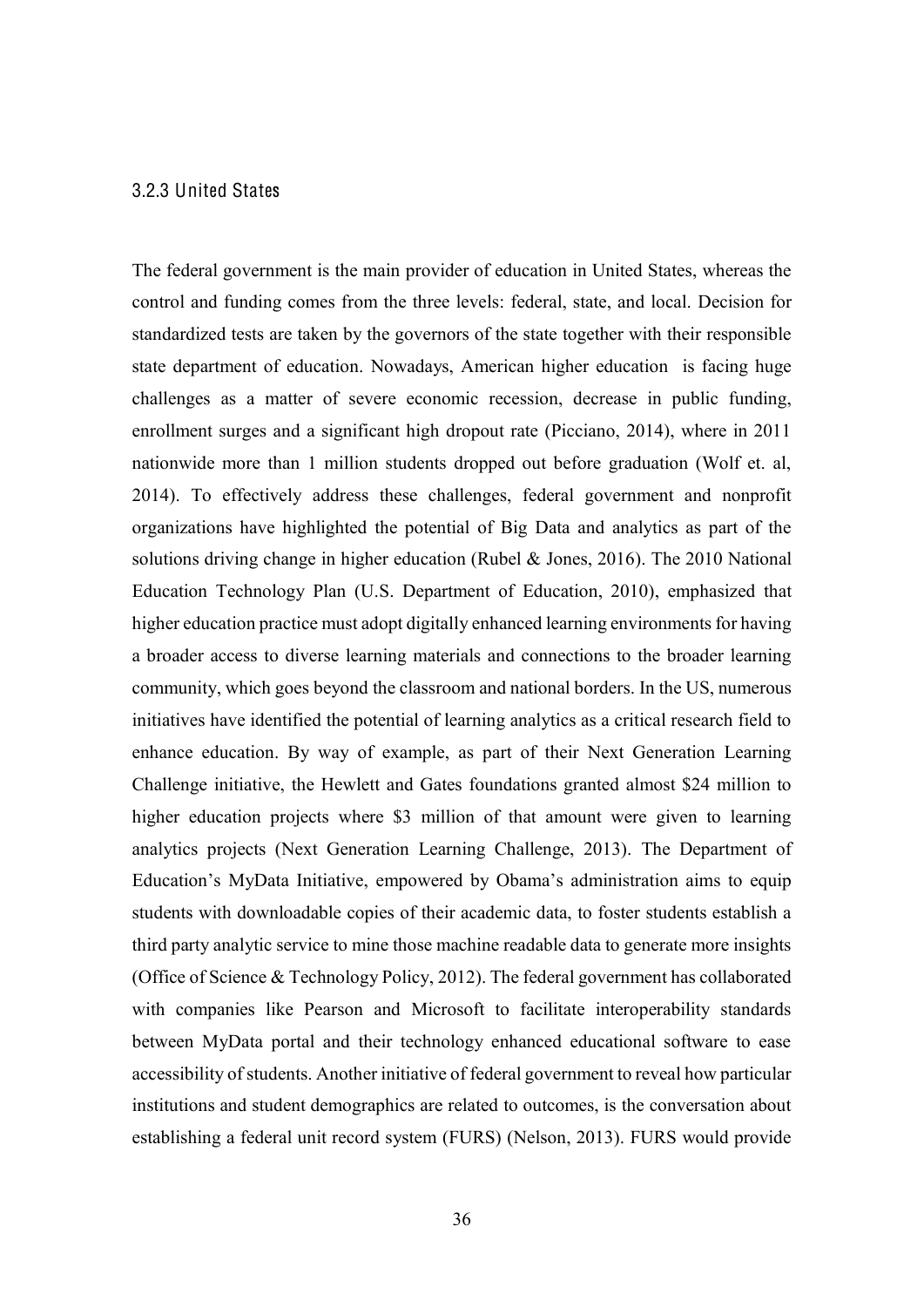the U.S. Department of Education with a diverse dataset of demographics, grades, need based aid eligibility, moreover track students' academic performance throughout their entire academic careers and record their earnings after graduation. Merging these data sets from the primary, secondary, and postsecondary levels may push the decision making opportunity informed by learning analytics and inform curriculum design. It could also be integrated in the MyData project (Rubel & Jones, 2016). Due to the lack of policy plan and unclear privacy issues, the initiative has not yet proceed into real life (Flanagan, 2016). A recent U.S. Department of Education brief emphasized learning analytics as the "human tailoring of responses, such as through adapting instruction content, intervening with at-risk students, and providing feedback" (Bienkowski et al. 2012: 13). Accordingly, this practice "does not emphasize reducing learning into components but instead seeks to understand entire systems and to support human decision making" (ibid). Higher education institutions in US are primarily using learning analytics to improve institutional efficiency and effectiveness (Siemens, 2013) and improvement in student performance retention, and graduation rates (Rubel & Jones, 2016). The U.S. Department of Education's National Education Technology Plan, as one part of its strategy for 21stcentury learning enhanced by technology, intends to develop techniques to use data from virtual learning systems to improve teaching and learning experience. US higher educational institutions continue to leverage 4 primary LMSs: Blackboard Learn, Instructure Canvas, Moodle, and D2L Brightspace (Edutechnica, 2016). Jisc (2016), outlined that large scale adoption of LA are in the USA. To continue with, adoption of learning analytics being higher in USA rather than in UK, appears to be happening within individual institutions rather than at a sector level. Some universities and colleges have united LMS and SIS-type datasets across institutions. Aiming to establish predictive models about student retention and student achievement, APUS, Colorado Community College System, RSC, the University of Hawaii System, the University of Illinois-Springfield, and the University of Phoenix created the Predictive Analytics Reporting (PAR) framework (Ice et al. 2012; Rubel & Jones, 2016). In total the amount of data sets were more than 3 million course records and 640,000 student records, which were deidentified due to the protection of students' privacy. Universities in USA use learning to intervene when students are struggling in performance. For instance, some scholars believe that learning analytics should deploy nudging techniques (i.e., scripted and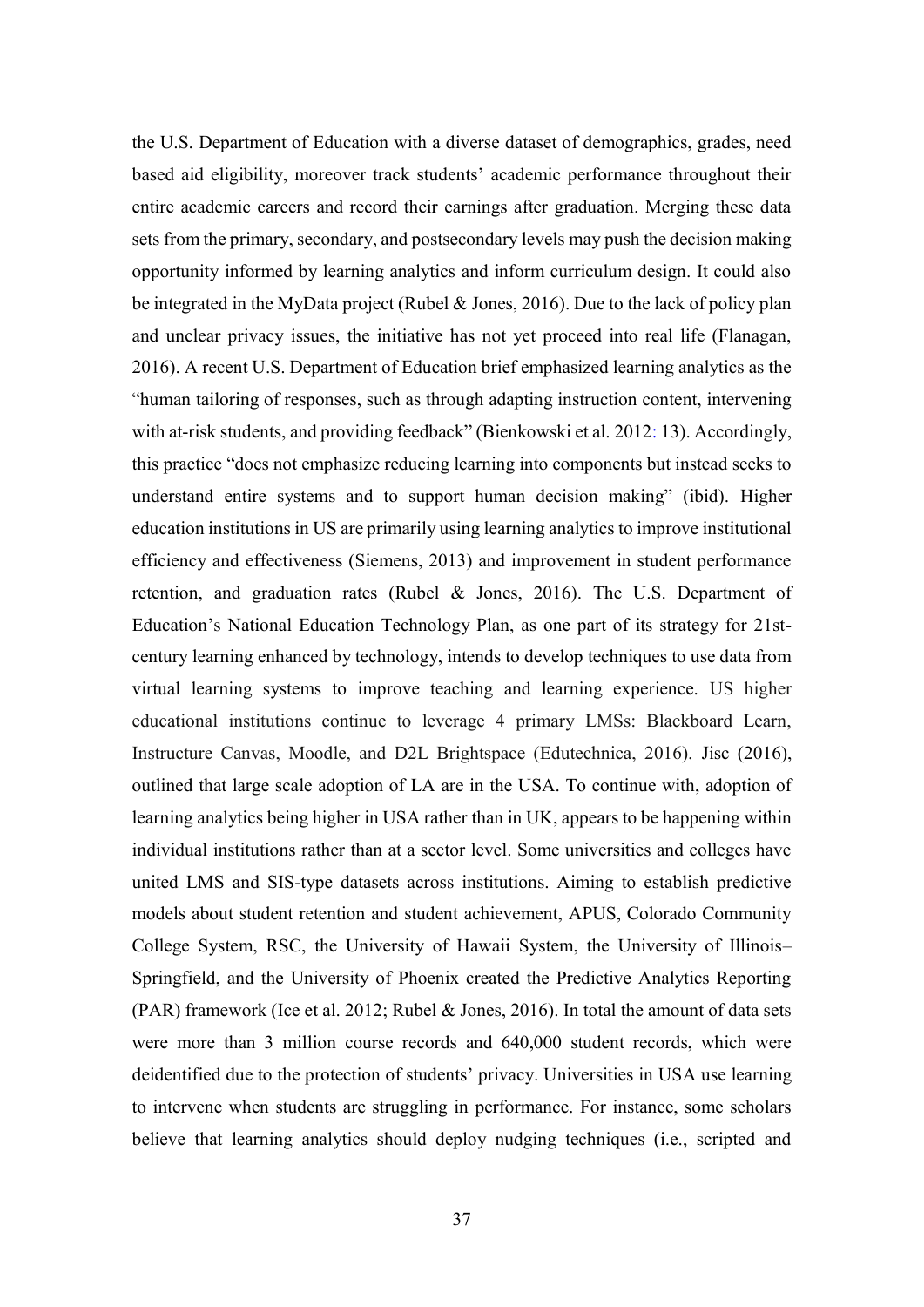manual intervention strategies) to support students' behaviors (Carmean and Mizzi 2010). The application designed by Arnold (2010) and Purdue University's Course Signals system, uses a red, yellow, and green light system to nudge students to access learning materials to perform better in their class. Teachers meanwhile can make use of the system by sending "e-mails and reminders, text messages," or direct messages generated by the system (Mattingly, Rice, and Berge 2012: 243). The University of Texas, ASU, and Harvard University have started their work on setting up their own adaptive analytics technology, which suggests learning material for individual students based on their learning attitudes, past academic acheivement, and system-identified learning styles (Parry 2011; Parry 2012). The software developed at Harvard University, the "Learning" Catalytics" even analyzes contrasts in learner responses to in-class questions to match students up in real time in a course for class discussion (Parry 2011). Universities are additionaly working on automated eAdvising systems to help (and track) students when picking courses for their majors. Austin Peay State University has developed a recommendation system, which suggest courses based on a student's chosen major, requirements for graduation, and academic performance regarding that of her classmates (Denley, 2012). The intervention system of ASU's eAdvising software works by sending e-mails to students and their advisors, showing messages on students' advising dashboards that they are "off track" from their system-generated progress plan, and impeding students from registering for courses if they fail to take action (ASU 2011; Parry 2012). Another significant use of learning analytics is combining learning data with that coming from non-education data sources. Pioneering research in learning analytics is mining student data while they are on the social web. "Every Tweet, every Facebook status update, every social interaction," argue Long and Siemens (2011, 32), is a possibility for universities and researchers to comprehend learning behaviors. Similarly, Samford University is analyzing social and behavioral data patterns from students in its "Class of 2017" Facebook group, in order to find out "who's likely to enroll" and "who's on the fence" (Hoover, 2012: 2). While this has more to do with admissions than students learning, it gives a small picture of how students who actually enroll are constantly traced in Facebook and how those information could illuminate administration and offerings related specifically to their learning.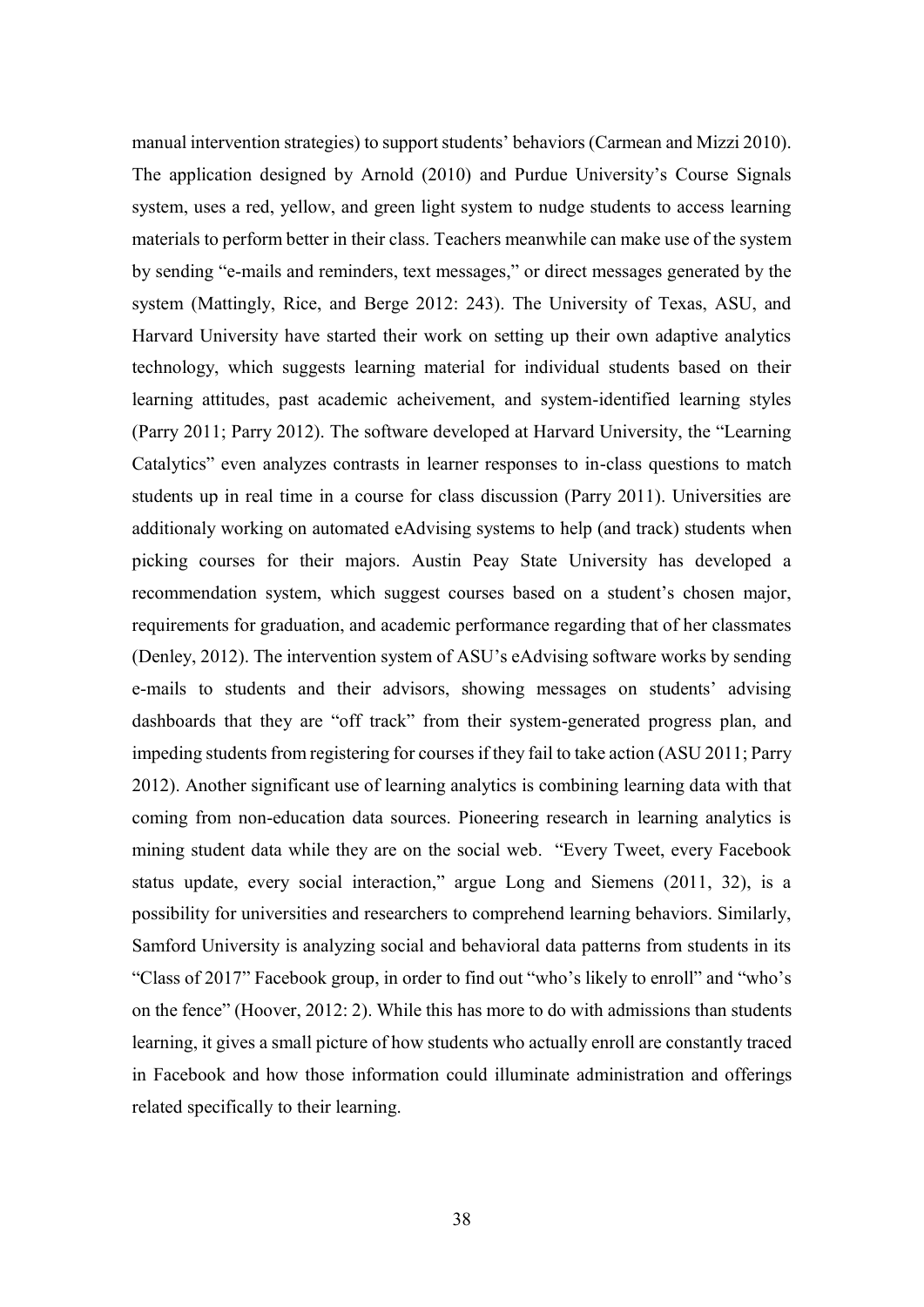#### 3.3. Comparison of L A adoption among Australia, U K and US

US, Australia and UK are facing a critical challenges in the higher education setting. There is an international belief that "the reach, quality and performance of a nation's higher education system will be key determinants of its economic and social progress. If we are to maintain our high standard of living, underpinned by a robust democracy and a civil and just society, we need an outstanding, internationally competitive higher education system" (Bradley et.al., 2008).

The Higher Education Commission of UK stated that the US and Australia have advanced more compared to UK regarding the adoption of learning analytics on an institutional prospective. While there exists a brilliant work within individual institutions, less attention is being paid on how the sector is performing in this realm thoroughly, especially in the US. Direct comparison is considered to be difficult due to the lack of empirical research in these areas.

Implementation of data strategies has been a difficult issue both for the US and Australia, including cultural obstacles, ability issues and resources deficiency, which the UK can learn from. By way of example in Australia, the Government lately took on a project to clarify the reason why learning analytics has been, as it says, "limited in scope and scale" even though institutions carry a positive opinion on the potential impact of it. Fifty percent of the interviewed institutions regarding the research, had already an implemented learning analytics program, and no university had a program operating over the whole institution. The case in which learning analytics has been applied there occur two diverse streamlines between institutions: one focusing on retention, the other one on pedagogy, curriculum, and learning. The reports suggestion was that these streamlines are not assumed to reach a point where we see universities enlarging their operation field of their data strategies so they are capable of including both goals. The drivers responsible for implementation of learning analytics are both shaping the way programs currently operate and how they will be operating in the future. The UK might see alike difference in the functions of LA which is a case UK should look to prevent. Plenty of research is being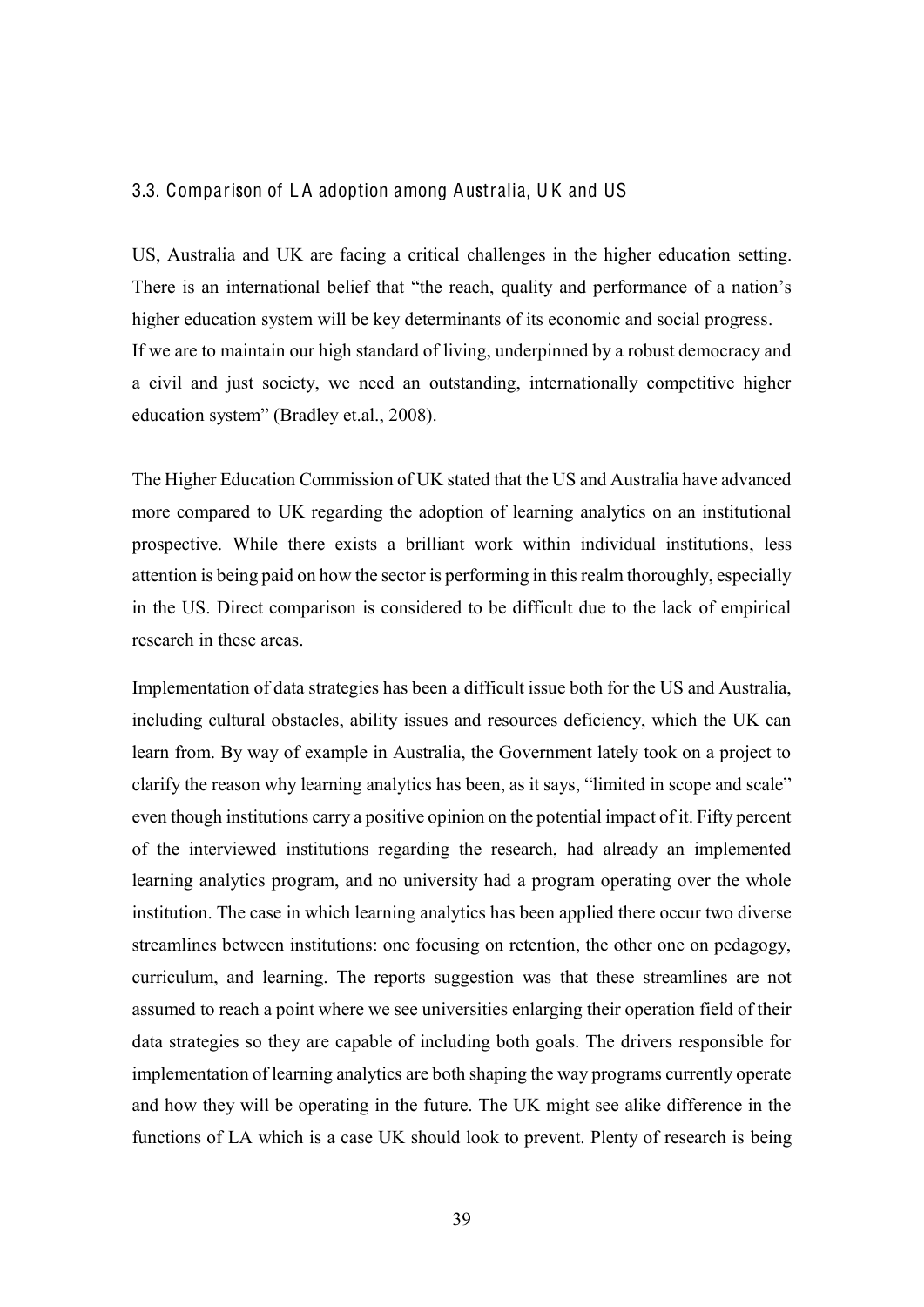done in the US regarding the potential of LA and predictive learning analytics, however currently there is a lack of evidence of the effects on learning outcomes. The Campus Computing Project conducts a yearly survey of CIOs in universities across the US, results of 2015 (surveying 417 participants) reveal that: 94% of participants agree that "digital curricular resources make learning more efficient and effective for students"; and 96% that "adaptive learning technology has great potential to improve learning outcomes for students." Verifying the impact has been a clear challenge for institutions in the US. The University of Georgia lately announced to the United States Senate Committee on Health, Education, Labor and Pensions and explained how data analysis has contributed into increasing their graduation percentage by %22, with a huge increase recorded among minority students. They proposed a bunch of options with which policymakers could help them and others enhance these successes. Again, this effect might generate great benefit to the UK, but with the REF and future TEF it might be more prepared for questions on impact. In next five years both the US and Australia will be able to see the benefits of increasing learning analytics, especially the move to whole system models, personalization and predictive analysis. The US market emphasizes that curiosity among students regarding ethics of data usage could rise significantly in the next 5 or 10 years. On the other hand Australian market thinks that data will head to a drive in recruitment, which in turn may affect some ethical issues around using data in student recruitment. Another issue that the UK will need to monitor is certainly the recent increase of the student's number cap and diversification of the HE market. All three countries echo a strategic national plan to improve student retention.

The deployment of LA strategies to reduce student drop outs, has a direct impact on investment and this is in line with various government initiatives internationally (Dawson & Siemens, 2014). By way of example, the Australian Bradley Report (Bradley, Noonan, Nugent,  $\&$  Scales, 2008) highlights the urgency for increasing student retention; UK's JISC initiative called for data informed policy making; and the US "Building a Grad" Nation" (Balfanz et. al., 2010) emphasized a strategy for addressing the nation's growing level of attrition. Even though the few examples above are just a fraction of where local and international research in the field is being focused, it is clear that there is both a richness and multiplicity to the field.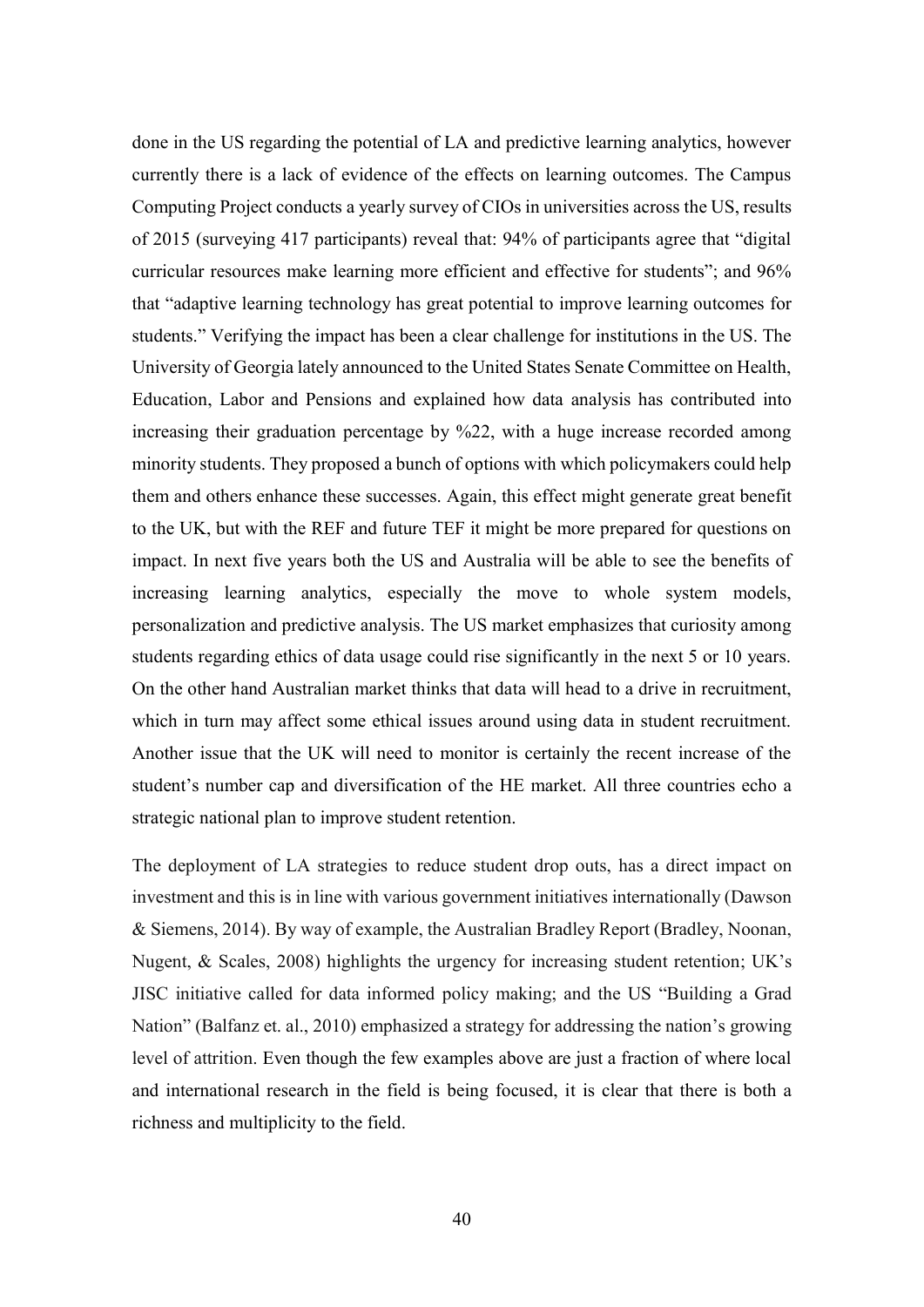### <span id="page-40-0"></span>4. Conclusion

The acceleration of big data in education, means that large amounts of students' data can now be gathered and mined, providing data tracking, learner profiling, real time feedback and customization of learning experience. The generation of such educational data indicates the emergence of a new form of policy making informed by learning analytics. Learning analytics, also known as educational data mining, tracks students' data from the interactions they have with learning materials within campus and outside, such as social media interactions, to monitor and then assess their disposition to learning, in order to then algorithmically provide feedback, enhance and personalize their learning experience. As students' academic performance is tracked, it is then compared with norms algorithmically agreed from an international database and then used for customizing their future instruction, providing policy makers with actionable insights needed to find solutions to identified problems of higher education such as student retention, attainment of transversal skills and real time feedback.

The aim of the current thesis was to investigate and analyze the opportunities LA, as an application of Big Data in education, offer for policy making. For this purpose a literature review was conducted to provide a deep overview of the field itself, while empirical research was based on a comparative analysis of the fore runner countries in the field of LA/EDM. Based on this framework, the analysis of three countries was first conducted solely to provide a clear view of the role of LA in the higher education context, then a comparison of the national policies for adopting learning analytics/educational data mining was compiled. In its results, the research finds out that the field of LA is still in its infancy and due to the lack of empirical work, limited number of papers are published. Higher education institutions of countries under study are primarily in the stage two (experimentation) according to maturity level of LA. As a result of document analysis, U.S and Australia have advanced more compared to UK regarding the adoption of learning analytics on an institutional level, while on a national level UK has seen more progress. This thesis is limited only to the document analysis of the published reports on LA and EDM, A more complete research would be realized by conducting surveys and interviews with various stakeholders of higher education institutions.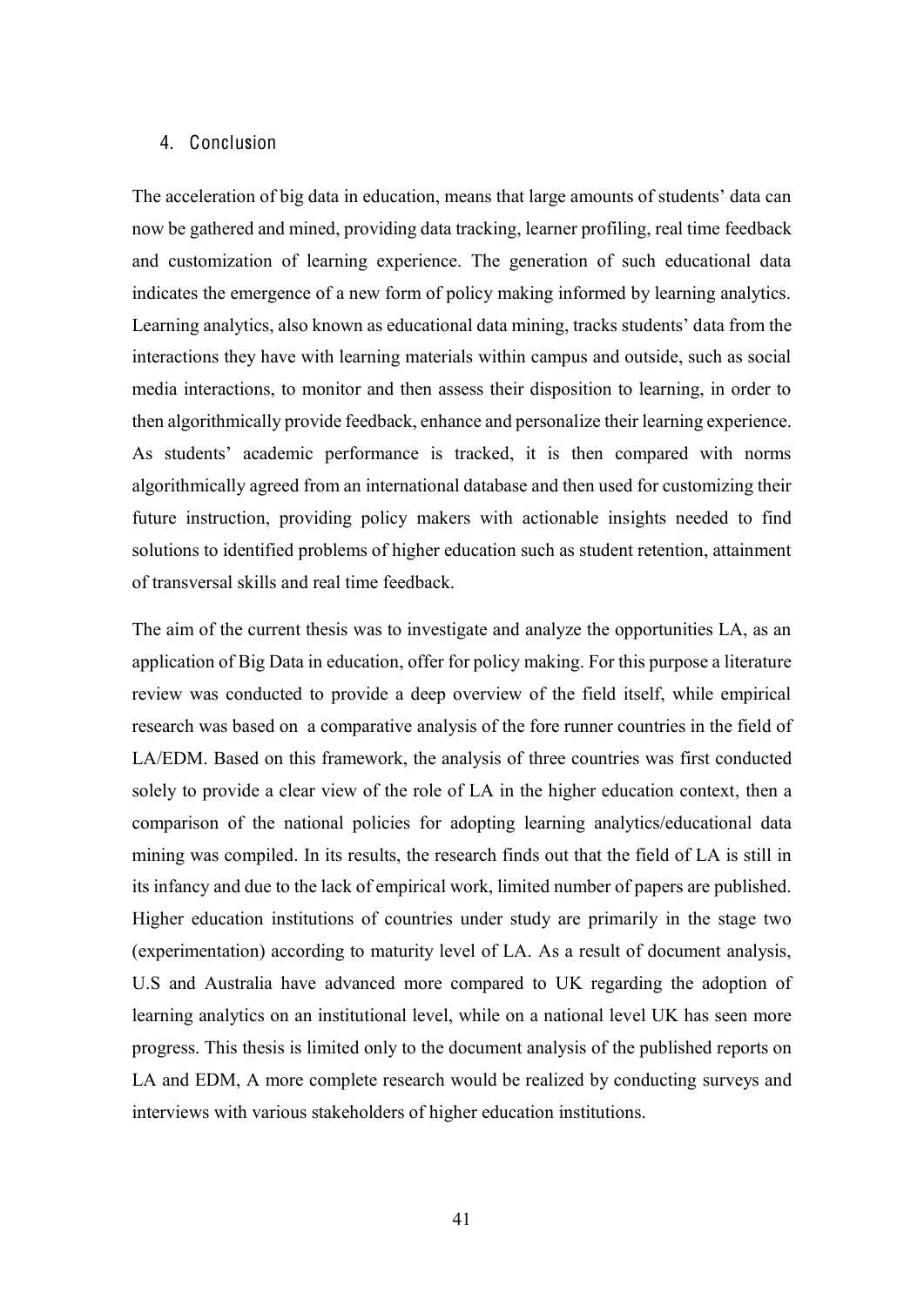# <span id="page-41-0"></span>References

- Adomavicius, G., & Tuzhilin, A. (2005) Toward <sup>t</sup>h<sup>e</sup> <sup>n</sup>ex<sup>t</sup> generation <sup>o</sup>f <sup>r</sup>ecommende<sup>r</sup> systems: A survey of the state-of-the-art and possible extensions. IEEE transactions on knowledge and data engineering, 17(6), 734-749.
- Alan Rubel & Kyle M. L. Jones (2016) Studen<sup>t</sup> priva<sup>c</sup>y in learning analytics: An information ethics perspective, The Information Society, 32:2, 143-159

Australian Qualifications Framework. (2016): [http://www.aqf.edu.au](http://www.aqf.edu.au/)

- Baars, H., & Kemper, H. G. (2008) Manag<sup>e</sup>men<sup>t</sup> <sup>s</sup>uppor<sup>t</sup> with structured and unstructured data—an integrated business intelligence framework. Information Systems Management, 25(2), 132-148.
- Bahner, D. P., Adkins, E. J., Hughes, D., Barrie, M., Boulger, C. T., & Royall, N. A. (2013). Integrated <sup>m</sup>edical <sup>s</sup>chool ultrasound: dev<sup>e</sup>lopm<sup>e</sup>n<sup>t</sup> <sup>o</sup>f an ultrasound vertical curriculum. Critical ultrasound journal, 5(1), 1.
- Baker, R. S., & Inventado, P. S. (2014) Educational dat<sup>a</sup> mining and learning analytics. In learning analytics (pp. 61-75). Springer New York.
- Basu, A. (2013) Five pillars of prescriptive analytics success. Analytics, pp. 8–12, March/April Issue
- Beer, C., Jones, D., & Clark, D. (2012) Analytics and complexity: Learning and leading for the future. In Proceedings of the 29th Annual Conference of the Australasian Society for Computers in Learning in Tertiary Education (ASCILITE 2012) (pp. 78- 87). Australasian Society for Computers in Learning in Tertiary Education (ASCILITE).
- Beer, C., Tickner, R., & Jones, D. (2014) Three paths for learning analytics and beyond: moving from rhetoric to reality. In Proceedings of the 31st Annual Conference of the Australasian Society for Computers in Learning in Tertiary Education (ASCILITE 2014) (pp. 242-250). Macquarie University.
- Ben Williamson (2016) Digital <sup>e</sup>ducation governance: dat<sup>a</sup> visualization, predictiv<sup>e</sup> *diaDuparties, and 'real-time' policy instruments, Journal of Education Policy, 31:2,* 123-141, DOI: 10.1080/02680939.2015.1035758
- Bichsel, J. (2012) Analytic<sup>s</sup> in high<sup>e</sup><sup>r</sup> <sup>e</sup>ducation: Benefits, barriers, progress, and <sup>r</sup>ecommendations. EDUCAUSE Center for Applied Research.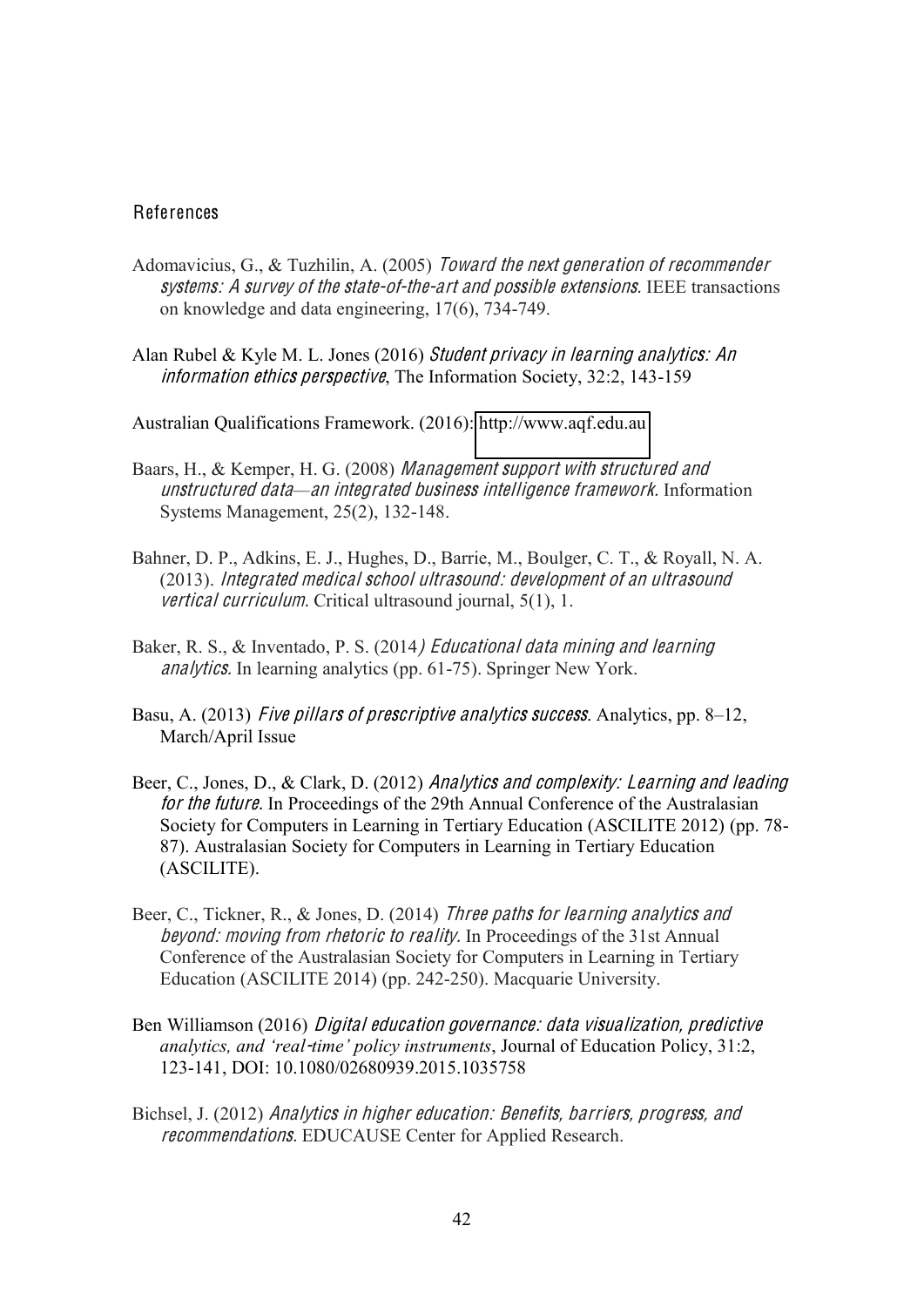- Bienkowski, M., Feng, M., & Means, B. (2012) Enhancing <sup>t</sup>ea<sup>c</sup>hing and learning <sup>t</sup>hrough <sup>e</sup>ducational dat<sup>a</sup> mining and learning analytics: An issu<sup>e</sup> brief. US Department of Education, Office of Educational Technology, 1-57.
- Bousbia, N., & Belamri, I. (2014) Which contribution does EDM provide to computerbased learning <sup>e</sup>nvironments? In A. Pena-Ayala (Ed.), Educational data mining: Applications and trends (pp. 3–28). Switzerland: Springer
- Bowen, G. A. (2009) *Document analysis as a qualitative research method*. Qualitative research journal, 9(2), 27-40.
- Boyd, D., & Crawford, K. (2012) Critical question<sup>s</sup> for big data: Provocation<sup>s</sup> for <sup>a</sup> <sup>c</sup>ultural, <sup>t</sup>echnological, and <sup>s</sup>cholarly ph<sup>e</sup>nomenon. Information, Communication & Society,  $15(5)$ ,  $662-679$ .
- Brown, M. (2011) Learning analytics: The coming third wave. EDUCAUSE Learning Initiative Brief, 1(4).
- Brusilovsky, P. and Peylo, C. (2003) Adaptive and intelligent web-based educational <sup>s</sup>ystem<sup>s</sup>. International Journal of Artificial Intelligence in Education (IJAIED), 13, pp.159-172.
- Buckingham Schum, S. (2011) Learning analytics: Dream, nightmare, or fairydust.
- Campbell, J. P., & Oblinger, D. G. (2007) Academi<sup>c</sup> analytic<sup>s</sup>. Educause Quarterly, 1- 20.

Central Intelligence Agency. (2016):<https://www.cia.gov/index.html>

- Chatti, M.A., Dyckhoff, A.L., Schroeder, U. and Thüs, H. (2012) A <sup>r</sup>eference model for learning analytic<sup>s</sup>. International Journal of Technology Enhanced Learning, 4(5-6), pp.318-331.
- Chen, H., Chiang, R.H. and Storey, V.C. (2012) Business Intellig<sup>e</sup>nce and Analytics: From Big Data to Big Impact. MIS quarterly, 36(4), pp.1165-1188.
- Clow, D. (2013) MOOC<sup>s</sup> and <sup>t</sup>h<sup>e</sup> funnel <sup>o</sup>f participation. In Proceedings of the Third International Conference on Learning Analytics and Knowledge (pp. 185-189). ACM.
- Cradduck, L. (2012) Th<sup>e</sup> futur<sup>e</sup> <sup>o</sup>f Australian <sup>e</sup>-learning: it'<sup>s</sup> all abou<sup>t</sup> <sup>a</sup>ccess. The E-Journal of Business Education & Scholarship of Teaching, 6(2), 1.

Daniel, B. K.(n.d) Big Dat<sup>a</sup> and Learning Analytic<sup>s</sup> in High<sup>e</sup><sup>r</sup> Education.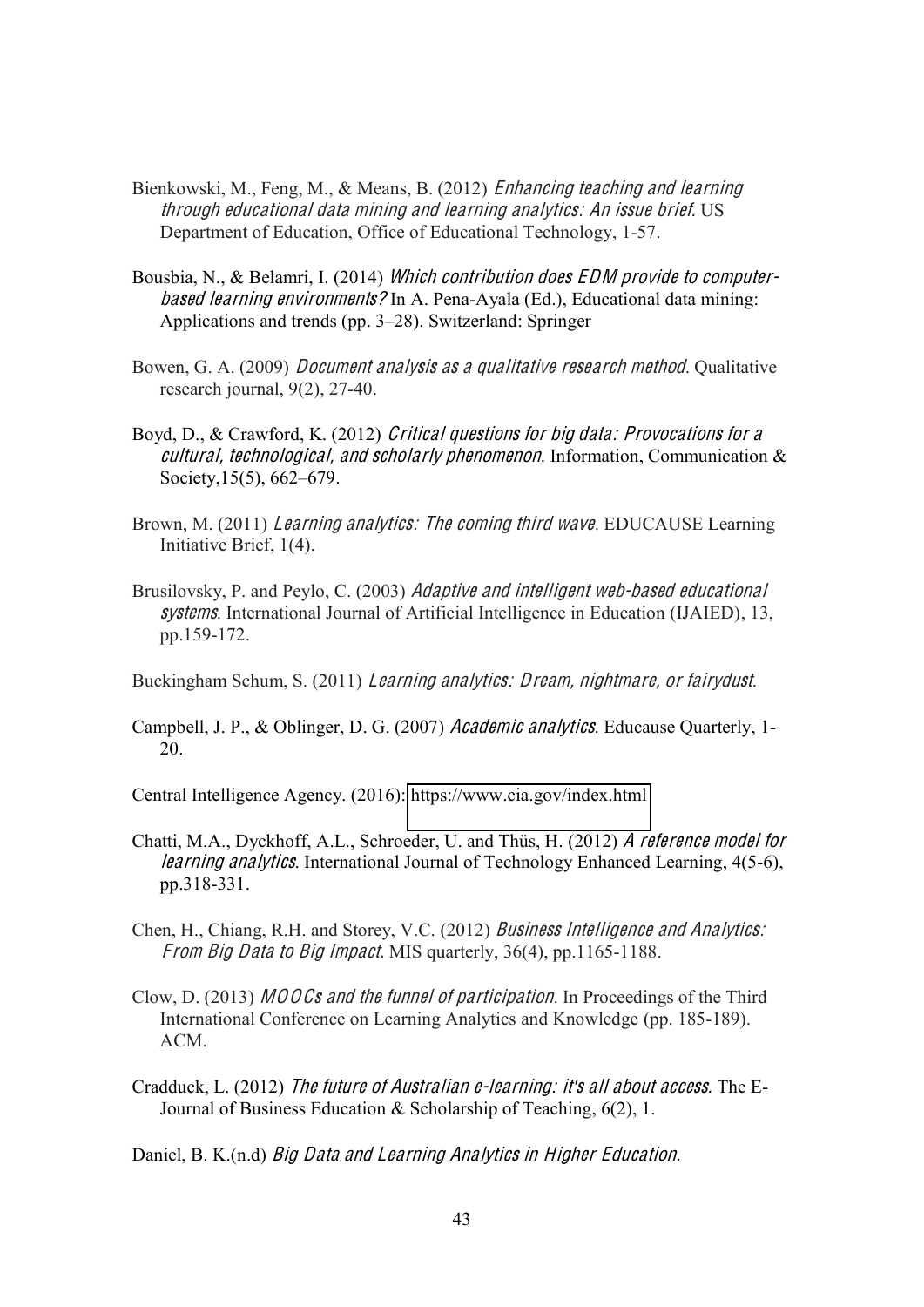- Dawson, S., & Siemens, G. (2014) Analytics to literacies: The development of a learning analytic<sup>s</sup> framework for multiliteracie<sup>s</sup> <sup>a</sup>ssessmen<sup>t</sup>. The International Review of Research in Open and Distributed Learning, 15(4).
- Denley, T. (2012) Austin peay state university: degree compass. Game changers: Education and information technologies, 263-267.
- Dobre, I. (2015) Learning Manag<sup>e</sup>men<sup>t</sup> System<sup>s</sup> for High<sup>e</sup><sup>r</sup> Education. An Overvie<sup>w</sup> <sup>o</sup>f Availabl<sup>e</sup> Option<sup>s</sup> for High<sup>e</sup><sup>r</sup> Education Organizations. Procedia-Social and Behavioral Sciences, 180, 313-320.
- Drachsler, H., Hummel, H. G., & Koper, R. (2009) *Identifying the goal, user model and* <sup>c</sup>ondition<sup>s</sup> <sup>o</sup>f <sup>r</sup>ecommende<sup>r</sup> <sup>s</sup>ystem<sup>s</sup> for formal and informal learning. Journal of Digital Information, 10(2).
- Dyckhoff, A.L., Zielke, D., Bültmann, M., Chatti, M.A. and Schroeder, U. (2012) De<sup>s</sup>ign and Impl<sup>e</sup>mentation <sup>o</sup>f <sup>a</sup> Learning Analytic<sup>s</sup> Toolkit for Teachers. Educational Technology & Society, 15(3), pp.58-76.
- Dyckhoff.A.L (2014) Action Research and Learning Analytic<sup>s</sup> in High<sup>e</sup><sup>r</sup> Education.
- EdSurge (2016) Decoding Adaptive.London: Pearson.
- Education Australia (2015) National STEM school education strategy: a comprehensive plan for science, technology, engineering and mathematics education in Australia.
- Edutechnica. (2016)  $4<sup>th</sup>$  Annual LMS Data Update.
- European Union (2014) Report to the European Commission on new modes of learning and teaching in higher education. High-L<sup>e</sup>vel Group on <sup>t</sup>h<sup>e</sup> Modernisation <sup>o</sup>f High<sup>e</sup><sup>r</sup> Education.
- Ferguson, R., (2012) Learning analytics: Drivers, dev<sup>e</sup>lopm<sup>e</sup>nts and <sup>c</sup>hallenges. International Journal of Technology Enhanced Learning,  $4(5/6)$ ,  $304-317$ .
- Fiaidhi, J. (2014) Th<sup>e</sup> <sup>n</sup>ex<sup>t</sup> step for learning analytic<sup>s</sup>. IT Professional, 5(16), 4-8.

Flanagan, S. (June 23, 2016) Radio Higher Ed. Washington

Friesen, N. (2013) Learning Analytics: Readiness and Rewards/L'analyse de l'apprentissage: état de préparation et récompenses. Canadian Journal of Learning and Technology/La revue canadienne de l'apprentissage et de la technologie, 39(4), 1-12.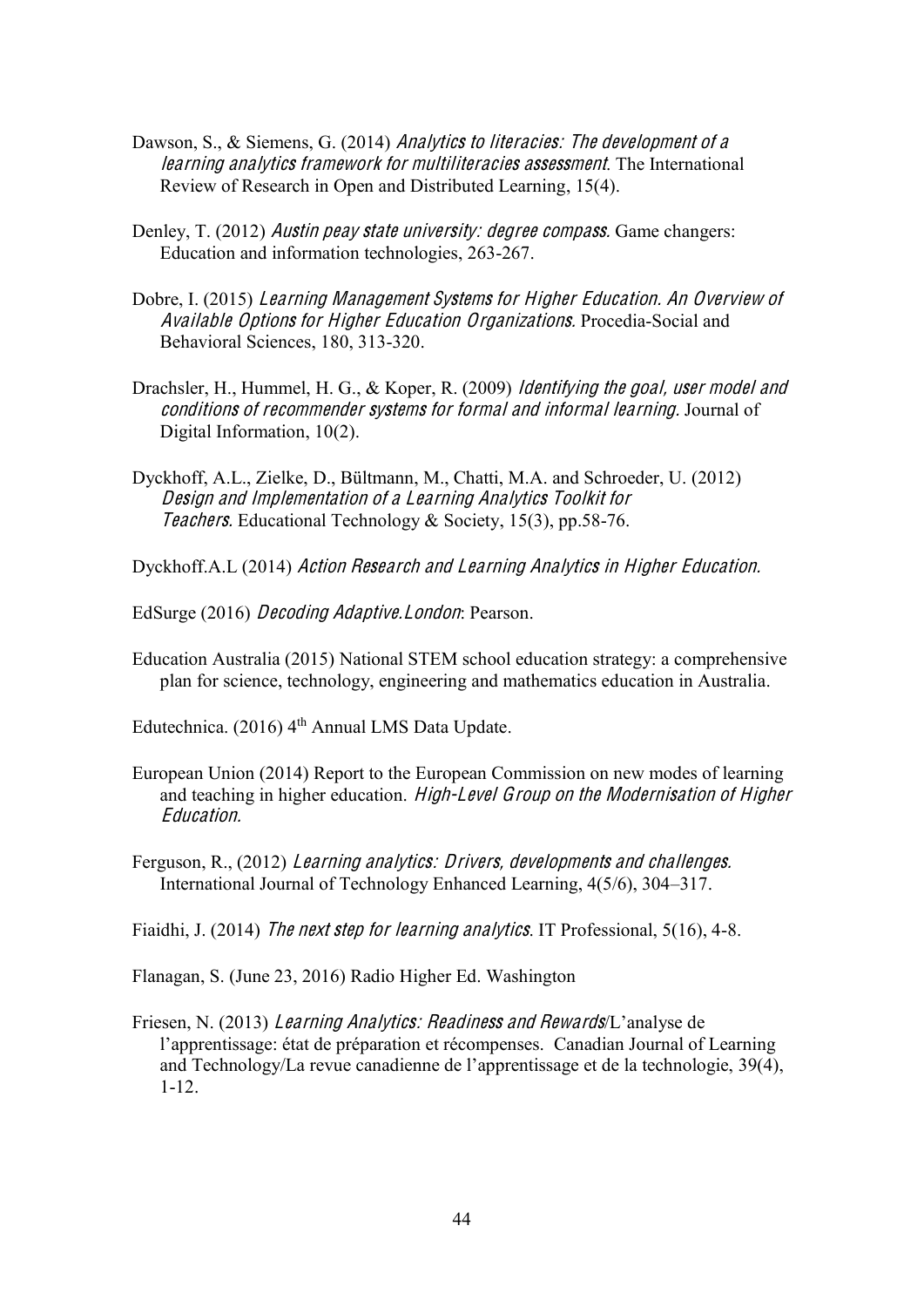- Garrison, D. R., & Vaughan, N. D. (2008) *Blended learning in higher education:* Framework, principles, and quidelines. John Wiley & Sons.
- Goldstein, P. J., & Katz, R. N. (2005) Academi<sup>c</sup> analytics: Th<sup>e</sup> <sup>u</sup>se<sup>s</sup> <sup>o</sup>f managemen<sup>t</sup> information and <sup>t</sup>echnology in high<sup>e</sup><sup>r</sup> <sup>e</sup>ducation.

Goss, C. L., & Andren, K. J. (2014) *Dropout prevention*. Guilford Publications.

- Greller, W., & Drachsler, H. (2012) Translating Learning int<sup>o</sup> Numbers: A Generi<sup>c</sup> Framework for Learning Analytics. Educational technology  $\&$  society, 15(3), 42-57.
- Gupta, A., & Anish, S. (2009) Insights from <sup>c</sup>omplexity <sup>t</sup>heory: Understanding organization<sup>s</sup> better. IIMB Management Review.
- Hempsall, K. (2014) Dev<sup>e</sup>loping leader<sup>s</sup>hip in high<sup>e</sup><sup>r</sup> <sup>e</sup>ducation: perspective<sup>s</sup> from <sup>t</sup>h<sup>e</sup> USA, <sup>t</sup>h<sup>e</sup> UK and Australia. Journal of Higher Education Policy and Management, 36(4), 383-394.

Hoover, W. G. (2012) Computational statistical <sup>m</sup>echanic<sup>s</sup>. Elsevier.

- Ice, P. & Wagner, E.,(2012) Dat<sup>a</sup> Change<sup>s</sup> Everything: Delivering on <sup>t</sup>h<sup>e</sup> Promis<sup>e</sup> <sup>o</sup>f Learning Analytic<sup>s</sup> in High<sup>e</sup><sup>r</sup> Education. Educause Review, 47(4), 32.
- Jantawan, B., & Tsai, C. F. (2013) Th<sup>e</sup> Appli<sup>c</sup>ation <sup>o</sup>f Dat<sup>a</sup> Mining <sup>t</sup><sup>o</sup> Build Classification Model for Predicting Graduat<sup>e</sup> Employm<sup>e</sup>n<sup>t</sup>. arXiv preprint arXiv:1312.7123.
- Johnson, L., Adams Becker, S., & Hall, C. (2015). 2015 NMC technology outlook for Australian tertiary education: A horizon projec<sup>t</sup> <sup>r</sup><sup>e</sup>gional <sup>r</sup>eport. Austin, TX: The New Media Consortium.
- Johnson, L., Adams Becker, S., Cummins, M., Estrada, V., Freeman, A., & Ludgate, H. (2013). Technology outlook for community, technical, and junior colleges 2013- 2018: An NMC horizon project sector analysis. Austin, Texas: The New Media Consortium. Cover photo by Tom Haymes, Houston Community College ISBN, 978-0.
- Johnson, L., Adams Becker, S., Cummins, M., Estrada, V., Freeman, A., & Ludgate, H. (2013a). Technology outlook for community, technical, and junior colleges 2013- 2018: An NMC horizon project sector analysis. Austin, Texas: The New Media Consortium. Cover photo by Tom Haymes, Houston Community College ISBN, 978-0.
- Johnson, L., Adams Becker, S., Cummins, M., Estrada, V., Freeman, A., & Ludgate, H. (2013b). Technology outlook for community, technical, and junior colleges 2013- 2018: An NMC horizon project sector analysis. Austin, Texas: The New Media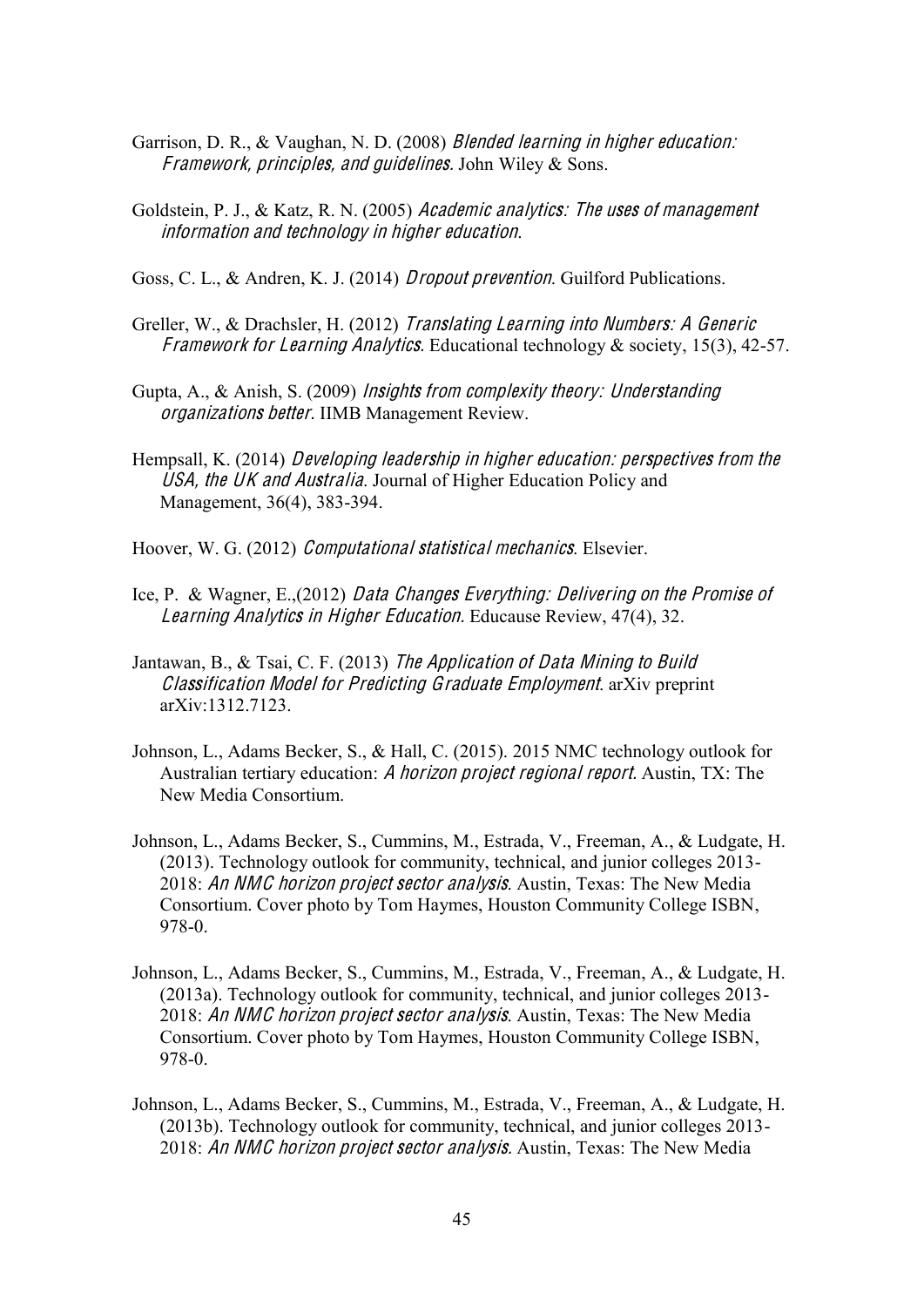Consortium. Cover photo by Tom Haymes, Houston Community College ISBN, 978-0.

- Learning Analytics in UK HE (2015) A HeLF Survey Report. Heads of eLearning Forum.
- Leece, R., & Hale, R. (2009) Studen<sup>t</sup> Engag<sup>e</sup>men<sup>t</sup> and Retention <sup>t</sup>hrough <sup>e</sup>-Motional Intellig<sup>e</sup>nce. UNE: Australia. Retrieved from http://www. educationalpolicy. org/events, 9.
- Lias, T. E., & Elias, T. (2011) Learning Analytics: Th<sup>e</sup> Definitions, <sup>t</sup>h<sup>e</sup> Processes, and the Potential.
- Liu, D. Y. T., Froissard, J. C., Richards, D., & Atif, A. (2015) An <sup>e</sup>nhanced learning analytic<sup>s</sup> plugin for Moodle: studen<sup>t</sup> <sup>e</sup>ngagemen<sup>t</sup> and personalised intervention.
- Liu, D. Y., Bridgeman, A. J., & Taylor, C. E. (2014) A <sup>s</sup>impl<sup>e</sup> <sup>w</sup>eb-based analytic<sup>s</sup> <sup>s</sup>yste<sup>m</sup> t<sup>o</sup> <sup>e</sup>fficiently <sup>c</sup>apture, analy<sup>s</sup>e, and <sup>r</sup>e<sup>s</sup>pond t<sup>o</sup> student <sup>e</sup>ngagement and <sup>a</sup>chievement. Higher Education, 1, 1-20.
- Macfadyen, L. P., & Dawson, S. (2010) *Mining LMS data to develop an "early warning system"* for educators: A proof of concept. Computers & education, 54(2), 588-599.
- Macfadyen, L. P., Dawson, S., Pardo, A., & Gasevic, D. (2014) Embracing big data in complex educational systems: The learning *analytics imperative and the policy* <sup>c</sup>hallenge. Research & Practice in Assessment, 9(2), 15-30
- MacLennan, B. (2007) Evolutionary psy<sup>c</sup>hology, <sup>c</sup>ompl<sup>e</sup><sup>x</sup> <sup>s</sup>ystems, and <sup>s</sup>ocial <sup>t</sup>heory. Soundings: An Interdisciplinary Journal, 90(3/4), 169-189.
- Manyika, J., Chui, M., Brown, B., Bughin, J., Dobbs, R., Roxburgh, C., & Byers, A. H. (2011) Big data: Th<sup>e</sup> <sup>n</sup>ex<sup>t</sup> frontie<sup>r</sup> for innovation, <sup>c</sup>ompetition, and productivity.
- Marginson, S. (2013) Tertiary education policy in Australia. Centre for the Study of Higher Education, University of Melbourne.
- Mattingly, K. D., Rice, M. C., & Berge, Z. L. (2012) Learning analytic<sup>s</sup> <sup>a</sup><sup>s</sup> <sup>a</sup> <sup>t</sup>ool for closing the assessment loop in higher education. Knowledge Management  $&E-$ Learning: An International Journal (KM&EL), 4(3), 236-247.
- Mayer, R. R., & Greenwood, E. (1980) The design of social policy research. Prentice Hall.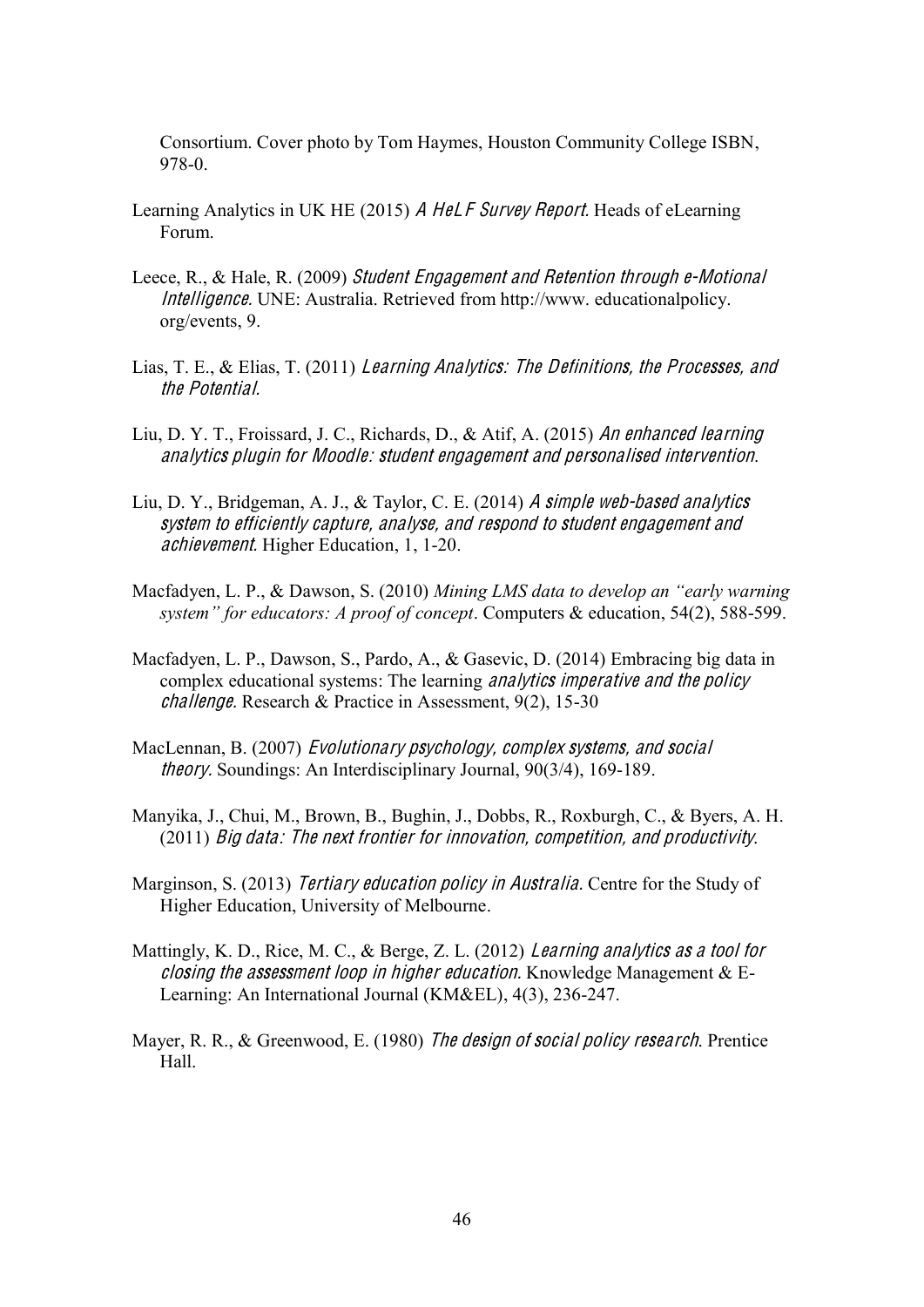- Mazza, R., & Milani, C. (2005) Exploring <sup>u</sup>sag<sup>e</sup> analysi<sup>s</sup> in learning <sup>s</sup>ystems: Gaining insights from visualisations. In Workshop on usage analysis in learning systems at 12th international conference on artificial intelligence in education (pp. 65-72).
- Mitleton-Kelly, E. (2003) Te<sup>n</sup> principle<sup>s</sup> <sup>o</sup>f <sup>c</sup>omplexity and <sup>e</sup>nabling infrastructures. Complex systems and evolutionary perspectives on organisations: The application of complexity theory to organisations, 23-50.
- Mostow, J., & Beck, J. (2006) Som<sup>e</sup> <sup>u</sup>seful <sup>t</sup>actic<sup>s</sup> <sup>t</sup><sup>o</sup> modify, map and min<sup>e</sup> dat<sup>a</sup> from *intelligent tutors.* Natural Language Engineering,  $12(2)$ ,  $195-208$ .
- Nelson, K., & Creagh, T. (2013) A good practice guid<sup>e</sup>: Safeguarding studen<sup>t</sup> learning <sup>e</sup>ngagement. Brisbane, Australia: Queensland University of Technology.
- Newland, B., Martin, L., Ringan, N. (2015). helfuk.blogspot.co.uk/2015/10/uk-helearninganalytics-survey-2015.html
- Norris, D., & Baer, L. (2012) A Toolki<sup>t</sup> for Building Organizational Capacity for Analytic<sup>s</sup> (pp. 1-180). Washington, DC: Strategic Initiatives Inc.
- OECD. (2013) Education <sup>a</sup><sup>t</sup> <sup>a</sup> Glance 2013: OECD Indicators, OECD Publishing.
- Oecd. (2011) OECD. Education <sup>a</sup><sup>t</sup> <sup>a</sup> Glance
- Okoli, C., & Schabram, K. (2010) A guide to conducting a systematic literature review <sup>o</sup>f information <sup>s</sup>ystem<sup>s</sup> <sup>r</sup>esearch. Sprouts Work. Pap. Inf. Syst, 10, 26.
- Pardo, A. & Siemens, G. (2014). Ethical and priva<sup>c</sup>y principle<sup>s</sup> for learning analytic<sup>s</sup>. British Journal of Educational Technology,  $45(3)$ ,  $438-450$
- Pardo, A. and Kloos, C.D.(2011) Stepping ou<sup>t</sup> <sup>o</sup>f <sup>t</sup>h<sup>e</sup> box: <sup>t</sup>oward<sup>s</sup> analytic<sup>s</sup> outsid<sup>e</sup> <sup>t</sup>h<sup>e</sup> learning management system. In Proceedings of the 1st International Conference on Learning Analytics and Knowledge (pp. 163-167). ACM.
- Parry, M. (2011) *Colleges mine data to tailor students' experience*. Chronicle of Higher Education.
- Picciano, A. G. (2014) Big Dat<sup>a</sup> and Learning Analytic<sup>s</sup> in Blended Learning Environments: Benefits and Concern<sup>s</sup>. IJIMAI, 2(7), 35-43.
- Reyes, J. A. (2015) Th<sup>e</sup> <sup>s</sup>kinny on big dat<sup>a</sup> in <sup>e</sup>ducation: Learning analytic<sup>s</sup> simplified. TechTrends, 59(2), 75-80.
- Romero, C. and Ventura, S. (2013) Dat<sup>a</sup> mining in <sup>e</sup>ducation. WIREs Data Mining Knowl Discov, 3: 12-27. doi:10.1002/widm.1075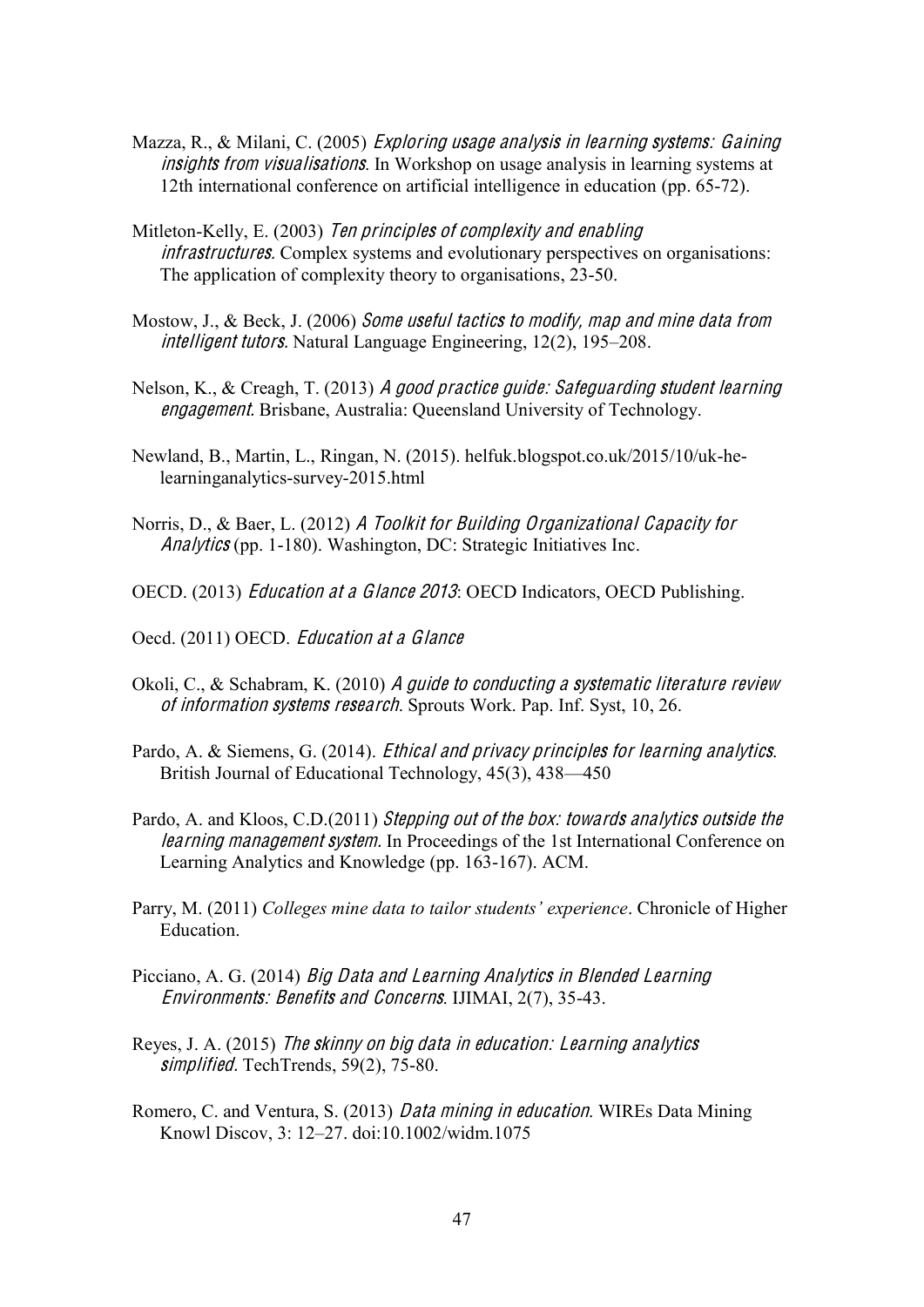- Romero, C., & Ventura, S. (2010) Educational data mining: a review of the state of the ar<sup>t</sup>. IEEE Transactions on Systems, Man, and Cybernetics, Part C (Applications and Reviews), 40(6), 601-618.
- Romero, C., & Ventura, S. (2015). JA Larusson, B. White (eds) Learning analytics: From research to practice. Technology, Knowledge and Learning,  $20(3)$ , 357-360.
- Rubel, A., & Jones, K. M. (2016) Studen<sup>t</sup> priva<sup>c</sup>y in learning analytics: An information <sup>e</sup>thic<sup>s</sup> perspective. The Information Society, 32(2), 143-159.
- Sclater, N. (2014) Code of practice for learning analytics: A literature review of the <sup>e</sup>thical and legal issue<sup>s</sup>. Jisc, November, 5.
- Sclater, N., Peasgood, A., & Mullan, J. (2016) Learning Analytic<sup>s</sup> in High<sup>e</sup><sup>r</sup> Education.
- Sharples, M., Adams, A., Alozie, N., Ferguson, R., FitzGerald, E., Gaved, M.,& Roschelle, J. (2015) Innovating Pedagogy 2015: Open University Innovation Report 4.
- Shute, V. J., & Kim, Y. J. (2014) *Formative and stealth assessment*. In Handbook of research on educational communications and technology (pp. 311-321). Springer New York.
- Siemens, G. (2005) Connectivism: A learning <sup>t</sup>heory for <sup>t</sup>h<sup>e</sup> digital ag<sup>e</sup>. International journal of instructional technology and distance learning, 2(1), 3-10.
- Siemens, G., & DawSon, S. (2015) Preparing for <sup>t</sup>h<sup>e</sup> Digital University.
- Siemens, G., Dawson, S., & Lynch, G. (2013) Improving <sup>t</sup>h<sup>e</sup> quality and productivity <sup>o</sup>f the higher education sector. Policy and Strategy for Systems-Level Deployment of Learning Analytics. Canberra, Australia: Society for Learning Analytics Research for the Australian Office for Learning and Teaching.
- Siemens, G., & Long, Ph. (2011) "Penetrating <sup>t</sup>h<sup>e</sup> Fog: Analytic<sup>s</sup> in Learning and Education." EDUCAUSE review 46.5 : 30.
- Singh, J., & Singla, V. (2015) Big Data: Tool<sup>s</sup> and Technologie<sup>s</sup> in Big Data. International Journal of Computer Applications, 112(15).
- Spector, J. M., Merrill, M. D., Elen, J., & Bishop, M. J. (Eds.). (2014) Handbook of <sup>r</sup>esearch on <sup>e</sup>ducational <sup>c</sup>ommunication<sup>s</sup> and <sup>t</sup>echnology. New York: Routledge.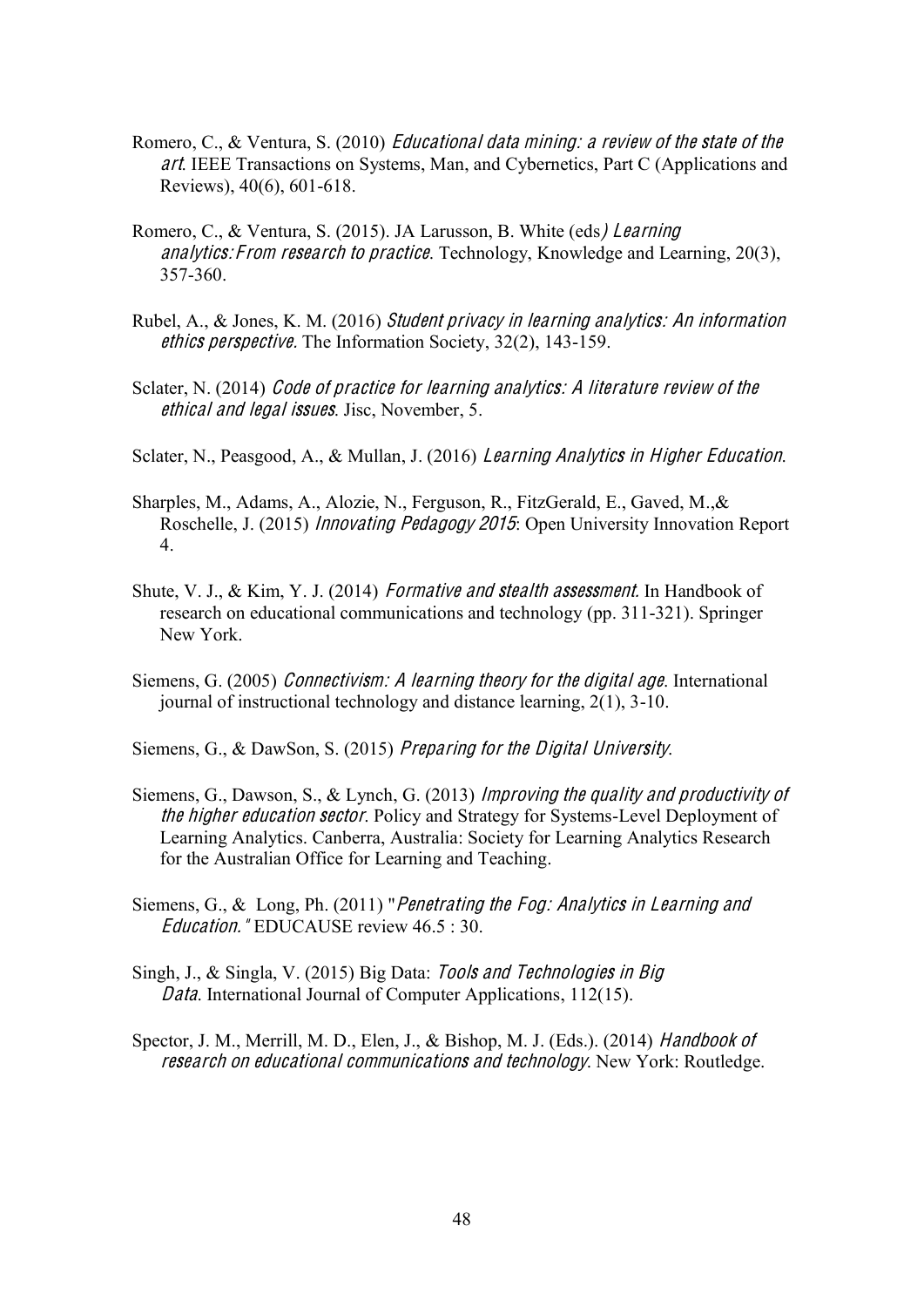- Steiner, C. M., Kickmeier-Rust, M. D., & Albert, D. (2014) Learning Analytics and Educational Dat<sup>a</sup> Mining: An Overvie<sup>w</sup> <sup>o</sup>f Recen<sup>t</sup> Techniques. Learning Analytics for and in Serious Games, 6.
- T. O'Reilly. (2005) What is Web 2.0?
- Technopolis Group. (2015) Using learning analytic<sup>s</sup> <sup>s</sup>ystem<sup>s</sup> for <sup>e</sup>ducational policies.
- The Tertiary Education Quality and Standards Agency (TEQSA). (2016):http://www.teqsa.gov.au/
- Thille, C., Schneider, E., Kizilcec, R. F., Piech, C., Halawa, S. A., & Greene, D. K. (2014) Th<sup>e</sup> futur<sup>e</sup> <sup>o</sup>f data-enriched <sup>a</sup>ssessmen<sup>t</sup>. Research & Practice in Assessment, 9.
- UK Commission. (2015): [https://www.gov.uk/government/organisations/uk](https://www.gov.uk/government/organisations/uk-commission-for-employment-and-skills)[commission-for-employment-and-skills](https://www.gov.uk/government/organisations/uk-commission-for-employment-and-skills)
- Verbert, K., Duval, E., Klerkx, J., Govaerts, S., & Santos, J. L. (2013) Learning analytic<sup>s</sup> dashboard appli<sup>c</sup>ations. American Behavioral Scientist, 0002764213479363.
- Verbert, K., Duval, E., Klerkx, J., Govaerts, S., & Santos, J. L. (2013) Learning analytic<sup>s</sup> dashboard appli<sup>c</sup>ations. American Behavioral Scientist, 0002764213479363.
- Wang, Y. (2016) Big opportunitie<sup>s</sup> and big <sup>c</sup>oncern<sup>s</sup> <sup>o</sup>f big dat<sup>a</sup> in <sup>e</sup>ducation. TechTrends, 1-4.
- Willis, J. W., Jost, M., & Nilakanta, R. (2007) Foundations of qualitative research: Interpretiv<sup>e</sup> and <sup>c</sup>ritical approaches. Sage.
- Wolf, M. A., Jones, R., Hall, S., & Wise, B. (2014) Capacity Enabler<sup>s</sup> and Barrier<sup>s</sup> for Learning Analytics: Impli<sup>c</sup>ation<sup>s</sup> for Policy and Practice. Alliance for Excellent Education.
- Wright, K. B. (2005) Researching Internet-based populations: *Advantages and* disadvantage<sup>s</sup> <sup>o</sup>f onlin<sup>e</sup> <sup>s</sup>urvey <sup>r</sup>esearch, onlin<sup>e</sup> questionnair<sup>e</sup> authoring <sup>s</sup>oftwar<sup>e</sup> packages, and web survey services. Journal of Computer-Mediated Communication, 10(3), 00-00.
- Xu, B., & Recker, M. (2012) Tea<sup>c</sup>hing Analytics: A Clustering and Triangulation Study <sup>o</sup>f Digital Library Use<sup>r</sup> Data. Educational Technology & Society, 15(3), 103-115.
- Yang, L. (2013) Big Dat<sup>a</sup> Analytics: Wha<sup>t</sup> I<sup>s</sup> <sup>t</sup>h<sup>e</sup> Big Deal. Retrieved December, 30, 2013.